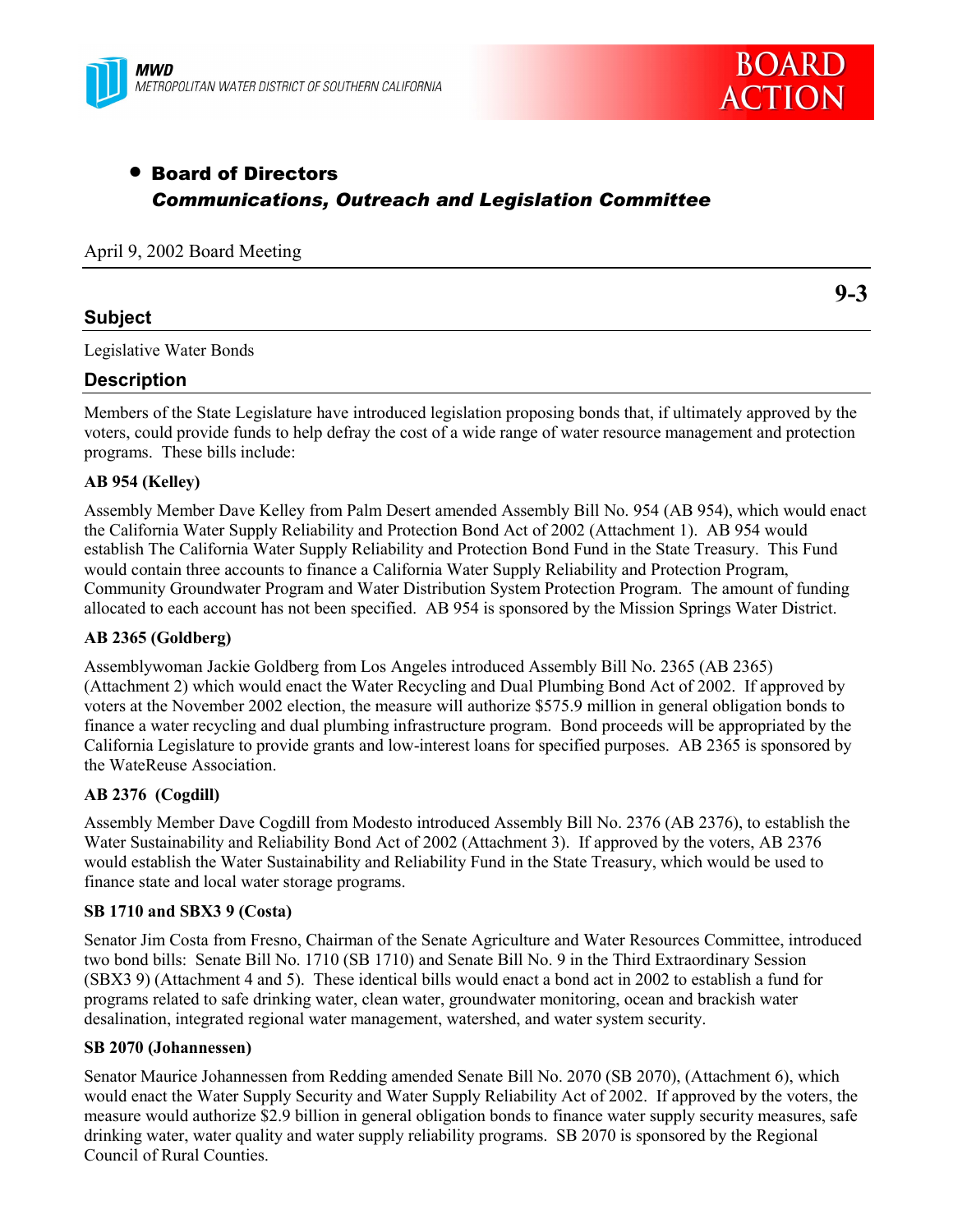Metropolitan has supported similar measures in the past and the above-referenced legislative proposals, for the most part, could compliment board policy principles (CALFED Bay-Delta Policy Principle adopted on November 15, 1999; Legislative Policy Principle on Water Recycling adopted February 11, 1997, and amended on February 10, 1998; and Colorado River Basin Management Policy Principle adopted on January 11, 1999).

While Metropolitan is supportive of these state funding efforts to meet water quality and reliability objectives, it would be more beneficial, in terms of the likeliness of passage, if the legislative authors converged their efforts in a single cooperative water bond measure with statewide benefits. Staff will continue to report to the Board as developments in legislative negotiations and the process occur. Staff is recommending that Metropolitan support the bills if amended to include funding for water quality improvement, local resources projects, seawater desalination, and Colorado River QSA related implementation projects proposed by Metropolitan and its member agencies. A list of proposed funding categories and levels will be coordinated with the member agencies.

# **Policy**

# **AB 954 (Kelley)**

Colorado River Basin Management Policy Principle adopted on January 11, 1999

CALFED Bay-Delta Process Policy Principle adopted on November 15, 1999

# **AB 2365 (Goldberg)**

Legislative Policy Principle on Water Recycling adopted on Feb. 11, 1997, (Minute Item No. 42287) and amended on Feb. 10, 1998 (Minute Item No. 42820)

# **AB 2376 (Cogdill)**

Colorado River Basin Management Policy Principle adopted on January 11, 1999

CALFED Bay-Delta Process Policy Principle adopted on November 15, 1999

# **SB 1710 and SBX3 9 (Costa)**

CALFED Bay-Delta Process Policy Principle adopted on November 15, 1999

# **SB 2070 (Johannessen)**

CALFED Bay-Delta Process Policy Principle adopted on November 15, 1999

# **California Environmental Quality Act (CEQA)**

CEQA determination for Option #1:

The proposed action is not defined as a project under CEQA because the proposed action involves continuing administrative activities such as general policy and procedure making (Section 15378(b)(2) of the State CEQA Guidelines). In addition, where it can be seen with certainty that there is no possibility that the proposed action in question may have a significant effect on the environment, the proposed action is not subject to CEQA (Section 15061(b)(3) of the State CEQA Guidelines).

The CEQA determination for Option #1 is: Determine that the proposed action is not subject to the provisions of CEQA per Sections 15378(b)(2) and 15061(b)(3) of the State CEQA Guidelines.

CEQA determination for Option #2:

None required.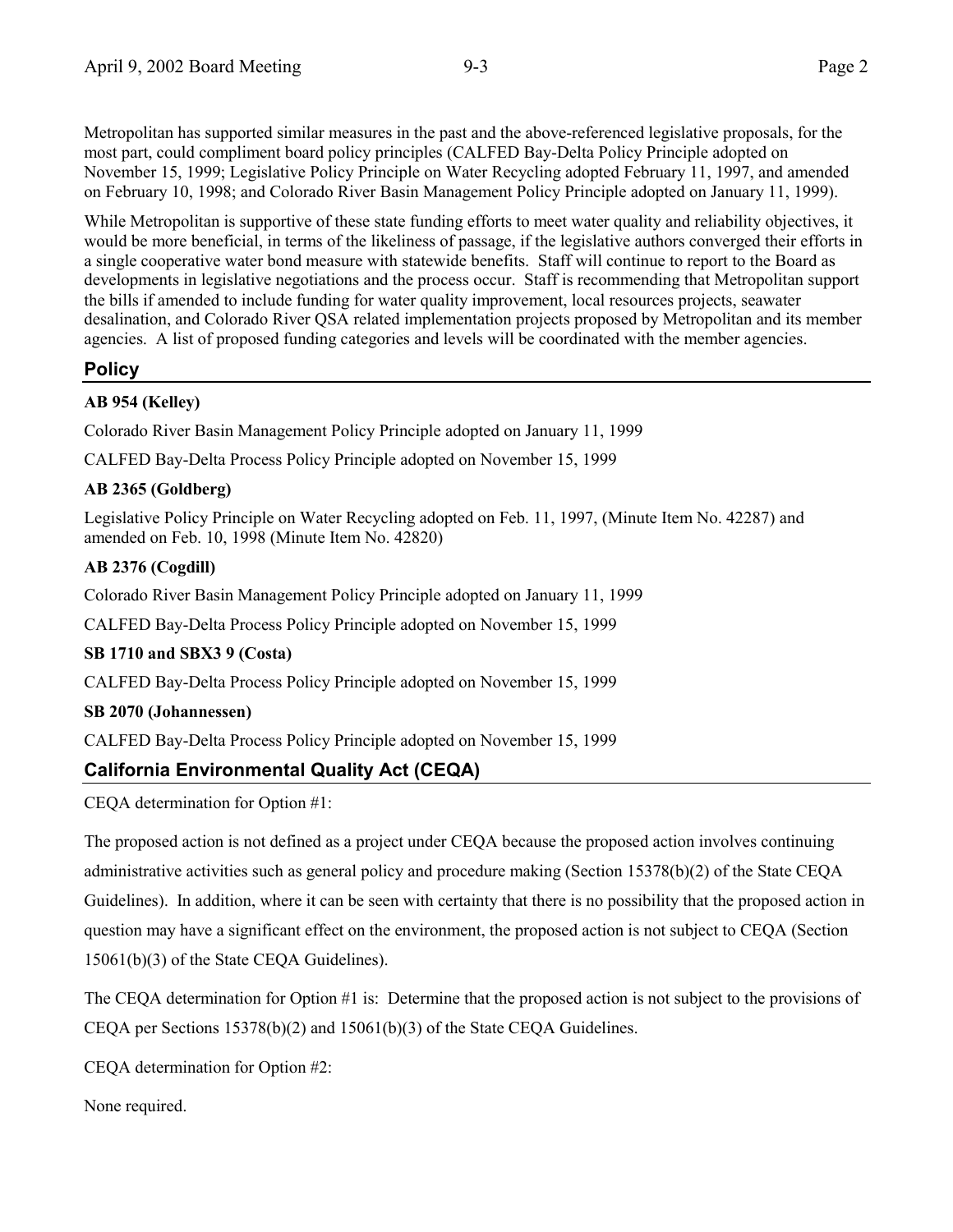### **Board Options/Fiscal Impacts**

### **Option#1**

Adopt the CEQA determinations and support the Legislative Water Bonds, if amended. **Fiscal Impact:** None.

### **Option#2**

Take no position on the Legislative Water Bonds.  **Fiscal Impact:** None.

### **Staff Recommendation**

Option #1.

4/3/2002 *Ad·n Ortega, Jr. Date*

*Vice President, External Affairs*

سا 4/3/2002 s

*Ronald R. Gastelum Chief Executive Officer*

*Date*

Attachment 1 - Bill Number: AB 954 Introduced by Assembly Member Kelley

Attachment 2 - Bill Number: AB 2365 Introduced by Assembly Member Goldberg

Attachment 3 - Bill Number: AB 2376 Introduced by Assembly Member Cogdill

Attachment 4 - Bill Number: SB 1710 Introduced by Senator Costa

Attachment 5 - Bill Number: SBX3 9 Introduced by Senator Costa

Attachment 6 - Bill Number: SB 2070 Introduced by Senator Johannessen

**BLA #1687**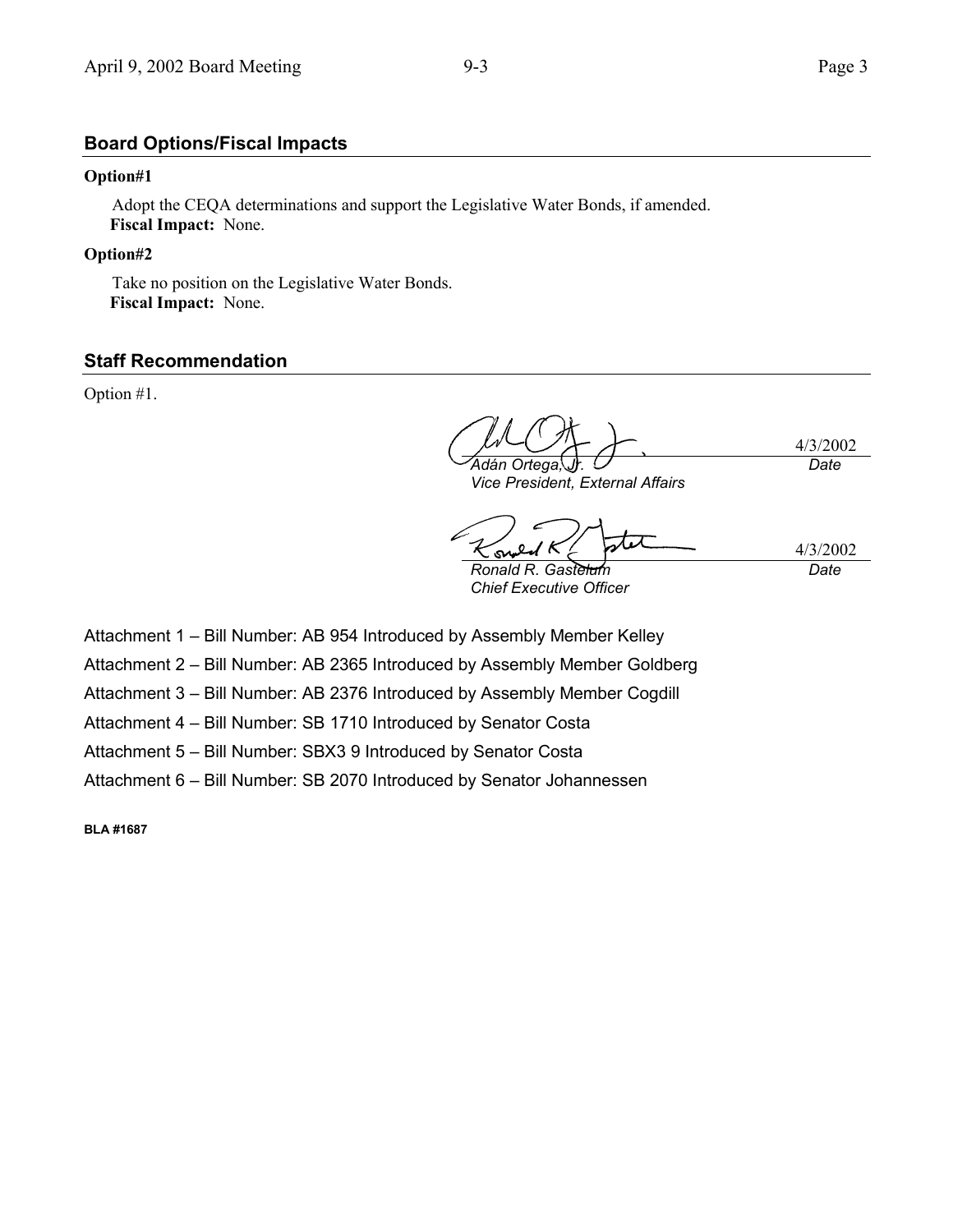### **BILL NUMBER: AB 954 AMENDED BILL TEXT**

AMENDED IN SENATE FEBRUARY 27, 2002 AMENDED IN ASSEMBLY JANUARY 30, 2002 AMENDED IN ASSEMBLY JANUARY 10, 2002 AMENDED IN ASSEMBLY JANUARY 7, 2002

INTRODUCED BY Assembly Member Kelley

### **FEBRUARY 23, 2001**

 An act to add Division 28 (commencing with Section 80400) to the Water Code, relating to water. *Water Code, relating to financing a water protection and storage program, by providing the funds necessary therefor through the issuance and sale of bonds of the State of California and by providing for the handling and disposition of those funds.*

### **LEGISLATIVE COUNSEL'S DIGEST**

 AB 954, as amended, Kelley. California Water Supply Reliability and Protection Bond - Fund - Act of 2002 .

 Under existing law, various bond acts have been approved by the voters to provide funds for water projects, facilities, and programs.

 This bill would establish *enact* the California Water Supply Reliability and Protection Bond -Fund  *Act of 2002, which, if adopted, would authorize, for purposes of financing a water protection and storage program, the issuance, pursuant to the State General Obligation Bond Law, of bonds in an unspecified amount. The bill would require the Secretary of State to submit the bond act to the voters at an unspecified election* . Vote:  $\frac{max\}y2/3$ 

Appropriation: no. Fiscal committee: yes. State-mandated local program: no.

### **THE PEOPLE OF THE STATE OF CALIFORNIA DO ENACT AS FOLLOWS:**

 SECTION 1. Division 28 (commencing with Section 80400) is added to the Water Code, to read:

 DIVISION 28. CALIFORNIA WATER SUPPLY RELIABILITY AND PROTECTION BOND ACT OF 2002 CHAPTER 1. GENERAL PROVISIONS Article 1. Short Title

 80400. This division shall be known and may be cited as the Kelley Act.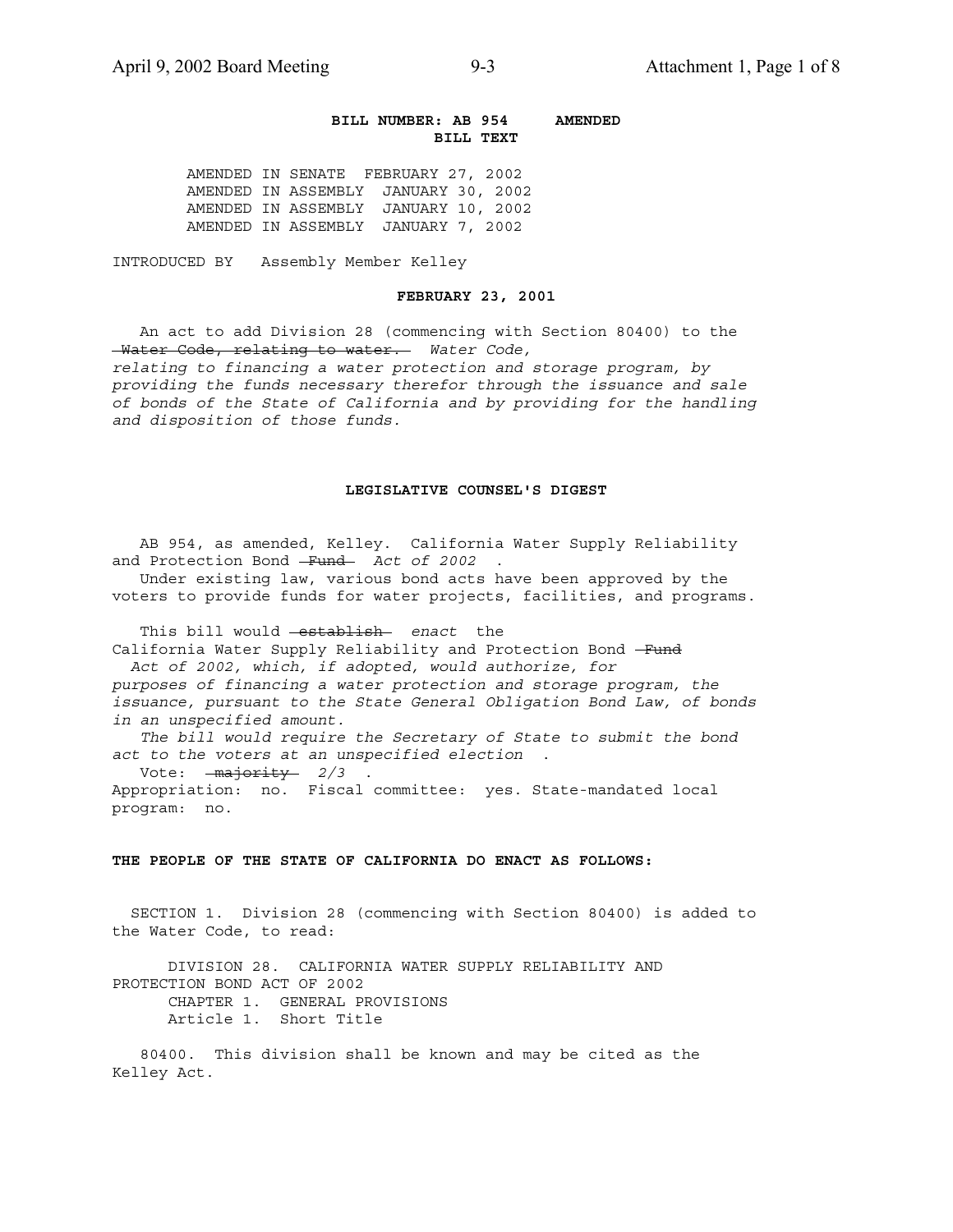### **Article 2. Declarations and Findings**

 80402. The Legislature finds and declares all of the following: (a) Providing clean, reliable water to existing and future residential areas is essential to the orderly development of the state.

 (b) The quality of groundwater supplies statewide has direct impact on the state's overall water supply reliability and management efforts.

 (c) Where groundwater resources are degraded or compromised, potential storage capacity for surplus water is depleted and dependence upon alternate water resources, including limited surface water resources, is increased.

 (d) Protecting groundwater basins from pollution whenever possible is a cost effective preference when compared to the cleanup of groundwater basins.

 (e) It is in the state's interest to assist in protecting groundwater basins against potential degradation when those basins can be used for wet-year water surplus storage.

 (f) The Department of Water Resources is in the process of identifying areas within the state where groundwater basins may be utilized for conjunctive use projects to ensure local and regional water supply reliability.

 (g) Upon the identification of these areas, a memorandum of understanding is developed with overlying water supply entities and property owners with significant interest in the groundwater supply.

 (h) Feasibility studies are then conducted to determine the viability of a groundwater basin for conjunctive use projects. If a basin is determined to be suitable for these types of projects, state funding may be available for prescribed purposes.

 (i) No funding, however, has been made available for the protection of these identified groundwater storage areas from potential or identified pollution sources.

 (j) The state has a significant interest in protecting its stored water resources from potential quality degradation.

 (k) Approximately 40 percent of drinking water consumed in the state is derived from groundwater supplies.

 (l) It is essential for communities that are dependent on groundwater to have access to an adequate supply of potable groundwater.

 (m) It is critical that sufficient, secure storage space be available for wet-year surplus retention in order to supply water, in a reliable manner, to all communities in the state.

 (n) Secure storage for surplus water is a critical component of a water supply reliability program.

 (o) With adequate storage throughout the state, dry-year demand on ecologically sensitive water resources can be significantly reduced.

 (p) Funds are required to pay for projects that protect existing groundwater supplies and provide increased secure storage capacity in groundwater basins.

 (q) The funding and implementation of these types of projects afford numerous statewide benefits, including all of the following:

 (1) Helping to address the ongoing contamination of potable groundwater supplies, thereby lessening anticipated future demands on water resources, as well as the financial resources, of the state.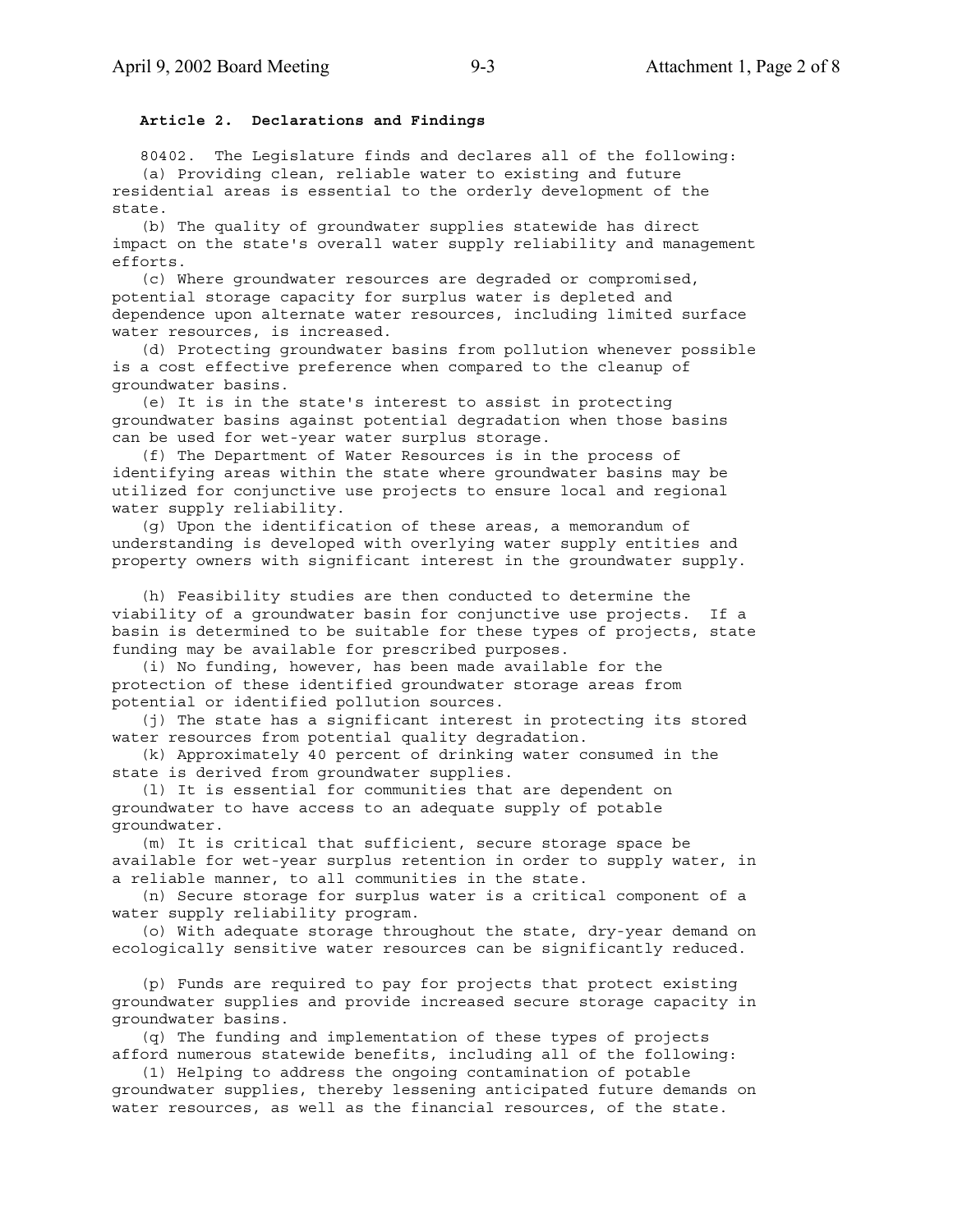(2) Securing groundwater storage capacity for the placement of surplus water derived during wet years for use in dry years.

 (3) The replenishment of depleted basins to minimize land subsidence and related loss of storage capacity.

 (r) Where a local economy has been developed due to the unique quality of a specified groundwater resource, and where that groundwater is used for a purpose that depends on the quality of that water resource, and where the resource is essential to the viability of that purpose and to sustaining the local economy, protective measures are necessary.

### **Article 3. The California Water Supply Reliability and Protection Bond Fund**

### 80404. The California Water Supply Reliability and Protection Bond Fund is hereby established.

 *80404. The proceeds of bonds issued and sold pursuant to this division shall be deposited in the California Water Supply Reliability and Protection Bond Fund, which is hereby established in the State Treasury. For purposes of this division "fund" means the fund established pursuant to this section.*

### *CHAPTER 2. WATER SUPPLY RELIABILITY AND PROTECTION PROGRAM*

 *80405. Unless the context otherwise requires, as used in this chapter, "account" means the California Water Supply Reliability and Protection Account.*

 *80406. The California Water Supply Reliability and Protection Account is hereby established in the fund. The sum of \_\_\_\_ dollars (\$\_\_\_\_) is hereby transferred from the fund to the account.*

 *80407. The money in the account, upon appropriation by the Legislature to \_\_\_\_, may be expended for both of the following purposes:*

 *(a) To provide matching funds, in an amount not to exceed 60 percent of the total project cost, to \_\_\_\_ for construction projects that will abate identified pollution sources that have the potential to negatively impact a groundwater basin for which any of the following apply:*

 *(1) A conjunctive use water management plan is proposed to achieve regional or statewide water supply reliability objectives.*

 *(2) The abatement will be performed in conjunction with a plan that will provide storage capacity to aid the state in achieving the goals set forth in the Colorado River "4.4 Plan."*

 *(3) A groundwater protection project has been identified by a California regional water quality control board as a priority project of regional significance.*

 *(b) To provide funds to a California regional water quality control board for studies to determine whether groundwater protection projects that have not been identified by a regional board as priority projects of regional significance should be so identified in the appropriate water quality control plan because of a basin's potential for conjunctive use in a manner that meets the requirements of paragraph (1) or (2) of subdivision (a).*

 *80408. For the purposes of receiving funding pursuant to the this chapter, all of the following requirements shall be met:*

 *(a) The development of a plan for the groundwater basin that utilizes applicable best management practices for water conservation*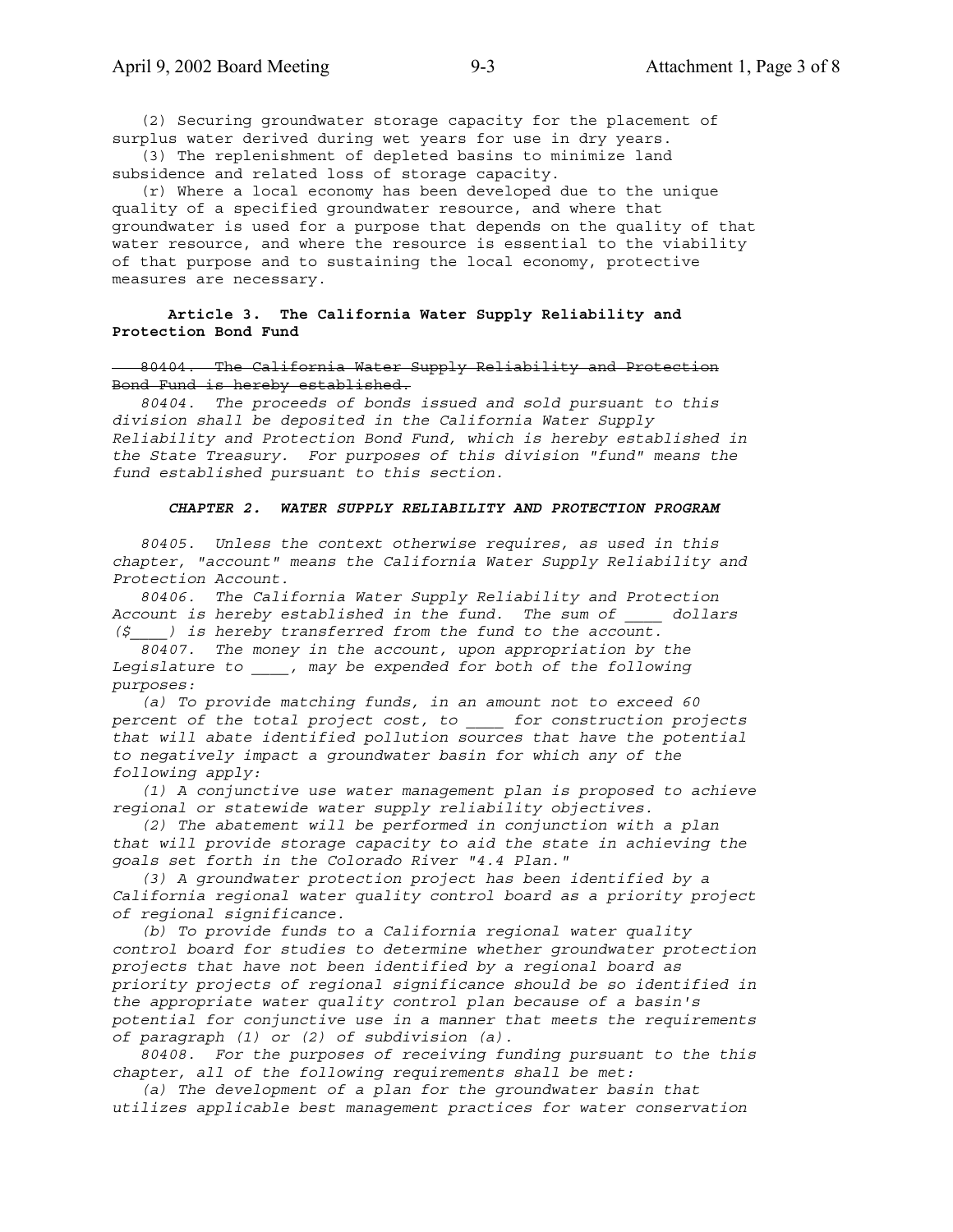*described in the memorandum prepared by the California Urban Water Conservation Council, amended March 14, 2001.*

 *(b) The applicant has signed the "Memorandum of Understanding Regarding Urban Water Conservation in California," prepared by the California Urban Water Conservation Council, dated September 1991.*

 *(c) The adoption of rules that require new developments to connect to a public sewerage system if more than one equivalent dwelling unit per one-half acre is planned overlying basins targeted for capital project funding.*

 *(d) An evaluation has been conducted to determine whether reclaimed water may be used in public green areas, landscaped medians, and similar public access areas of the development, when that water can be made available for that purpose.*

 *(e) The groundwater protection project has been identified as a priority project with regional significance by the appropriate California regional water quality control board.*

 *(f) Entities with jurisdiction over the groundwater basin have entered into a memorandum of understanding in accordance with the Integrated Storage Investigation Conjunctive Water Management Program administered by the Department of Water Resources to evaluate the potential for conjunctive use projects or into a similar agreement with one or more other entities with jurisdiction over the State Water Project, the Central Valley Project, or Colorado River water.*

 *(g) Appropriate conveyance and recharge facilities exist for the placement of water into the groundwater basin.*

 *(h) A basin management plan has been adopted or is being prepared with an identified completion date of not more than one year from the date on which the project is approved for funding.*

 *(i) The agency receiving funding has complied with Part 2.6 (commencing with Section 10610) of Division 6, if applicable.*

 *80409. For the purposes of providing funds under this chapter, first priority shall be given to a project that meets both of the following requirements:*

 *(a) The project benefits a groundwater basin for which there is an existing or proposed conjunctive use or water storage program.*

 *(b) The project contributes to an action recommended by the CALFED Bay-Delta Program or facilitates compliance by the state with the Colorado River "4.4 Plan."*

### *CHAPTER 3. COMMUNITY GROUNDWATER PROGRAM*

 *80500. Unless the context otherwise requires, as used in this chapter, "account" means the Community Groundwater Account.*

 *80501. The Community Groundwater Account is hereby established in the fund. The sum of \_\_\_\_ dollars (\$\_\_\_) is hereby transferred from the fund to the account.*

 *80502. The purpose of the Community Groundwater Program is to provide matching funds in an amount not to exceed 60 percent of total project costs for projects that will ensure that a community that depends on commercial uses of a specific groundwater resource, the degradation of which could significantly impede or permanently harm activities that contribute to the local economy, has adequate protection of that groundwater resource.*

 *80503. The money in the account, upon appropriation by the Legislature to \_\_\_\_, may be expended to provide matching funds to*

*\_\_\_\_ for infrastructure projects that protect groundwater that is used for one or more commercial purposes that significantly*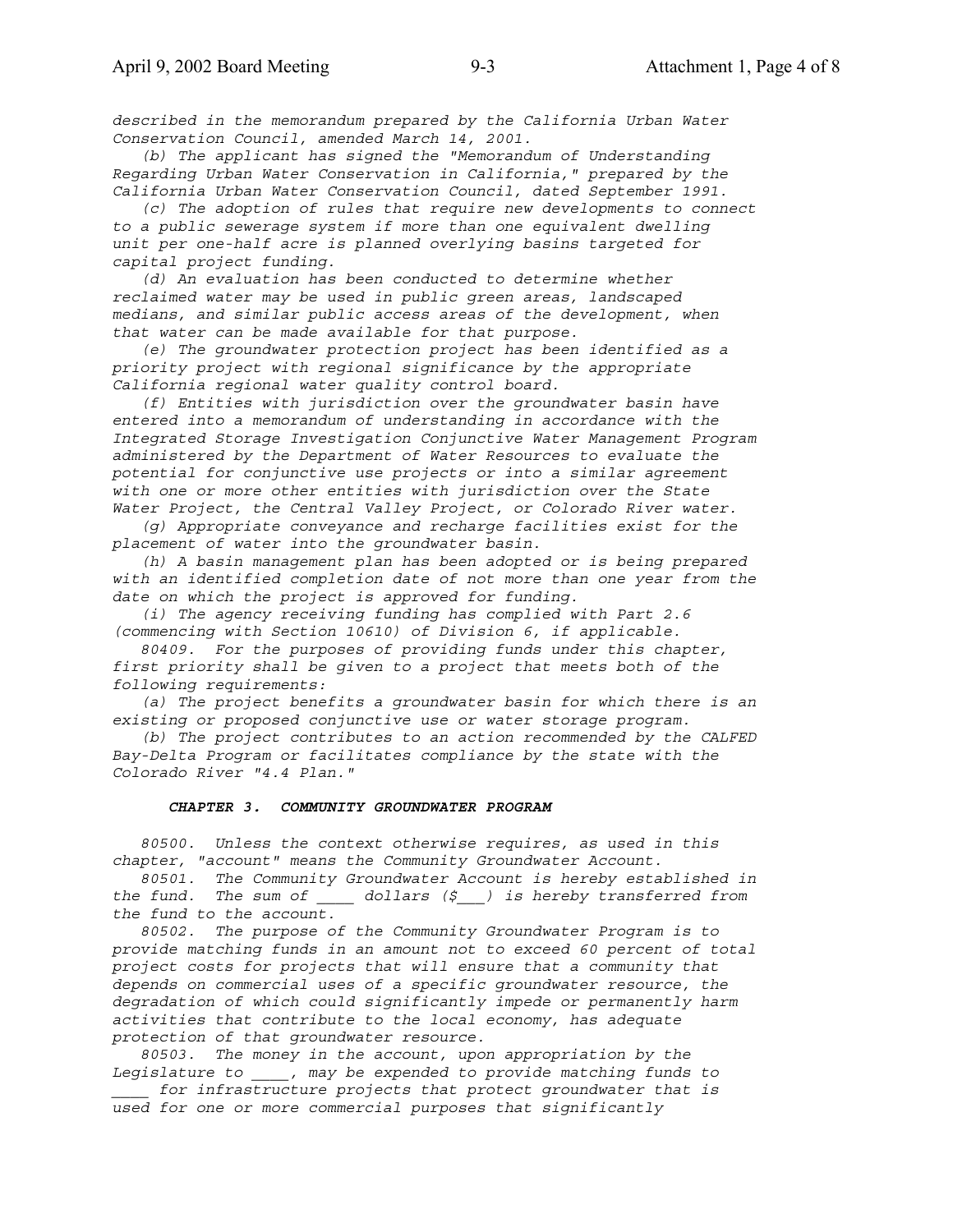*contribute to a local economy in communities in which the degradation of the quality of that groundwater would greatly impede the ability of that commercial activity to function, as determined by the significant loss of revenue to a city or county.*

 *80504. Only groundwater protection projects that are identified as priority projects with regional significance by the appropriate California regional water quality control board are eligible for funding pursuant to this chapter.*

### *CHAPTER 4. WATER DISTRIBUTION SYSTEM PROTECTION PROGRAM*

 *80550. Unless the context otherwise requires, as used in this chapter, "account" means the Water Distribution System Protection Account.*

 *80551. The Water Distribution System Protection Account is hereby established in the fund. The sum of \_\_\_\_ dollars (\$\_\_\_\_) is hereby transferred from the fund to the account.*

 *80552. Entities with jurisdiction over public water systems have limited resources to protect those water systems. However, the costs associated with protecting public water systems can be significant. It is critical to public safety that vulnerable water systems are identified and preventative measures implemented to avert tampering with potable water supplies. It is well known that small and medium sized water agencies do not have the ability to readily absorb costs for the types of programs that may be deemed necessary to protect their water systems.*

 *80553. The money in the account, upon appropriation by the Legislature to \_\_\_\_, may be expended to provide grants to \_\_\_\_ for the construction of improvements and for the purchase and installation of equipment that will assist in the protection of water system facilities used to produce, store, and distribute potable water to the public. For the purposes of receiving funding under this chapter, eligible projects include, but are not limited to, the procurement or construction of security fencing, alarm systems, electronic surveillance equipment or similar equipment to secure wells, surface or tank reservoir sites, or related facilities, and the procurement of mobile security services.*

 *80554. Grants shall be made available pursuant to this chapter on a matching basis, according to the size of the population served by the entity, as follows:*

 *Population Served Match Required by Recipient of Funds Not more than 10,000 persons.................40% Less than 25,000 persons, but more than 10,000 persons.....................60% At least 25,000 persons......................80%*

#### *CHAPTER 5. FISCAL PROVISIONS*

 *80700. Bonds in the total amount of \_\_\_\_ dollars (\$\_\_\_\_) not including the amount of any refunding bonds issued in accordance with*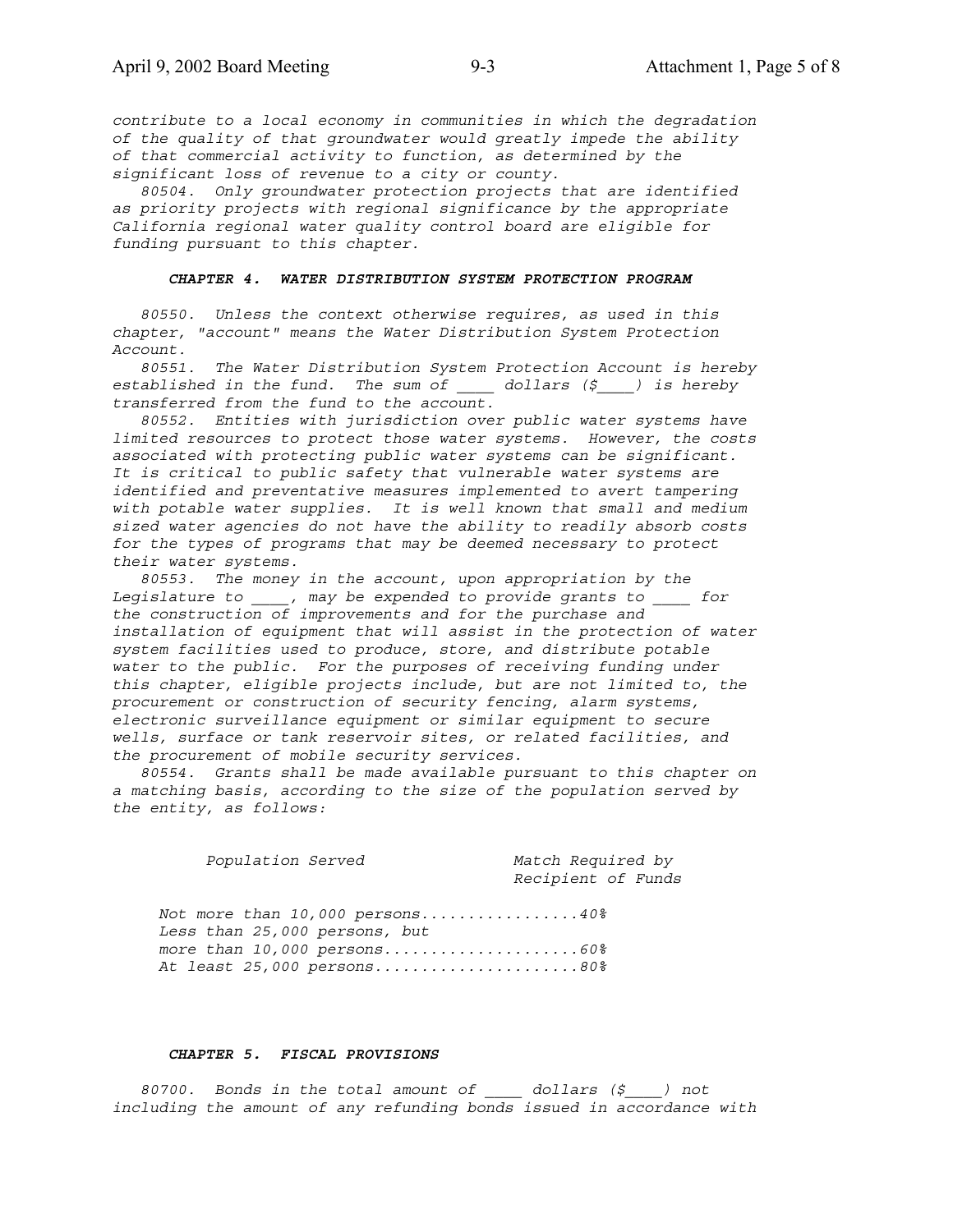*Section 80710, or so much thereof as is necessary, may be issued and sold to provide a fund to be used for carrying out the purposes expressed in this division and to be used to reimburse the General Obligation Bond Expense Revolving Fund pursuant to Section 16724.5 of the Government Code. The bonds, when sold, shall be and constitute a valid and binding obligation of the State of California, and the full faith and credit of the State of California is hereby pledged for the punctual payment of the principal of, and interest on, the bonds as the principal and interest become due and payable.*

 *80702. (a) The bonds authorized by this division shall be prepared, executed, issued, sold, paid, and redeemed as provided in the State General Obligation Bond Law (Chapter 4 (commencing with Section 16720) of Part 3 of Division 4 of Title 2 of the Government Code), except Section 16727, and all of the provisions of that law apply to the bonds and to this division and are hereby incorporated in this division as though set forth in full in this division.*

 *(b) For purposes of the State General Obligation Bond Law, each state agency that administers an appropriation of the California Water Supply Reliability and Protection Bond Fund is designated the "board."*

 *80703. Solely for the purpose of authorizing the issuance and sale, pursuant to the State General Obligation Bond Law, of the bonds authorized by this division, the California Water Supply Reliability and Protection Finance Committee is hereby established. For purposes of this division, the California Water Supply Reliability and Protection Finance Committee is the "committee" as that term is used in the State General Obligation Bond Law. The committee consists of the Treasurer, the Controller, and the Director of Finance, or their designated representatives. A majority of the committee may act for the committee.*

 *80704. The committee shall determine whether or not it is necessary or desirable to issue bonds authorized pursuant to this division in order to carry out the actions specified in this division and, if so, the amount of bonds to be issued and sold. Successive issues of bonds may be authorized and sold to carry out those actions progressively, and it is not necessary that all of the bonds authorized to be issued be sold at any one time.*

 *80705. There shall be collected each year and in the same manner and at the same time as other state revenue is collected, in addition to the ordinary revenues of the state, a sum in an amount required to pay the principal of, and interest on, the bonds each year. It is the duty of all officers charged by law with any duty in regard to the collection of the revenue to do and perform each and every act that is necessary to collect that additional sum.*

 *80706. Notwithstanding Section 13340 of the Government Code, there is hereby appropriated from the General Fund in the State Treasury, for the purposes of this division, an amount that will equal the total of the following:*

 *(a) The sum annually necessary to pay the principal of, and interest on, bonds issued and sold pursuant to this division, as the principal and interest become due and payable.*

 *(b) The sum necessary to carry out Section 80707, appropriated without regard to fiscal years.*

 *80707. For the purposes of carrying out this division, the Director of Finance may authorize the withdrawal from the General Fund of an amount not to exceed the amount of the unsold bonds that have been authorized by the committee to be sold for the purpose of*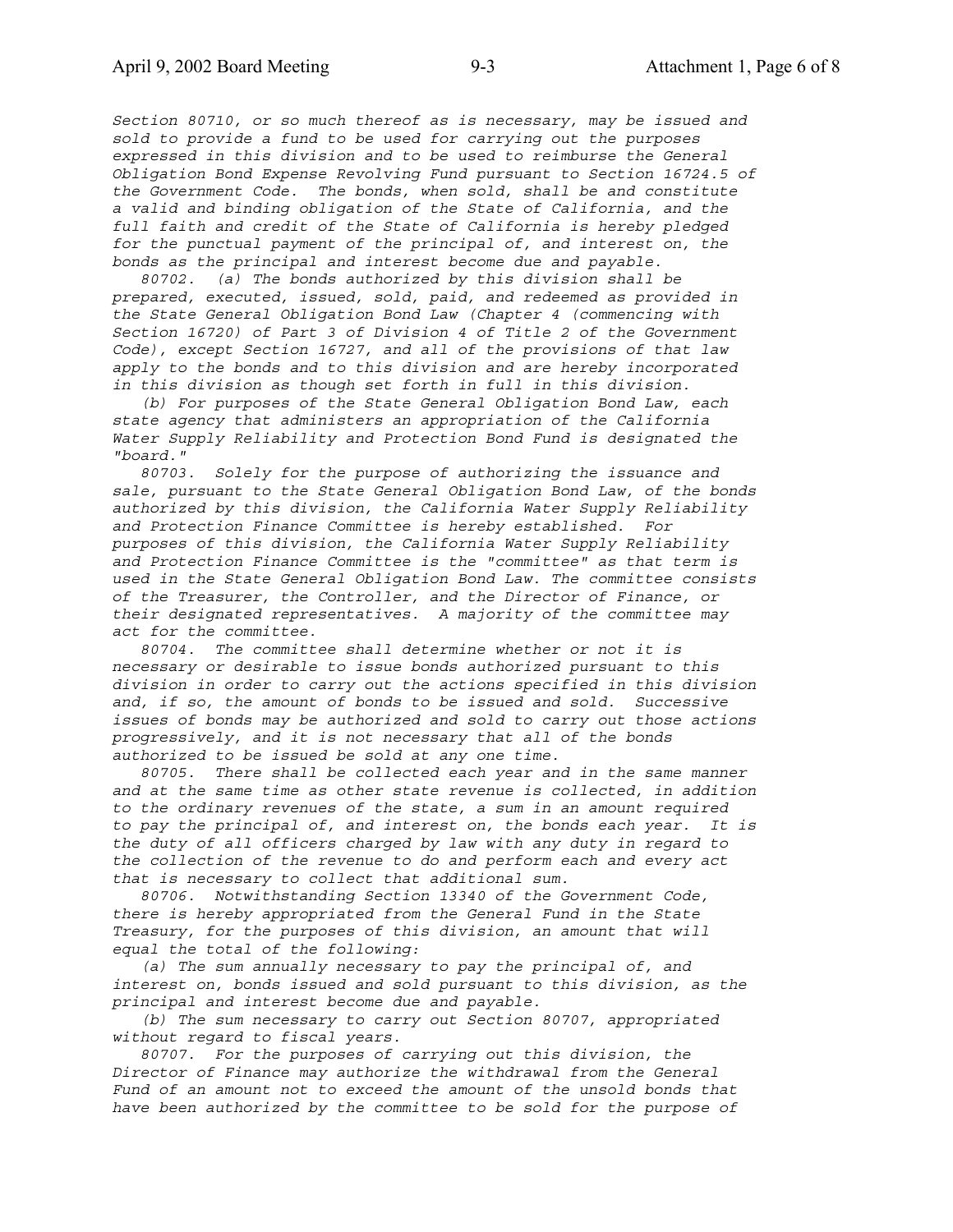*carrying out this division. Any amount withdrawn shall be deposited in the fund. Any money made available under this section shall be returned to the General Fund, plus an amount equal to the interest that the money would have earned in the Pooled Money Investment Account, from proceeds received from the sale of bonds for the purpose of carrying out this division.*

 *80708. All money deposited in the fund that is derived from premium and accrued interest on bonds sold shall be reserved in the fund and shall be available for transfer to the General Fund as a credit to expenditures for bond interest.*

 *80709. The agency that administers an appropriation of the California Water Supply Reliability and Protection Bond Fund may request the Pooled Money Investment Board to make a loan from the Pooled Money Investment Account, in accordance with Section 16312 of the Government Code, for the purpose of carrying out this division. The amount of the request shall not exceed the amount of the unsold bonds that the committee, by resolution, has authorized to be sold for the purpose of carrying out this division. The requesting agency shall execute any documents required by the Pooled Money Investment Board to obtain and repay the loan. Any amounts loaned shall be deposited in the fund to be allocated by the requesting agency in accordance with this division.*

 *80710. The bonds may be refunded in accordance with Article 6 (commencing with Section 16780) of Chapter 4 of Part 3 of Division 4 of Title 2 of the Government Code, which is a part of the State General Obligation Bond Law. Approval by the voters of the state for the issuance of the bonds described in this division includes the approval of the issuance of any other bonds issued to refund any bonds originally issued under this division or any previously issued refunding bonds.*

 *80711. Notwithstanding any provision of this division or the State General Obligation Bond Law, if the Treasurer sells bonds pursuant to this division that include a bond counsel opinion to the effect that the interest on the bonds is excluded from gross income for federal tax purposes, subject to designated conditions, the Treasurer may maintain separate accounts for the investment of bond proceeds and for the investment earnings on those proceeds. The Treasurer may use or direct the use of those proceeds or earnings to pay any rebate, penalty, or other payment required under federal law or to take any other action with respect to the investment and use of those bond proceeds required or desirable under federal law to maintain the tax-exempt status of those bonds and to obtain any other advantage under federal law on behalf of the funds of that state.*

 *80712. The Legislature hereby finds and declares that, inasmuch as the proceeds from the sale of bonds authorized by this division are not "proceeds of taxes" as that term is used in Article XIII B of the California Constitution, the disbursement of these proceeds is not subject to the limitations imposed by that article.*

 *SEC. 2. This act shall become effective upon the approval by the voters of the California Water Supply Reliability and Protection Bond Act of 2002, as set forth in Section 1 of the act adding this section.*

 *SEC. 3. Section 1 of this act shall be submitted to the voters at the \_\_\_\_ election in accordance with provisions of the Government Code and the Elections Code governing the submission of statewide measures to the voters.*

 *SEC. 4. (a) Notwithstanding any other provision of law, all*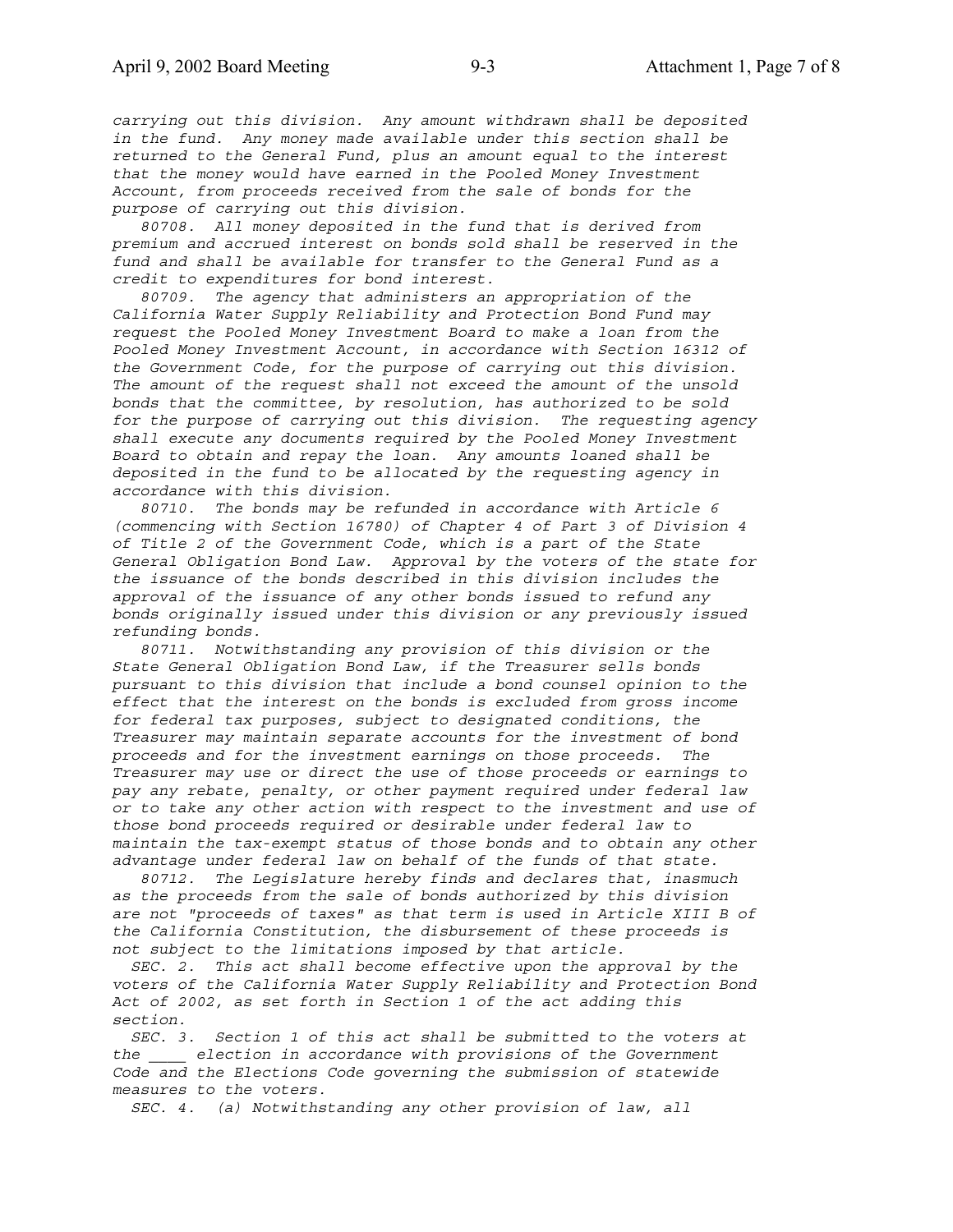*ballots at the election shall have printed thereon and in a square thereof, the words: "California Water Supply Reliability and Protection Bond Act of 2002" and in the same square under those words, the following in 8-point type: "This act provides for a bond issue of \_\_\_\_ dollars (\$\_\_\_\_) to provide funds for a water protection and storage program." Opposite the square, there shall be left spaces in which the voters may place a cross in the manner required by law to indicate whether they vote for or against the act.*

 *(b) Notwithstanding Sections 13247 and 13281 of the Elections Code, the language in subdivision (a) shall be the only language included in the ballot label for the condensed statement of the ballot title, and the Attorney General shall not supplement, subtract from, or revise that language, except that the Attorney General may include the financial impact summary prepared pursuant to Section 9087 of the Elections Code and Section 88003 of the Government Code. The ballot label is the condensed statement of the ballot title and the financial impact summary.*

 *(c) Where voting in the election is done by means of voting machines used pursuant to law in a manner that carries out the intent of this section, the use of the voting machines and the expression of the voters' choice by means thereof are in compliance with this section.*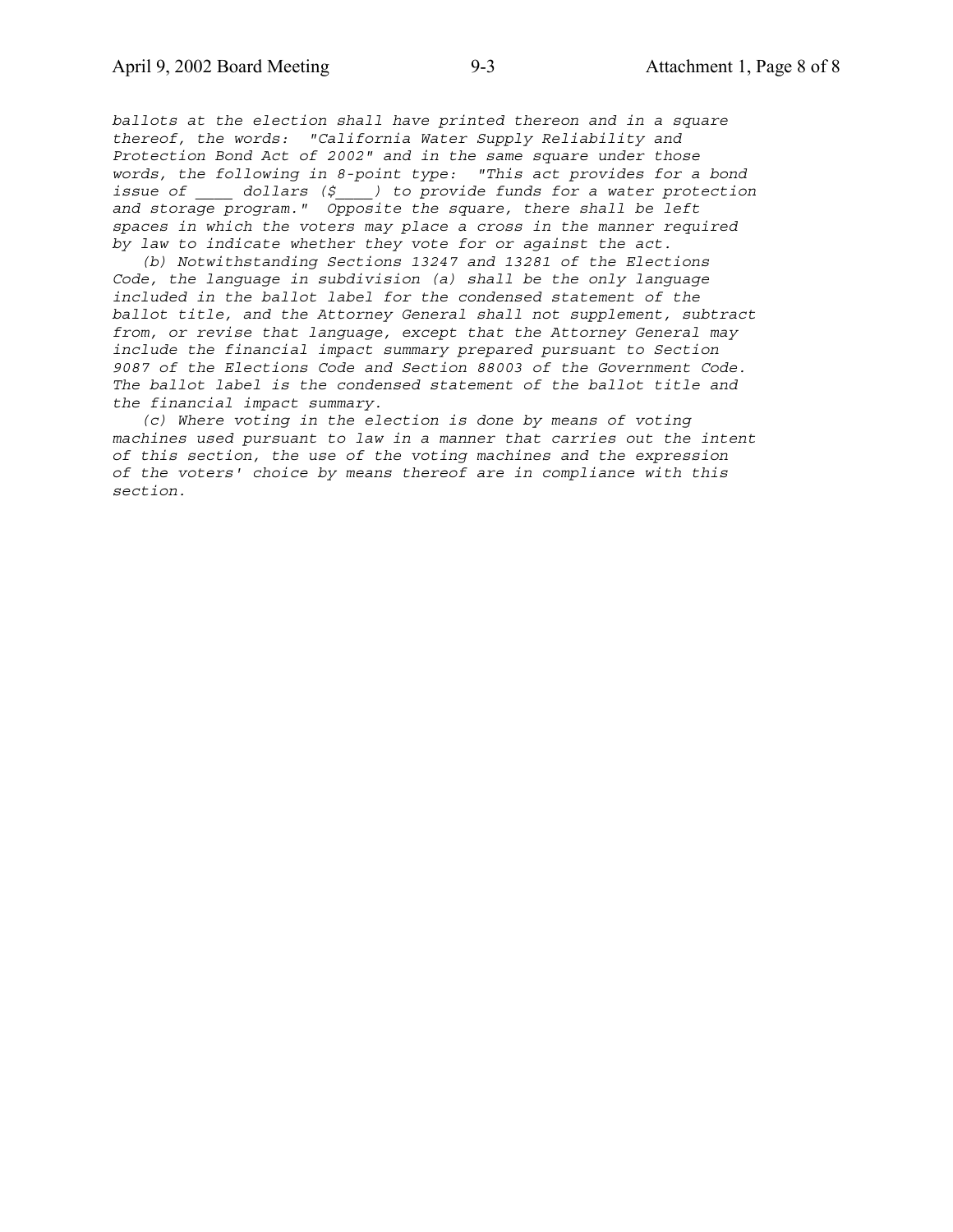### **BILL NUMBER: AB 2365 INTRODUCED BILL TEXT**

### **INTRODUCED BY Assembly Member Goldberg**

#### **FEBRUARY 21, 2002**

 An act to add Division 26.5 (commencing with Section 79300) to the Water Code, relating to financing a water recycling and dual plumbing infrastructure program, by providing the funds necessary therefor through the issuance and sale of bonds of the State of California and by providing for the handling and disposition of those funds, and declaring the urgency thereof, to take effect immediately.

### **LEGISLATIVE COUNSEL'S DIGEST**

 AB 2365, as introduced, Goldberg. Water Recycling and Dual Plumbing Bond Act of 2002.

 Under existing law, various bond acts have been approved by the voters to provide funds for water projects, facilities, and programs.

 This bill would enact the Water Recycling and Dual Plumbing Bond Act of 2002 which, if adopted, would authorize, for purposes of financing a water recycling and dual plumbing infrastructure program, the issuance, pursuant to the State General Obligation Bond Law, of bonds in the amount of \$575,900,000.

 The bill would require the Secretary of State to submit the bond act to the voters at the November 5, 2002 election.

 The bill would declare that it is to take effect immediately as an urgency statute.

 Vote: 2/3. Appropriation: no. Fiscal committee: yes. State-mandated local program: no.

### **THE PEOPLE OF THE STATE OF CALIFORNIA DO ENACT AS FOLLOWS:**

 SECTION 1. Division 26.5 (commencing with Section 79300) is added to the Water Code, to read:

### **DIVISION 26.5. WATER RECYCLING AND DUAL PLUMBING ACT OF 2002 CHAPTER 1. SHORT TITLE**

 79300. This division shall be known and may be cited as the Water Recycling and Dual Plumbing Bond Act of 2002.

### **CHAPTER 2. FINDINGS AND DECLARATIONS**

 79301. In placing this measure before the voters, the Legislature hereby finds and declares all of the following:

 (a) The Water Recycling Act of 1991 established a statewide goal to recycle a total of 1,000,000 acre-feet of water per year by the year 2010 and, in order to achieve that goal, the state should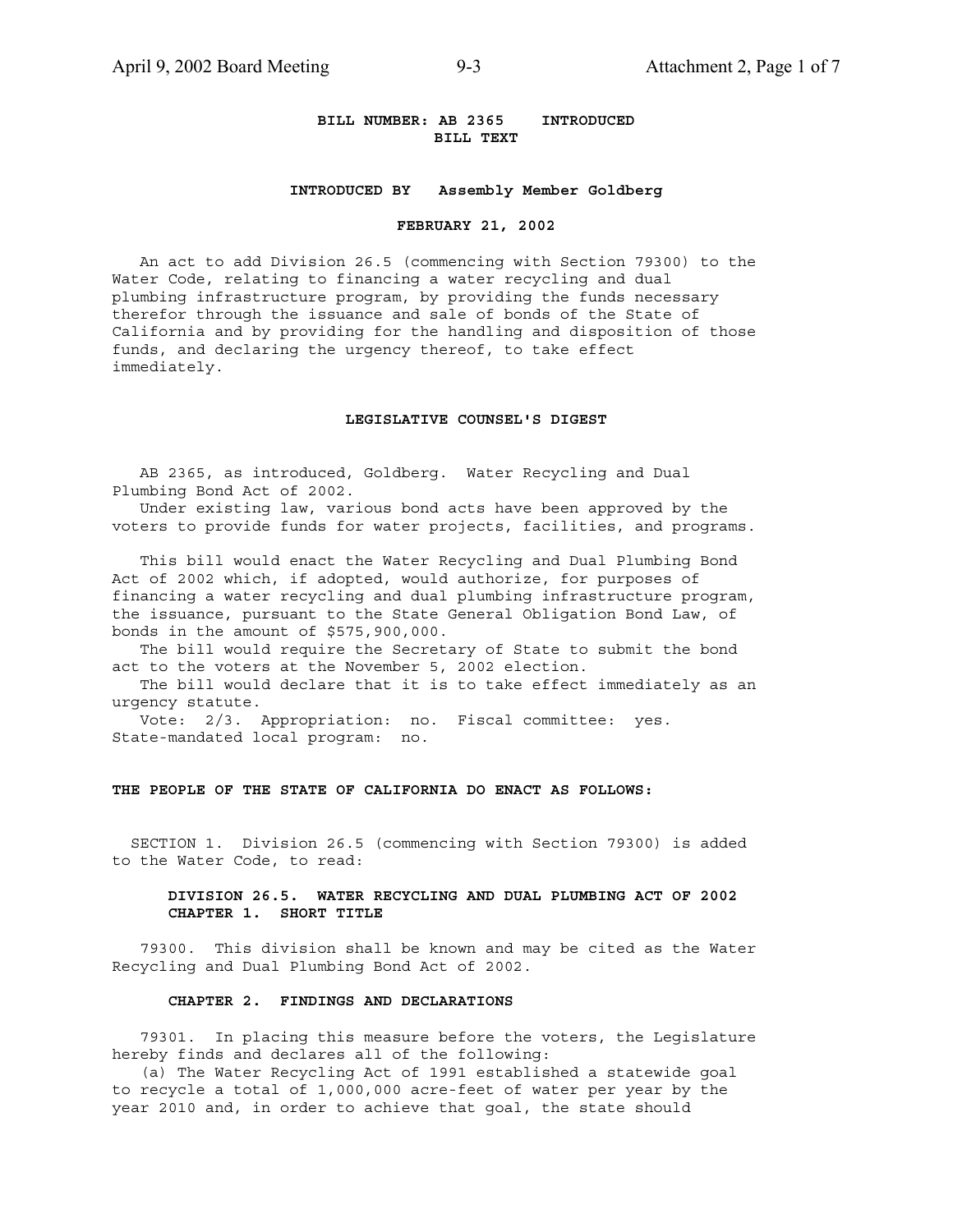continue its successful investment in the production and distribution of recycled water and undertake a statewide program of dual plumbing commercial facilities to use recycled water in fire suppression and toilet and urinal flushing and for other nonpotable systems currently allowed under state law.

 (b) The people of the State of California approved the Safe Drinking Water, Clean Water, Watershed Protection, and Flood Protection Act (Costa-Machado Water Act of 2000) in March 2000 and the funds available from that bond act for water recycling projects are being used successfully to create and provide approximately 40,000 acre feet of new, safe, reliable, cost-effective water supplies.

 (c) The State Water Resources Control Board has identified an additional 59 projects totaling \$375.9 million that meet "priority funding" criteria prescribed by that bond act that will augment regional and state water supplies by approximately 150,000 acre-feet per year, treat groundwater, bring waste discharges into compliance with state and federal law, and promote environmental restoration.

 (d) State funding is needed for local communities to build treatment systems and construct dual plumbing or piping in new and existing public and private buildings to increase the use of recycled water for toilet and urinal flushing, fire suppression, outdoor landscape irrigation, and other nonpotable uses.

 (e) Dual plumbing of indoor plumbing fixtures can provide an "endless loop" of clean and safe water for use in flushing facilities instead of wasting higher quality drinking water for the same purposes. The more water recycled for those purposes will save drinking water in many of the state's urban areas vulnerable to water shortages and periodic droughts.

#### **CHAPTER 3. DEFINITIONS**

 79302. Unless the context otherwise requires, the following definitions governing the construction of this division:

 (a) "Dual plumbing project" means a dual plumbed system of recycled water delivery meeting the requirements of Article 5 (commencing with Section 60313) of Chapter 3 of Division 4 of Title 22 of the California Code of Regulations in new or existing public and private structures as defined in subdivision (c) of Section 13553 to increase the use of recycled water for toilet and urinal flushing, fire suppression, outdoor landscape irrigation, and other nonpotable uses.

 (b) "Fund" means the Water Recycling and Dual Plumbing Fund of 2002.

 (c) "Municipality" has the same meaning as that set forth in subdivision (c) of Section 79120.

 (d) "Water recycling project" means a public or private water recycling project that meets applicable reclamation criteria and water reclamation requirements and complies with applicable water quality standards, policies, and plans.

### **CHAPTER 4. WATER RECYCLING AND DUAL PLUMBING BOND FUND OF 2002**

 79303. Proceeds of bonds issued and sold pursuant to this division shall be deposited in the Water Recycling and Dual Plumbing Bond Fund of 2002, which is hereby established in the State Treasury.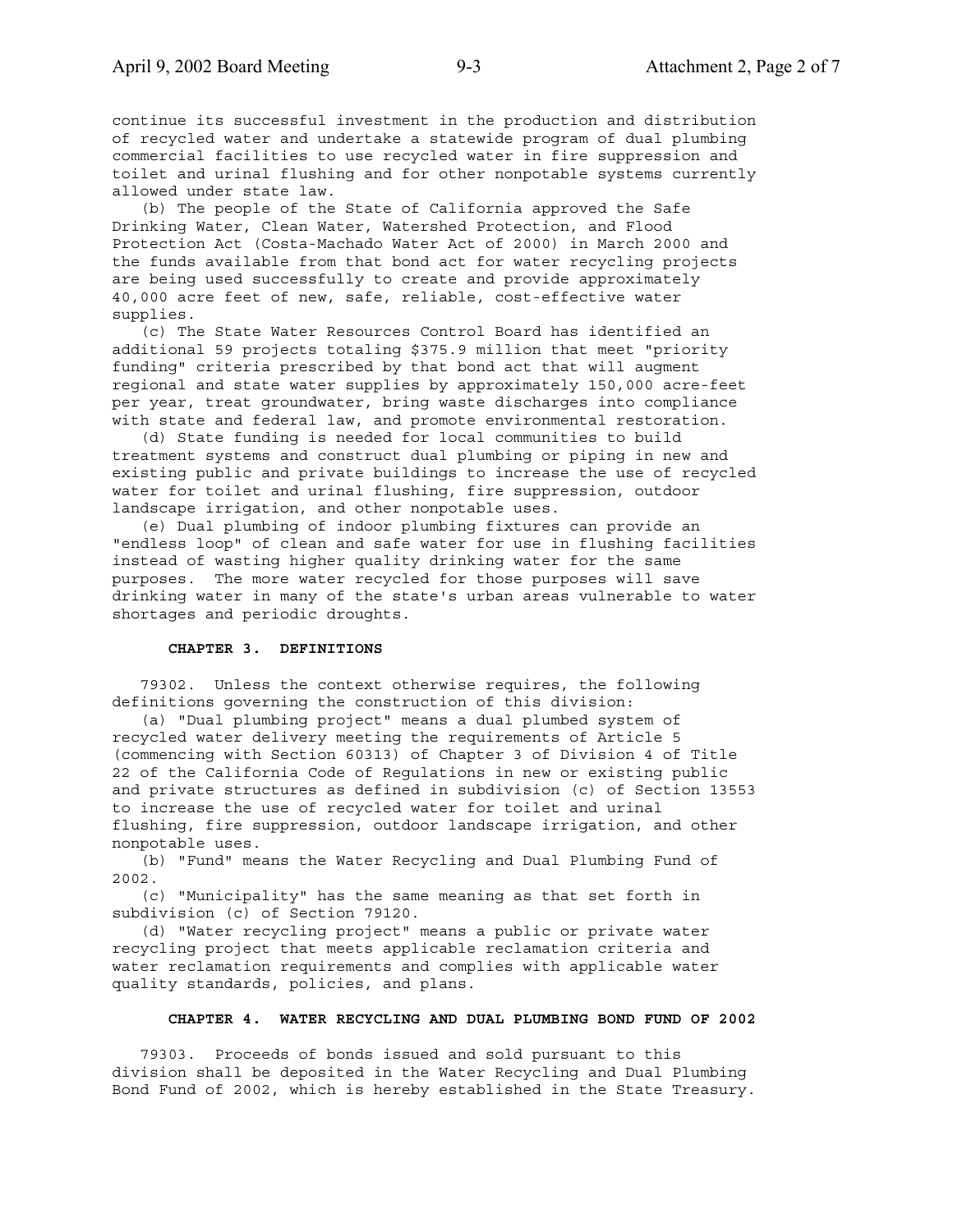79307. The board may enter into an agreement with the federal government for federal contributions to the fund if all of the following conditions have been met:

(a) The board has identified any required matching funds.

 (b) The board is prepared to commit to the expenditure of any minimum amount in the fund in the manner required by the Clean Water Act (33 U.S.C. Sec. 1251 et seq.).

 (c) Any agreement between the board and the federal government is consistent with the purposes of this division.

### **CHAPTER 5. WATER RECYCLING PROGRAM**

 79308. For the purposes of this chapter, "account" means the Water Recycling Account established by Section 79309.

 79309. (a) The Water Recycling Account is hereby established in the fund. The sum of three hundred seventy-five million, nine hundred thousand dollars (\$375,900,000) is hereby transferred from the fund to the account for the purposes of this chapter.

 (b) Notwithstanding Section 13340 of the Government Code, 30 percent of the money in the account is hereby continuously appropriated, without regard to fiscal years, to the board for loans to municipalities for the design and construction of water recycling projects in accordance with Section 79310.

 (c) Seventy percent of the money in the account, upon appropriation by the Legislature to the board, may be expended by the board as follows:

 (1) For grants to municipalities for the design and construction of water recycling projects in accordance with Section 79310.

 (2) For plans, surveys, research, development, and studies, undertaken by contract or otherwise, necessary or desirable to carry out this chapter, and recommendations with regard thereto, including the preparation of comprehensive statewide or areawide studies and reports on the collection, treatment, and disposal of waste and wastewater recycling. For the purposes of this paragraph, "research" may include the design, acquisition, installation, or construction of monitoring and testing equipment and related facilities. At least one-half of 1 percent, but not more than 1 percent, of the total amount made available pursuant to this subdivision shall be used for the purposes of this paragraph.

 (d) Funding for the purposes of paragraph (1) of subdivision (c) shall be limited to 30 percent of eligible costs, up to \$15 million per project.

 79310. The board may enter into agreements with municipalities for loans and grants for projects to recycle water in accordance with this chapter. Criteria to be considered by the board in determining whether to enter into an agreement under this chapter may include, but are not limited to, all of the following:

 (a) (1) Whether the project is a cost-effective means to meet the state or local water supply needs, when compared to other sources of water supply that may be available to the municipality.

 (2) Notwithstanding paragraph (1), the cost effectiveness of a project when compared to other sources of state or local water supply shall not be the sole factor in determining whether to enter into an agreement.

 (b) Whether the project will augment state or regional water supplies consistent with, or otherwise will be consistent with, criteria set forth in the water recycling construction program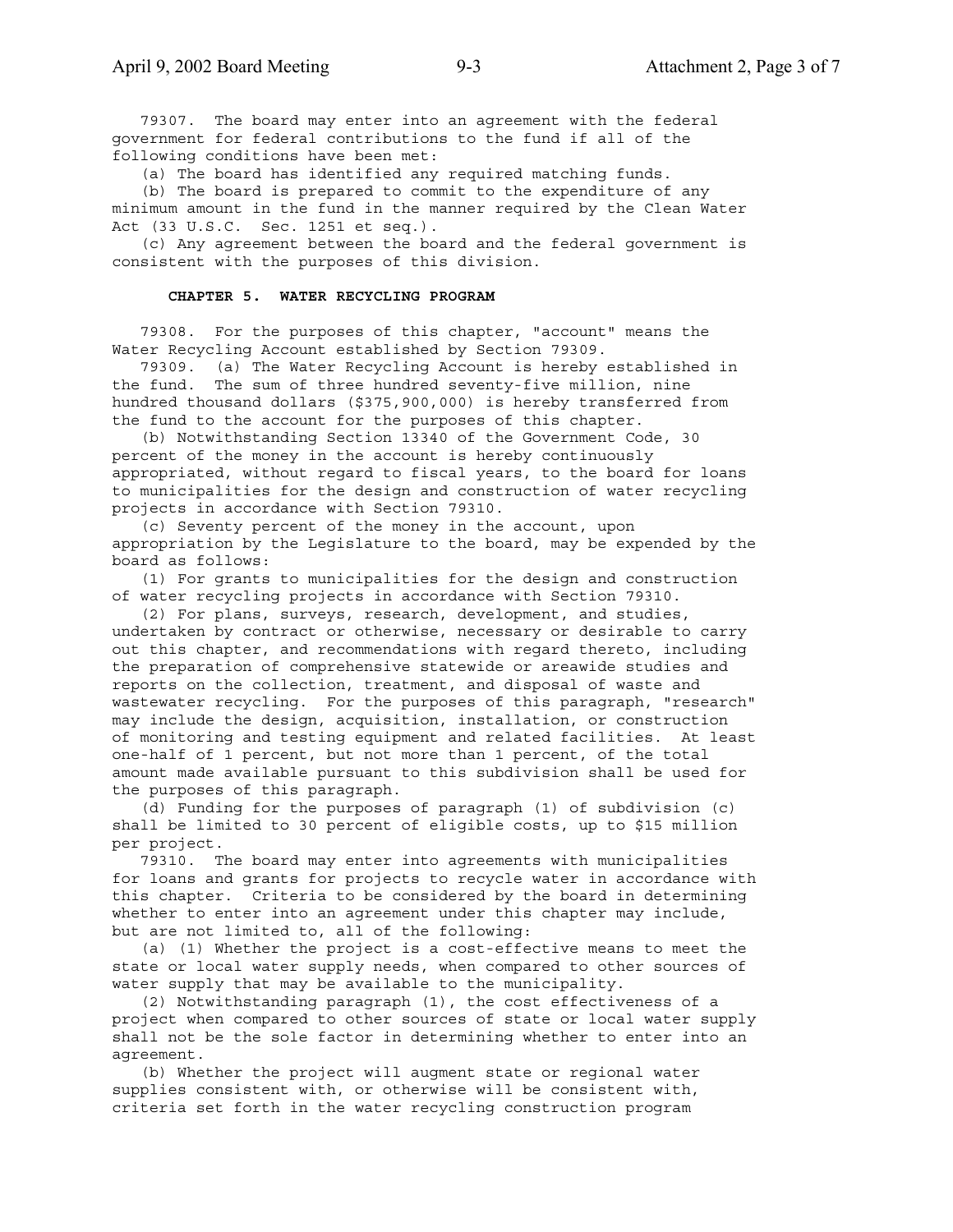priority list adopted by the board to implement the Costa-Machado Water Act of 2000 (Division 26 (commencing with Section 79000)).

 (c) The amount of funding that the municipality is requesting under this chapter.

 79311. An agreement entered into pursuant to Section 79310 may include those provisions determined by the board to be necessary for the purposes of this chapter.

### **CHAPTER 6. DUAL PLUMBING PROGRAM**

 79312. For the purposes of this chapter, "account" means the Dual Plumbing Account established by Section 79313.

 79313. (a) The Dual Plumbing Account is hereby established in the fund. The sum of two hundred million dollars (\$200,000,000) is hereby transferred from the fund to the account for the purposes of this chapter.

 (b) Notwithstanding Section 13340 of the Government Code, 30 percent of the money in the account is hereby continuously appropriated, without regard to fiscal years, to the board for loans to municipalities for the design and construction of dual plumbing projects in accordance with Section 79314.

 (c) Seventy percent of the money in the account, upon appropriation by the Legislature to the board, may be expended by the board as follows:

 (1) For grants to municipalities for the design, construction, or financing of dual plumbing projects in accordance with Section 79314.

 (2) For grants to municipalities for facility planning studies for dual plumbing projects. The amount of the grants for facility planning studies may not exceed one hundred thousand dollars (\$100,000) per study.

 (d) Funding for the purposes of paragraph (1) of subdivision (c) shall be limited to 30 percent of eligible costs, up to five million dollars (\$5,000,000) per project.

 79314. (a) The board may enter into agreements with municipalities for loans and grants for dual plumbing projects in accordance with this chapter. Criteria to be considered by the board in determining whether to enter into an agreement under this chapter may include, but are not limited to, whether the project is a cost-effective means to meet the state, regional, or local water supply needs, when compared to other dual plumbing projects.

 (b) Notwithstanding subdivision (a), the cost effectiveness of a project when compared to other dual plumbing projects shall not be the sole factor in determining whether to enter into an agreement.

#### **CHAPTER 7. LOAN PROVISIONS**

 79315. (a) A contract for a loan made pursuant to this division may not provide for a moratorium on, or the deferment of, the payment of the principal of, or interest on, the loan.

 (b) Any loan made pursuant to subdivision (b) of Section 79309 or subdivision (b) of Section 79313 shall be for a period not to exceed 30 years.

 (c) The board may enter into a contract for a loan that equals up to 100 percent of the total eligible cost of design and construction of an eligible water recycling project or dual plumbing project.

79316. (a) The board may establish the interest rate for a loan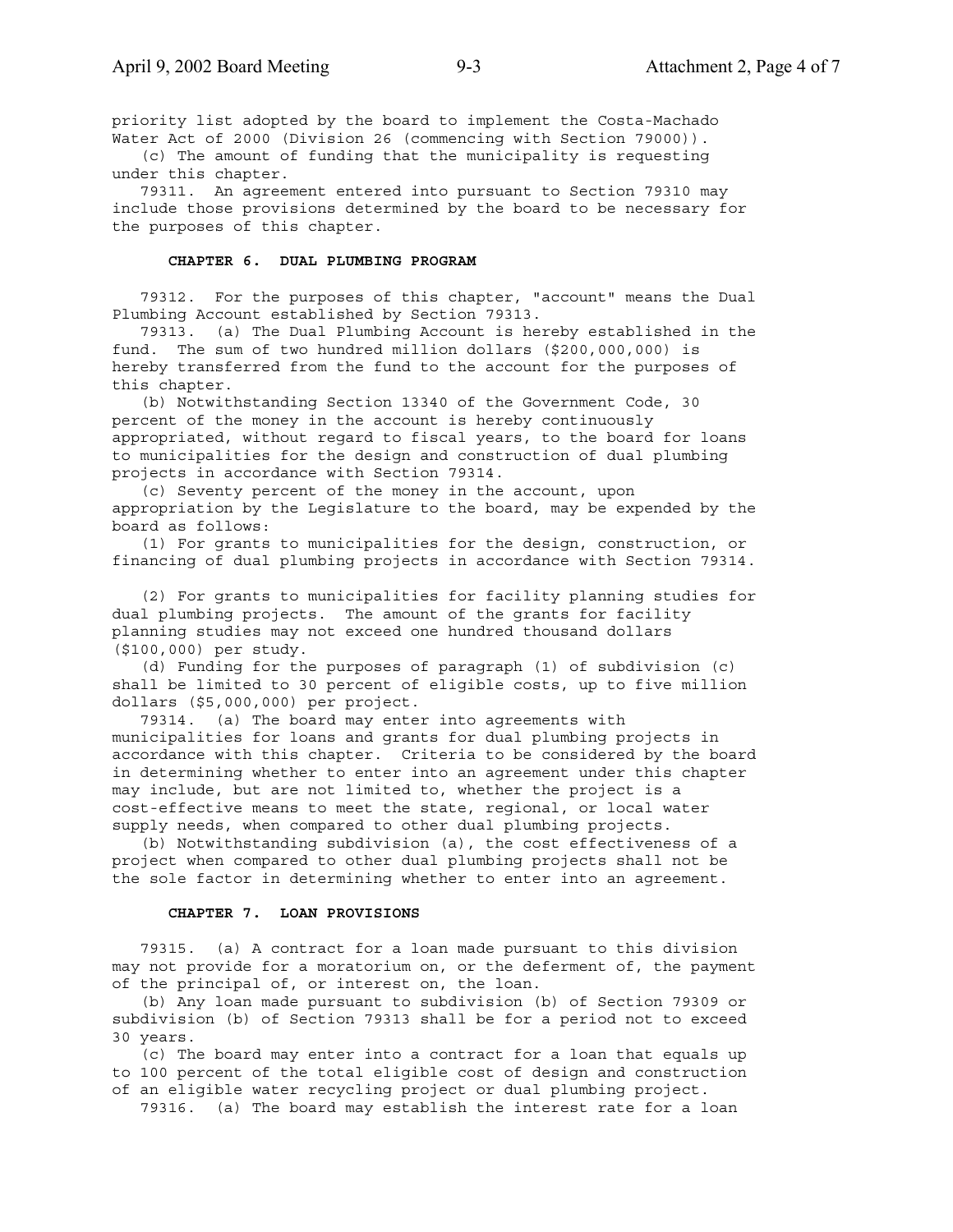made pursuant to this division at a rate equal to 50 percent of the interest rate paid by the state on the most recent sale of state general obligation bonds, to be computed according to the true interest cost method.

 (b) If the interest rate so determined is not a multiple of one-tenth of 1 percent, the interest rate shall be set at the next higher multiple of one-tenth of 1 percent.

 (c) The interest rate set for each contract shall be applied throughout the repayment period of the contract. There shall be a level annual repayment of principal and interest on the loans.

 79717. All principal and interest payments received pursuant to loan contracts executed pursuant to this division shall be deposited in the fund for the purposes of making more loans pursuant to this division, and shall not be transferred to the General Fund.

 79318. All interest earned by assets in the fund shall be deposited in the fund.

### **CHAPTER 9. ADMINISTRATION**

 79320. Not more than 3.5 percent of the total amount deposited in the fund may be used to pay the costs incurred in connection with the administration of this division.

#### **CHAPTER 10. FISCAL PROVISIONS**

 79350. Bonds in the total amount of five hundred seventy-five million, nine hundred thousand dollars (\$575,900,000) not including the amount of any refunding bonds issued in accordance with Section 79359, or so much thereof as is necessary, may be issued and sold to provide a fund to be used for carrying out the purposes expressed in this division and to be used to reimburse the General Obligation Bond Expense Revolving Fund pursuant to Section 16724.5 of the Government Code. The bonds, when sold, shall be and constitute a valid and binding obligation of the State of California, and the full faith and credit of the State of California is hereby pledged for the punctual payment of the principal of, and interest on, the bonds as the principal and interest become due and payable.

 79351. (a) The bonds authorized by this division shall be prepared, executed, issued, sold, paid, and redeemed as provided in the State General Obligation Bond Law (Chapter 4 (commencing with Section 16720) of Part 3 of Division 4 of Title 2 of the Government Code), except Section 16727, and all of the provisions of that law apply to the bonds and to this division and are hereby incorporated in this division as though set forth in full in this division.

 (b) For purposes of the State General Obligation Bond Law, the board is designated the "board."

 79352. Solely for the purpose of authorizing the issuance and sale, pursuant to the State General Obligation Bond Law, of the bonds authorized by this division, the Water Recycling and Dual Plumbing Finance Committee is hereby established. For purposes of this division, the Water Recycling and Dual Plumbing Finance Committee is the "committee" as that term is used in the State General Obligation Bond Law. The committee consists of the Treasurer, the Controller, and the Director of Finance, or their designated representatives. A majority of the committee may act for the committee.

 79353. The committee shall determine whether or not it is necessary or desirable to issue bonds authorized pursuant to this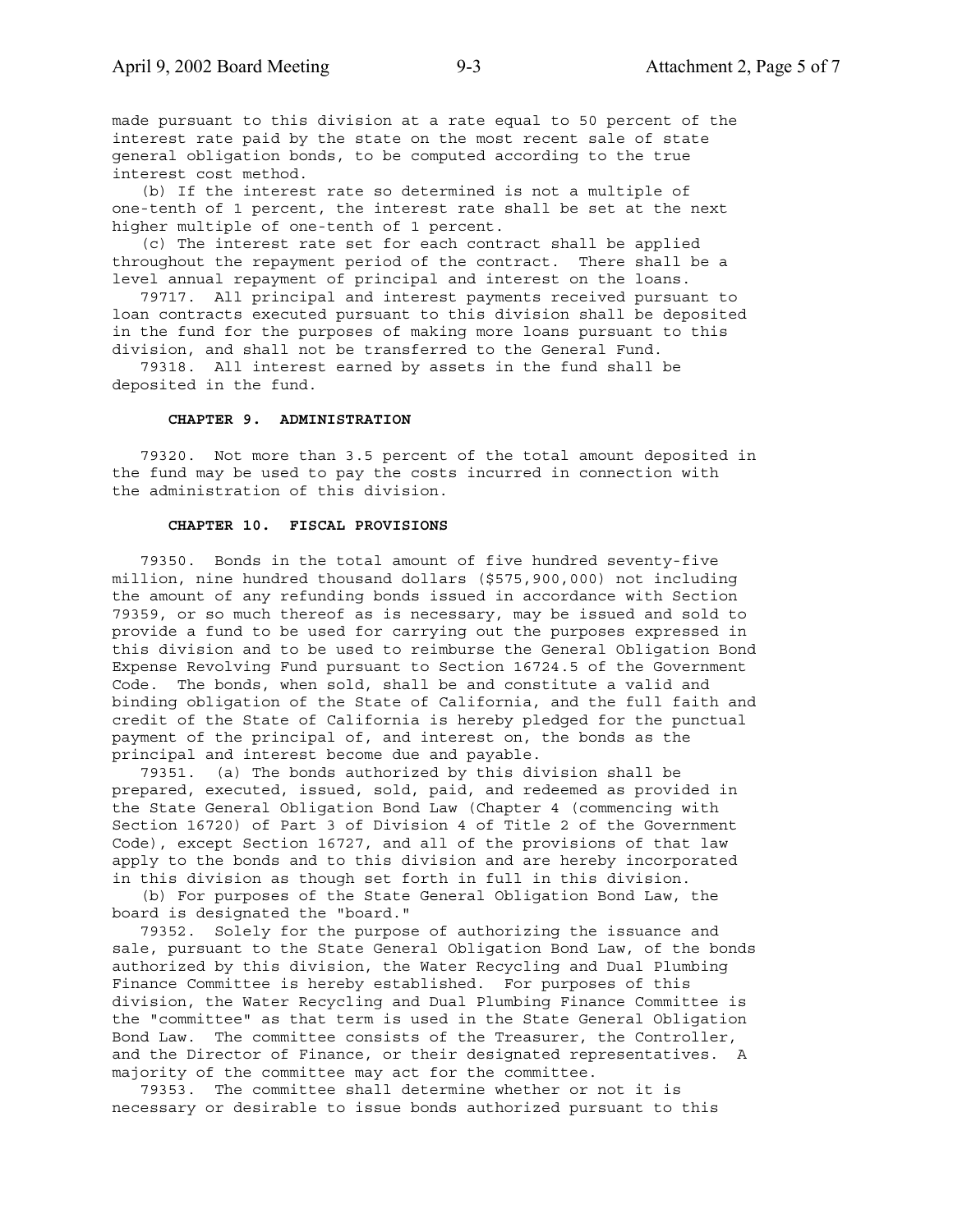division in order to carry out the actions specified in this division and, if so, the amount of bonds to be issued and sold. Successive issues of bonds may be authorized and sold to carry out those actions progressively, and it is not necessary that all of the bonds authorized to be issued be sold at any one time.

 79354. There shall be collected each year and in the same manner and at the same time as other state revenue is collected, in addition to the ordinary revenues of the state, a sum in an amount required to pay the principal of, and interest on, the bonds each year. It is the duty of all officers charged by law with any duty in regard to the collection of the revenue to do and perform each and every act that is necessary to collect that additional sum.

 79355. Notwithstanding Section 13340 of the Government Code, there is hereby appropriated from the General Fund in the State Treasury, for the purposes of this division, an amount that will equal the total of the following:

 (a) The sum annually necessary to pay the principal of, and interest on, bonds issued and sold pursuant to this division, as the principal and interest become due and payable.

 (b) The sum necessary to carry out Section 79356, appropriated without regard to fiscal years.

 79356. For the purposes of carrying out this division, the Director of Finance may authorize the withdrawal from the General Fund of an amount not to exceed the amount of the unsold bonds that have been authorized by the committee to be sold for the purpose of carrying out this division. Any amount withdrawn shall be deposited in the fund. Any money made available under this section shall be returned to the General Fund, plus an amount equal to the interest that the money would have earned in the Pooled Money Investment Account, from proceeds received from the sale of bonds for the purpose of carrying out this division.

 79357. All money deposited in the fund that is derived from premium and accrued interest on bonds sold shall be reserved in the fund and shall be available for transfer to the General Fund as a credit to expenditures for bond interest.

 79358. The board may request the Pooled Money Investment Board to make a loan from the Pooled Money Investment Account, in accordance with Section 16312 of the Government Code, for the purpose of carrying out this division. The amount of the request shall not exceed the amount of the unsold bonds that the committee, by resolution, has authorized to be sold for the purpose of carrying out this division. The board shall execute any documents required by the Pooled Money Investment Board to obtain and repay the loan. Any amounts loaned shall be deposited in the fund to be allocated by the board in accordance with this division.

 79359. The bonds may be refunded in accordance with Article 6 (commencing with Section 16780) of Chapter 4 of Part 3 of Division 4 of Title 2 of the Government Code, which is a part of the State General Obligation Bond Law. Approval by the voters of the state for the issuance of the bonds described in this division includes the approval of the issuance of any other bonds issued to refund any bonds originally issued under this division or any previously issued refunding bonds.

 79360. Notwithstanding any provision of this division or the State General Obligation Bond Law, if the Treasurer sells bonds pursuant to this division that include a bond counsel opinion to the effect that the interest on the bonds is excluded from gross income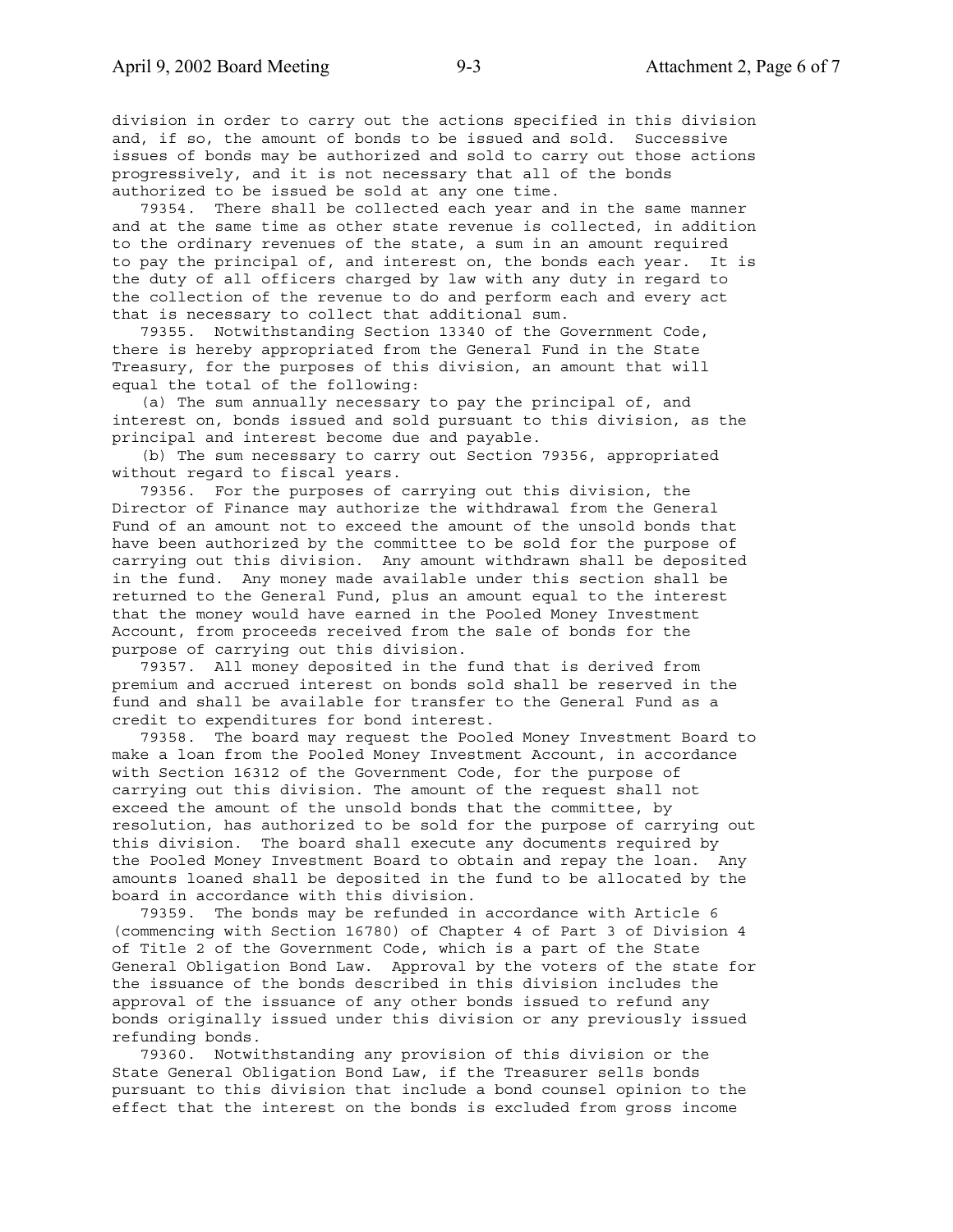for federal tax purposes, subject to designated conditions, the Treasurer may maintain separate accounts for the investment of bond proceeds and for the investment earnings on those proceeds. The Treasurer may use or direct the use of those proceeds or earnings to pay any rebate, penalty, or other payment required under federal law or to take any other action with respect to the investment and use of those bond proceeds required or desirable under federal law to maintain the tax-exempt status of those bonds and to obtain any other advantage under federal law on behalf of the funds of that state.

 79361. The Legislature hereby finds and declares that, inasmuch as the proceeds from the sale of bonds authorized by this division are not "proceeds of taxes" as that term is used in Article XIII B of the California Constitution, the disbursement of these proceeds is not subject to the limitations imposed by that article.

 SEC. 2. This act shall become effective upon the approval by the voters of the Water Recycling and Dual Plumbing Bond Act of 2002, as set forth in Section 1 of the act adding this section.

 SEC. 3. Section 1 of this act shall be submitted to the voters at the November 5, 2002 election in accordance with provisions of the Government Code and the Elections Code governing the submission of statewide measures to the voters.

 SEC. 4. (a) Notwithstanding any other provision of law, all ballots at the election shall have printed thereon and in a square thereof, the words: "Water Recycling and Dual Plumbing Bond Act of 2002" and in the same square under those words, the following in 8-point type: "This act provides for a bond issue of five hundred seventy-five million, nine hundred thousand dollars (\$575,900,000) to provide funds for a water recycling and dual plumbing infrastructure program." Opposite the square, there shall be left spaces in which the voters may place a cross in the manner required by law to indicate whether they vote for or against the act.

 (b) Notwithstanding Sections 13247 and 13281 of the Elections Code, the language in subdivision (a) shall be the only language included in the ballot label for the condensed statement of the ballot title, and the Attorney General shall not supplement, subtract from, or revise that language, except that the Attorney General may include the financial impact summary prepared pursuant to Section 9087 of the Elections Code and Section 88003 of the Government Code. The ballot label is the condensed statement of the ballot title and the financial impact summary.

 (c) Where voting in the election is done by means of voting machines used pursuant to law in a manner that carries out the intent of this section, the use of the voting machines and the expression of the voters' choice by means thereof are in compliance with this section.

 SEC. 5. The provisions of Section 1 are severable. If any provision of Section 1 or its application is held invalid, that invalidity shall not affect other provisions or applications that can be given effect without the invalid provision or application.

 SEC. 6. This act is an urgency statute necessary for the immediate preservation of the public peace, health, or safety within the meaning of Article IV of the Constitution and shall go into immediate effect. The facts constituting the necessity are:

 In order to remedy critical drinking water, water quality, and water supply problems, thereby protecting public health and safety, it is necessary that this act take effect immediately.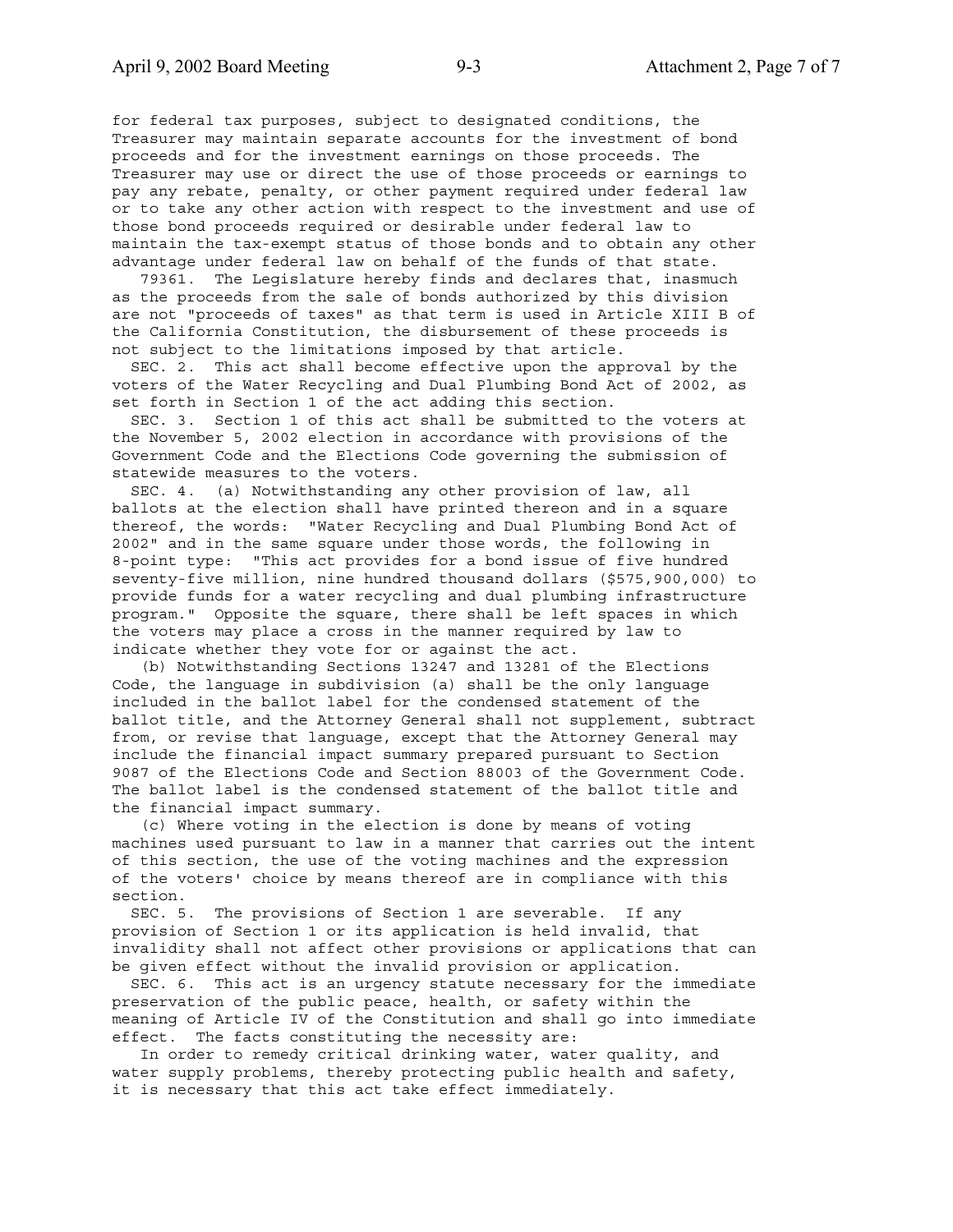### **BILL NUMBER: AB 2376 INTRODUCED BILL TEXT**

### **INTRODUCED BY Assembly Member Cogdill**

#### **FEBRUARY 21, 2002**

 An act to add Division 29 (commencing with Section 80500) to the Water Code, relating to financing a water storage program, by providing the funds necessary therefor through the issuance and sale of bonds of the State of California and by providing for the handling and disposition of those funds, and declaring the urgency thereof, to take effect immediately.

### **LEGISLATIVE COUNSEL'S DIGEST**

 AB 2376, as introduced, Cogdill. Water Sustainability and Reliability Bond Act of 2002.

 Under existing law, various bond acts have been approved by the voters to provide funds for water projects, facilities, and programs.

 This bill would enact the Water Sustainability and Reliability Bond Act of 2002 which, if adopted, would authorize, for purposes of financing a water storage program, the issuance, pursuant to the State General Obligation Bond Law, of bonds in the amount of

 The bill would require the Secretary of State to submit the bond act to the voters at the November 5, 2002, statewide general election.

 The bill would declare that it is to take effect immediately as an urgency statute.

 Vote: 2/3. Appropriation: no. Fiscal committee: yes. State-mandated local program: no.

### **THE PEOPLE OF THE STATE OF CALIFORNIA DO ENACT AS FOLLOWS:**

 SECTION 1. Division 29 (commencing with Section 80500) is added to the Water Code, to read:

### **DIVISION 29. WATER SUSTAINABILITY AND RELIABILITY BOND ACT OF 2002**

### **CHAPTER 1. SHORT TITLE**

 80500. This division shall be known and may be cited as the Water Sustainability and Reliability Bond Act of 2002.

### **CHAPTER 2. FINDINGS AND DECLARATIONS**

 80501. In placing this measure before the voters, the Legislature hereby finds and declares all of the following:

 (a) An adequate water supply will protect the economy of the state and wildlife and aquatic species from the effects of multiple dry years or a sustained drought.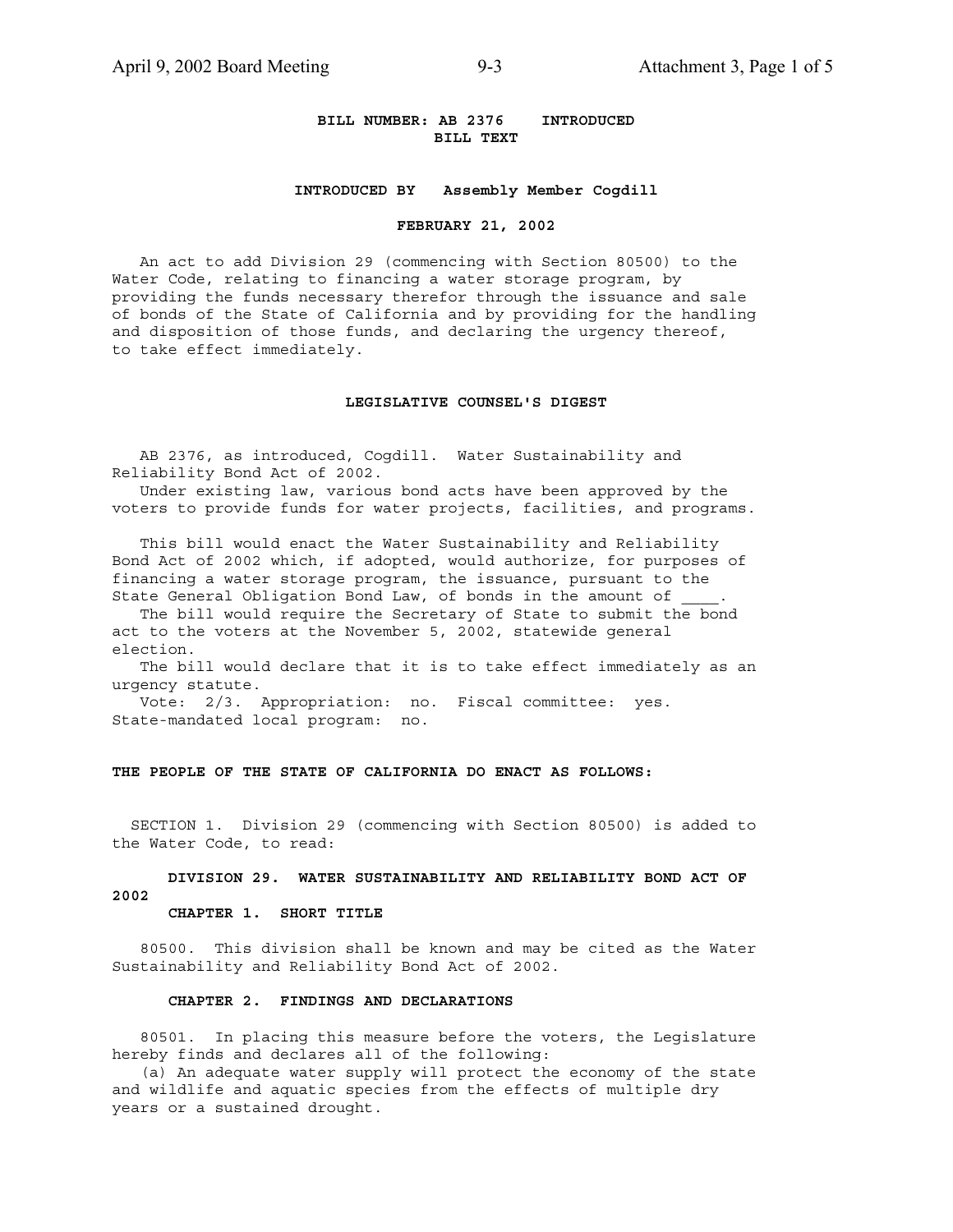(b) Existing law requires that an adequate water supply be determined before certain residential housing can be constructed and the failure to increase the state's water supply will have additional detrimental effects on housing supplies, thereby decreasing affordability.

 (c) California leads the nation in agricultural production, but without an adequate water supply for urban and municipal uses, water will continue to be diverted from agricultural uses, thereby eroding the economic base of much of the state.

 (d) California is required to reduce the diversion of Colorado River Water by approximately 800,000 acre-feet over the next 15 years, further exacerbating potential water shortages and creating additional demands for in-state sources.

 (e) A failure to respond to water supply needs could lead to water shortages of up to 4 million acre-feet in a normal year and over 8 million acre-feet in a dry year by the year 2020.

 (f) It is the intent of the Legislature to establish a funding source for the construction of feasible storage reservoirs that will assist in meeting the diverse water needs of the State of California.

### **CHAPTER 3. WATER SUSTAINABILITY AND RELIABILITY FUND OF 2002**

 80502. Proceeds of bonds issued and sold pursuant to this division shall be deposited in the Water Sustainability and Reliability Bond Fund of 2002, which is hereby established in the State Treasury. For purposes of this division "fund" means the fund established by this section.

#### **CHAPTER 4. SURFACE STORAGE CONSTRUCTION PROGRAM**

 80503. For the purposes of this chapter, "account" means the Surface Storage Construction Account.

 80504. (a) The Surface Storage Construction Account is hereby established in the fund. The sum of \_\_\_\_ is hereby transferred from the fund to the account for the purposes of this chapter.

 (b) The money in the account, upon appropriation by the Legislature to the department, may be expended by the department for the purposes of constructing surface storage facilities that have been approved by the CALFED Bay-Delta Program pursuant to the Integrated Storage Investigation Program.

#### **CHAPTER 5. LOCAL AGENCY STORAGE PROGRAM**

 80510. For the purposes of this chapter, "account" means the Local Agency Storage Account.

 80511. (a) The Local Agency Storage Account is hereby established in the fund. The sum of \_\_\_\_\_ is hereby transferred from the fund to the account for the purposes of this chapter.

 (b) The money in the account, upon appropriation by the Legislature to the department, may be expended by the department to provide grants to local agencies for the construction of new storage facilities or expanded storage capacity.

 80512. For the purposes of receiving funding under this chapter, the project proponent shall demonstrate that the project, by itself or in conjunction with other projects, will contribute significantly to the sustainability or reliability of local or regional water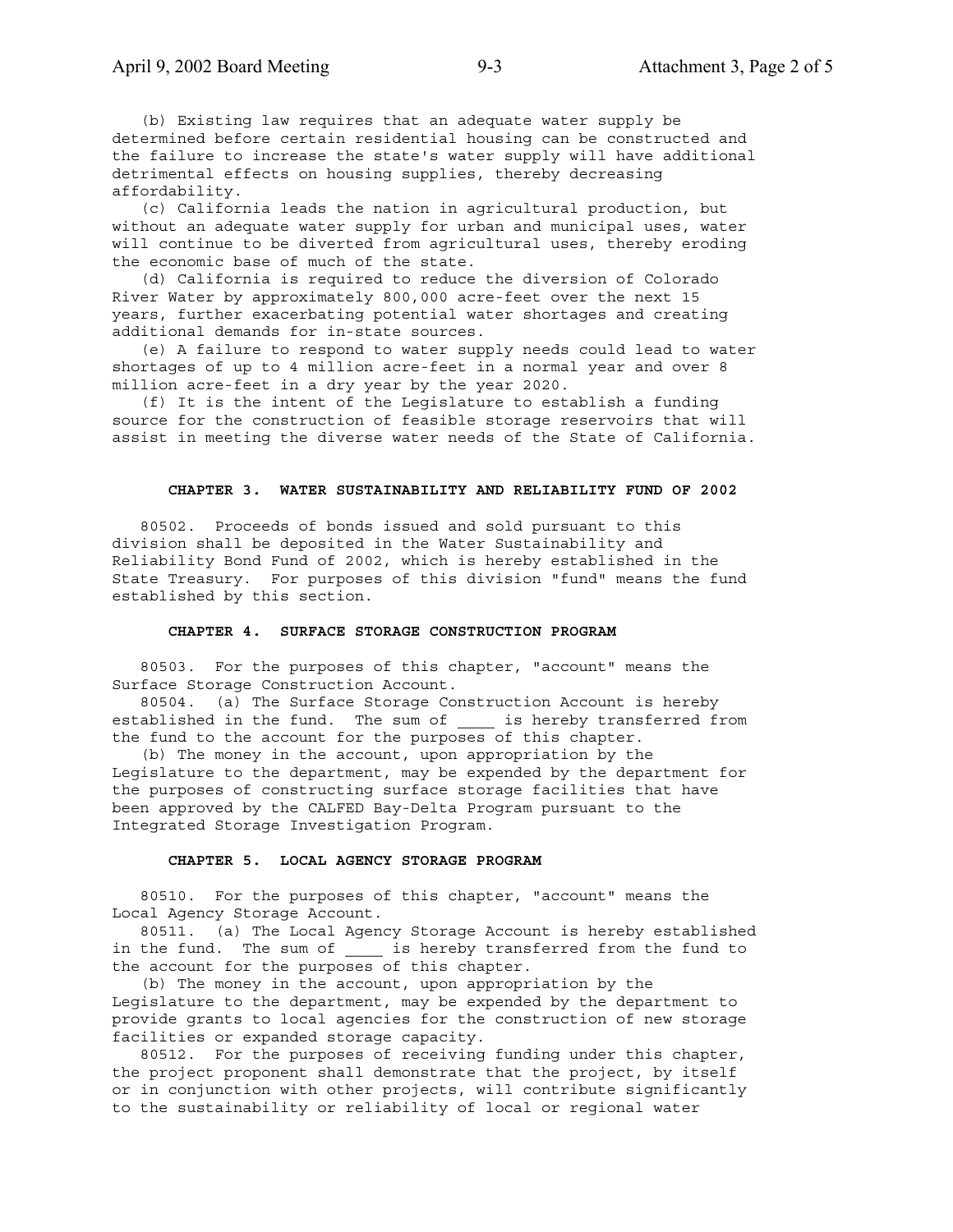supply needs.

 80513. For the purposes of this chapter, an eligible project includes a project approved by the CALFED Bay-Delta Program pursuant to the Integrated Storage Investigation Program.

### **CHAPTER 6. FISCAL PROVISIONS**

80520. Bonds in the total amount of and including the amount of any refunding bonds issued in accordance with Section 80529, or so much thereof as is necessary, may be issued and sold to provide a fund to be used for carrying out the purposes expressed in this division and to be used to reimburse the General Obligation Bond Expense Revolving Fund pursuant to Section 16724.5 of the Government Code. The bonds, when sold, shall be and constitute a valid and binding obligation of the State of California, and the full faith and credit of the State of California is hereby pledged for the punctual payment of the principal of, and interest on, the bonds as the principal and interest become due and payable.

 80521. (a) The bonds authorized by this division shall be prepared, executed, issued, sold, paid, and redeemed as provided in the State General Obligation Bond Law (Chapter 4 (commencing with Section 16720) of Part 3 of Division 4 of Title 2 of the Government Code), except Section 16727, and all of the provisions of that law apply to the bonds and to this division and are hereby incorporated in this division as though set forth in full in this division.

 (b) For purposes of the State General Obligation Bond Law, the department is designated the "board."

 80522. Solely for the purpose of authorizing the issuance and sale, pursuant to the State General Obligation Bond Law, of the bonds authorized by this division, the Water Sustainability and Reliability Finance Committee is hereby established. For purposes of this division, the Water Sustainability and Reliability Finance Committee is the "committee" as that term is used in the State General Obligation Bond Law. The committee consists of the Treasurer, the Controller, and the Director of Finance, or their designated representatives. A majority of the committee may act for the committee.

 80523. The committee shall determine whether or not it is necessary or desirable to issue bonds authorized pursuant to this division in order to carry out the actions specified in this division and, if so, the amount of bonds to be issued and sold. Successive issues of bonds may be authorized and sold to carry out those actions progressively, and it is not necessary that all of the bonds authorized to be issued be sold at any one time.

 80524. There shall be collected each year and in the same manner and at the same time as other state revenue is collected, in addition to the ordinary revenues of the state, a sum in an amount required to pay the principal of, and interest on, the bonds each year. It is the duty of all officers charged by law with any duty in regard to the collection of the revenue to do and perform each and every act that is necessary to collect that additional sum.

 80525. Notwithstanding Section 13340 of the Government Code, there is hereby appropriated from the General Fund in the State Treasury, for the purposes of this division, an amount that will equal the total of the following:

 (a) The sum annually necessary to pay the principal of, and interest on, bonds issued and sold pursuant to this division, as the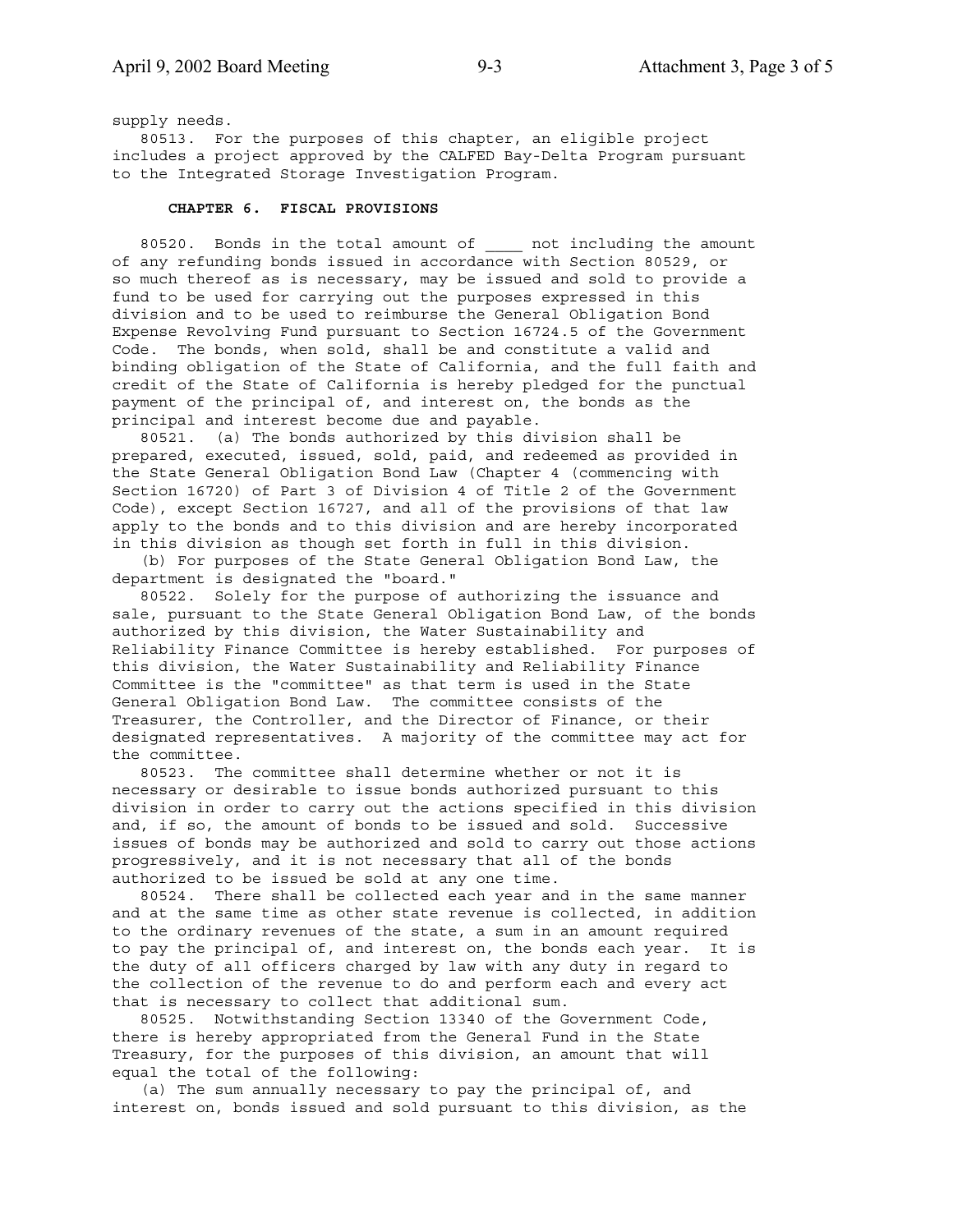principal and interest become due and payable.

 (b) The sum necessary to carry out Section 80526, appropriated without regard to fiscal years.

 80526. For the purposes of carrying out this division, the Director of Finance may authorize the withdrawal from the General Fund of an amount not to exceed the amount of the unsold bonds that have been authorized by the committee to be sold for the purpose of carrying out this division. Any amount withdrawn shall be deposited in the fund. Any money made available under this section shall be returned to the General Fund, plus an amount equal to the interest that the money would have earned in the Pooled Money Investment Account, from proceeds received from the sale of bonds for the purpose of carrying out this division.

 80527. All money deposited in the fund that is derived from premium and accrued interest on bonds sold shall be reserved in the fund and shall be available for transfer to the General Fund as a credit to expenditures for bond interest.

 80528. The department may request the Pooled Money Investment Board to make a loan from the Pooled Money Investment Account, in accordance with Section 16312 of the Government Code, for the purpose of carrying out this division. The amount of the request shall not exceed the amount of the unsold bonds that the committee, by resolution, has authorized to be sold for the purpose of carrying out this division. The department shall execute any documents required by the Pooled Money Investment Board to obtain and repay the loan. Any amounts loaned shall be deposited in the fund to be allocated by the department in accordance with this division.

 80529. The bonds may be refunded in accordance with Article 6 (commencing with Section 16780) of Chapter 4 of Part 3 of Division 4 of Title 2 of the Government Code, which is a part of the State General Obligation Bond Law. Approval by the voters of the state for the issuance of the bonds described in this division includes the approval of the issuance of any other bonds issued to refund any bonds originally issued under this division or any previously issued refunding bonds.

 80530. Notwithstanding any provision of this division or the State General Obligation Bond Law, if the Treasurer sells bonds pursuant to this division that include a bond counsel opinion to the effect that the interest on the bonds is excluded from gross income for federal tax purposes, subject to designated conditions, the Treasurer may maintain separate accounts for the investment of bond proceeds and for the investment earnings on those proceeds. The Treasurer may use or direct the use of those proceeds or earnings to pay any rebate, penalty, or other payment required under federal law or to take any other action with respect to the investment and use of those bond proceeds required or desirable under federal law to maintain the tax-exempt status of those bonds and to obtain any other advantage under federal law on behalf of the funds of that state.

 80531. The Legislature hereby finds and declares that, inasmuch as the proceeds from the sale of bonds authorized by this division are not "proceeds of taxes" as that term is used in Article XIII B of the California Constitution, the disbursement of these proceeds is not subject to the limitations imposed by that article.

 SEC. 2. This act shall become effective upon the approval by the voters of the Water Sustainability and Reliability Bond Act of 2002, as set forth in Section 1 of the act adding this section.

SEC. 3. Section 1 of this act shall be submitted to the voters at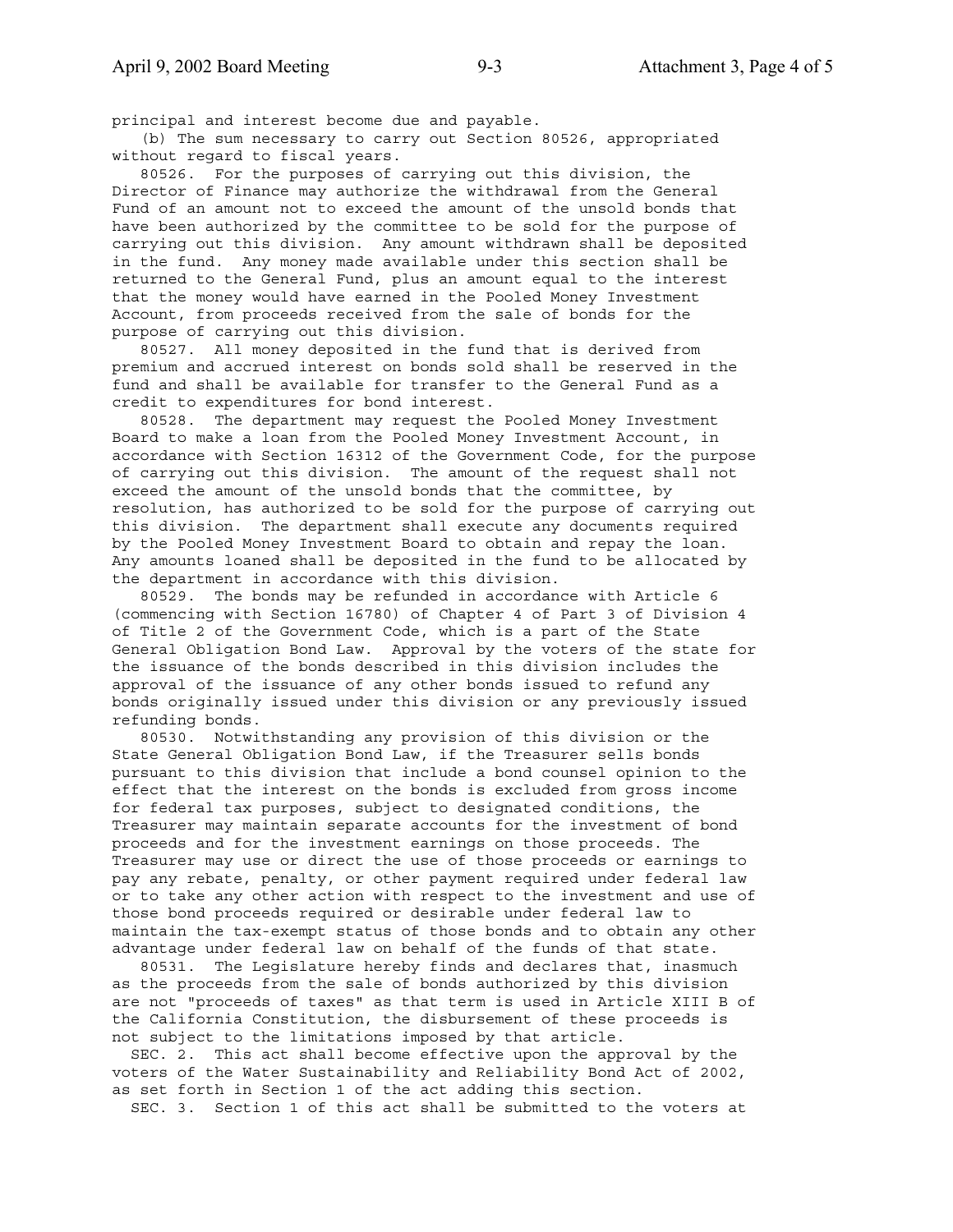the November 5, 2002, statewide general election in accordance with provisions of the Government Code and the Elections Code governing the submission of statewide measures to the voters.

 SEC. 4. (a) Notwithstanding any other provision of law, all ballots at the election shall have printed thereon and in a square thereof, the words: "Water Sustainability and Reliability Bond Act of 2002" and in the same square under those words, the following in 8-point type: "This act provides for a bond issue of to provide funds for a water storage program." Opposite the square, there shall be left spaces in which the voters may place a cross in the manner required by law to indicate whether they vote for or against the act.

 (b) Notwithstanding Sections 13247 and 13281 of the Elections Code, the language in subdivision (a) shall be the only language included in the ballot label for the condensed statement of the ballot title, and the Attorney General shall not supplement, subtract from, or revise that language, except that the Attorney General may include the financial impact summary prepared pursuant to Section 9087 of the Elections Code and Section 88003 of the Government Code. The ballot label is the condensed statement of the ballot title and the financial impact summary.

 (c) Where voting in the election is done by means of voting machines used pursuant to law in a manner that carries out the intent of this section, the use of the voting machines and the expression of the voters' choice by means thereof are in compliance with this section.

 SEC. 5. This act is an urgency statute necessary for the immediate preservation of the public peace, health, or safety within the meaning of Article IV of the Constitution and shall go into immediate effect. The facts constituting the necessity are:

 In order to remedy critical water supply problems, thereby protecting public health and safety, it is necessary that this act take effect immediately.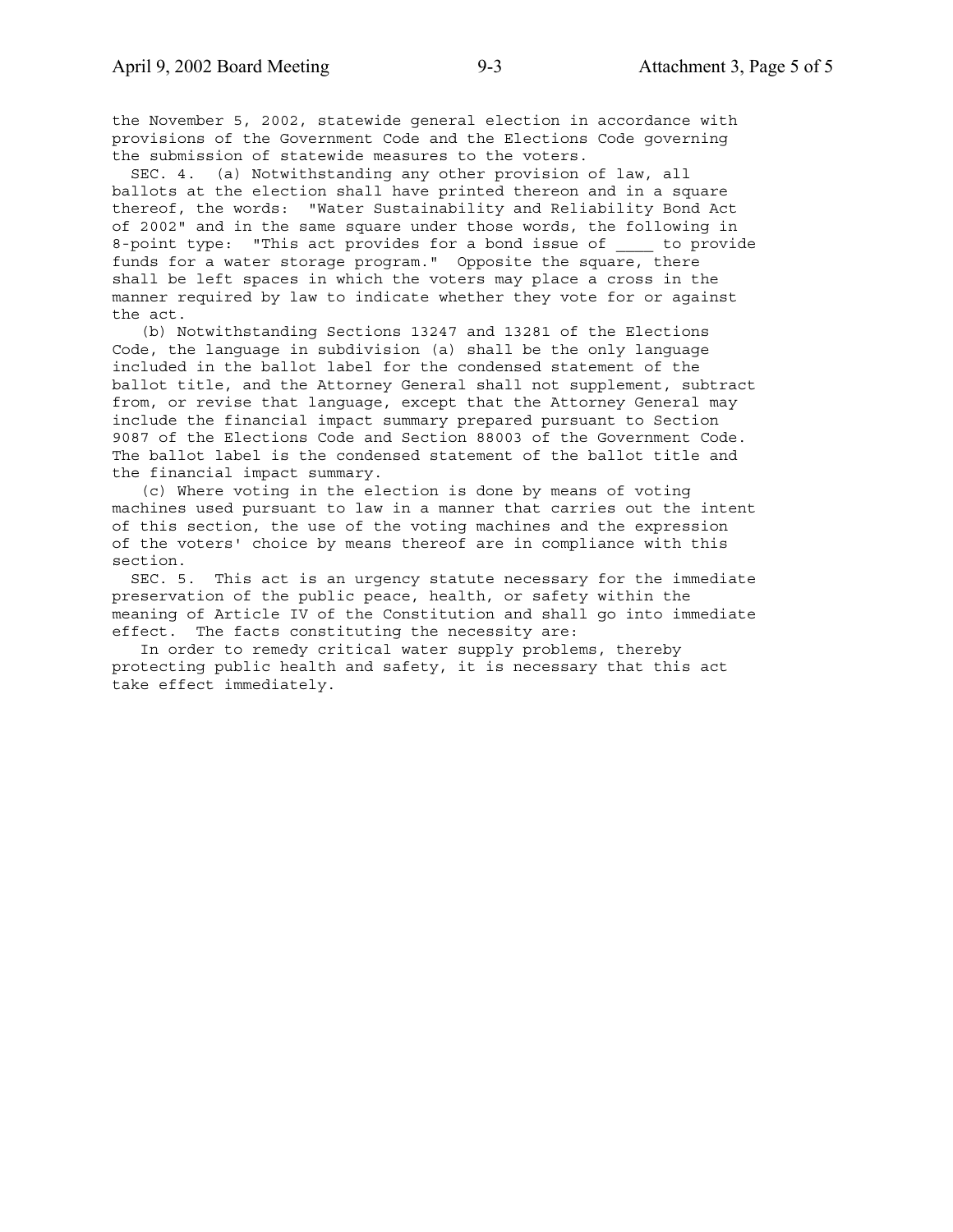### **BILL NUMBER: SB 1710 INTRODUCED BILL TEXT**

### **INTRODUCED BY Senator Costa**

#### **FEBRUARY 21, 2002**

 An act to add Division 30 (commencing with Section 81000) to the Water Code, relating to financing a \_\_\_\_ program, by providing the funds necessary therefor through the issuance and sale of bonds of the State of California and by providing for the handling and disposition of those funds, and declaring the urgency thereof, to take effect immediately.

### **LEGISLATIVE COUNSEL'S DIGEST**

SB 1710, as introduced, Costa. \_\_\_\_\_ Bond Act of 2002. Under existing law, various bond acts have been approved by the voters to provide funds for water projects, facilities, and programs.

This bill would enact the \_\_\_\_\_ Bond Act of 2002 which, if adopted, would authorize, for purposes of financing a \_\_\_\_ program, the issuance, pursuant to the State General Obligation Bond Law, of bonds in the amount of \$

 The bill would require the Secretary of State to submit the bond act to the voters at the \_\_\_\_ election.

 The bill would declare that it is to take effect immediately as an urgency statute.

 Vote: 2/3. Appropriation: no. Fiscal committee: yes. State-mandated local program: no.

### **THE PEOPLE OF THE STATE OF CALIFORNIA DO ENACT AS FOLLOWS:**

 SECTION 1. Division 30 (commencing with Section 81000) is added to the Water Code, to read:

### **DIVISION 30. \_\_\_\_\_\_ ACT OF 2002 CHAPTER 1. SHORT TITLE**

81000. This division shall be known and may be cited as the Bond Act of 2002.

### **CHAPTER 2. DEFINITIONS**

 81001. Unless the context otherwise requires, the definitions set forth in this chapter govern the construction of this division. 81002. "Bay-delta" means the San Francisco Bay/Sacramento-San Joaquin Delta Estuary.

 81003. "Board" means the State Water Resources Control Board. 81004. "CALFED" refers to the consortium of state and federal

agencies with management and regulatory responsibilities in the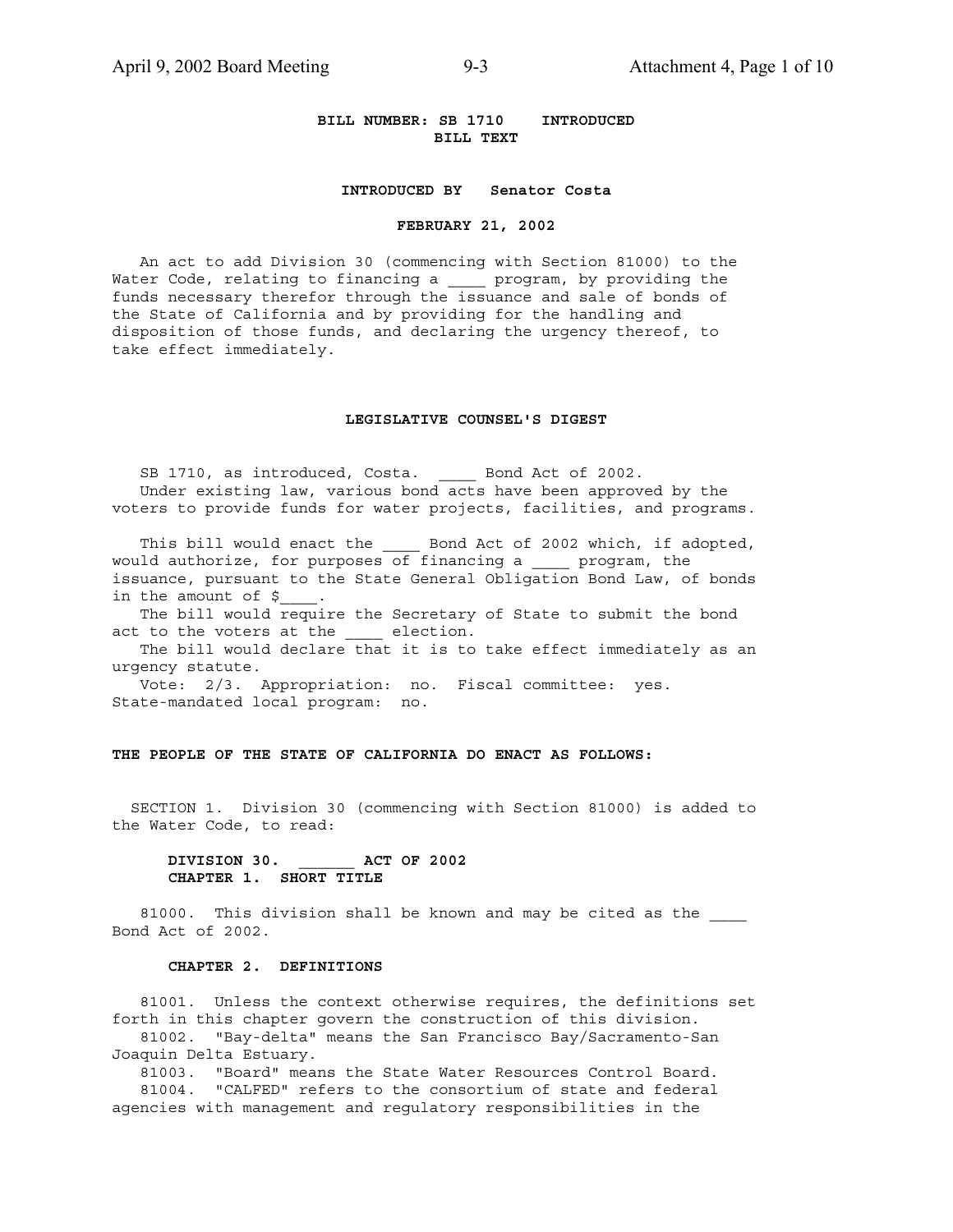bay-delta that are developing a long-term solution to water management, environmental, and other problems in the bay-delta watershed. 81005. "Clean Water Act" means the federal Clean Water Act (33 U.S.C. Sec. 1251 et seq.), and any amendment thereto. 81006. "Committee" means the \_\_\_\_ Finance Committee established by Section 81092. 81007. "Delta" means the Sacramento-San Joaquin Delta. 81008. "Department" means the Department of Water Resources. 81009. "Fund" means the \_\_\_\_\_ Bond Fund established by Section 81015.

## **CHAPTER 3. \_\_\_\_\_\_\_\_\_\_ BOND FUND**

 81015. The proceeds of bonds issued and sold pursuant to this division shall be deposited in the \_\_\_\_ Bond Fund, which is hereby established in the State Treasury.

### **CHAPTER 4. SAFE DRINKING WATER PROGRAM**

Article 1. Definitions

 81016. Unless the context otherwise requires, the following definitions govern the construction of this chapter.

 (a) "Federal act" means the federal Safe Drinking Water Act (42 U.S.C. Sec. 300f et seq.), and any amendment thereto.

 (b) "State department" means the State Department of Health Services.

 (c) "Supplier" means any person, partnership, corporation, association, public agency, or other entity, including any Indian tribe having a federally recognized governing body carrying out substantial governmental duties in and powers over any area, that owns or operates a public water system.

### Article 2. Safe Drinking Water State Revolving Fund

81017. The sum of \_\_\_\_\_ dollars (\$\_\_\_) is hereby transferred from the fund to the Safe Drinking Water State Revolving Fund established by Section 116760.30 of the Health and Safety Code.

 81018. The money transferred to the Safe Drinking Water State Revolving Fund pursuant to Section 81017 shall be expended by the state department for loans and grants to suppliers for the purposes of undertaking infrastructure improvements and related actions to meet safe drinking water standards, in accordance with the Safe Drinking Water State Revolving Fund Law of 1997 (Chapter 4.5 (commencing with Section 116760) of Part 12 of Division 104 of the Health and Safety Code).

### **CHAPTER 5. CLEAN WATER PROGRAM**

Article 1. Clean Water Program Account

 81019. For the purposes of this chapter, "account" means the Clean Water Program Account established by Section 81020.

 81020. The Clean Water Program Account is hereby established in the fund. The sum of \_\_\_\_\_ dollars (\$\_\_\_\_) is hereby transferred from the fund to the account.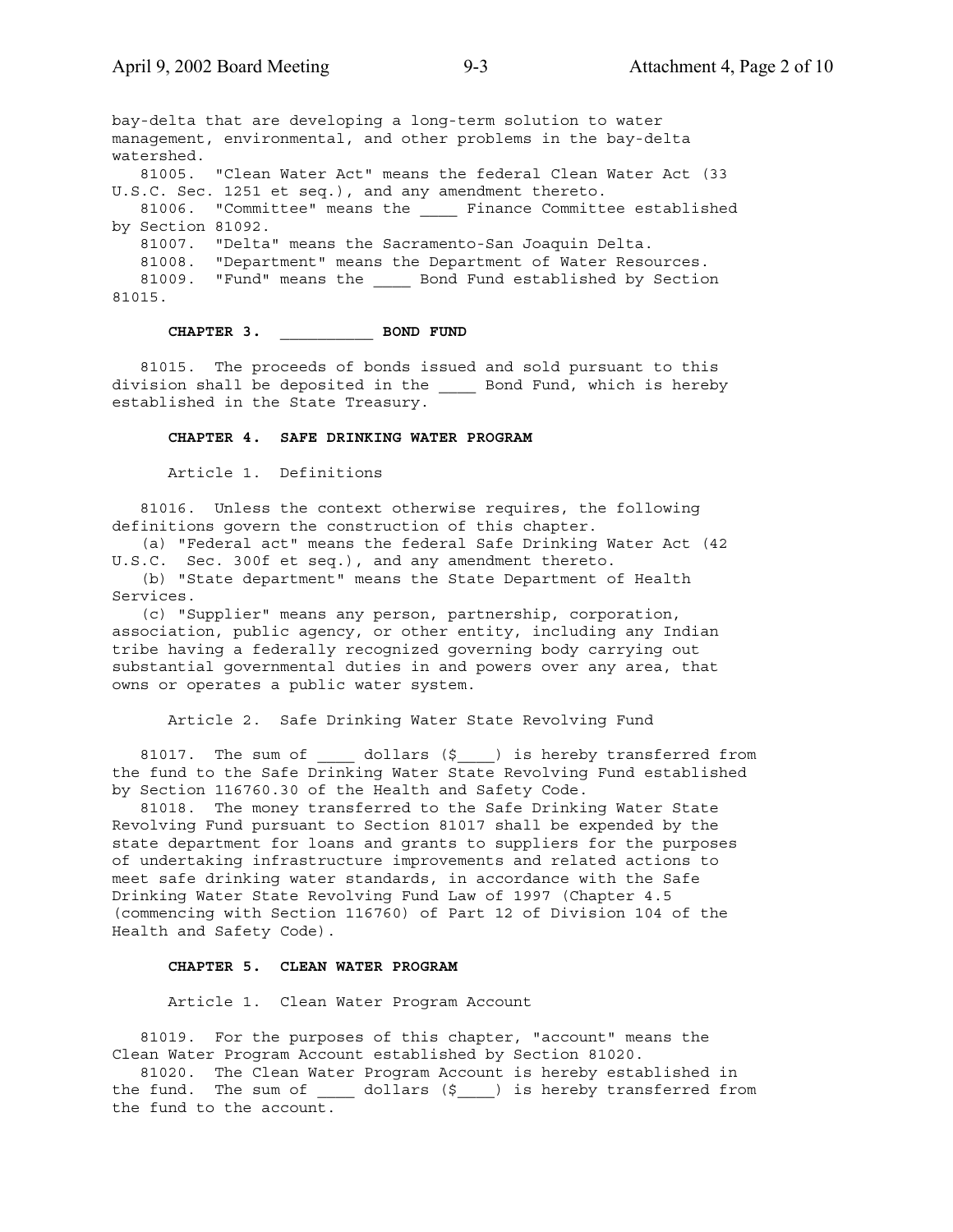Article 2. Definitions

 81021. Unless the context otherwise requires, the following definitions govern the construction of this chapter:

 (a) "Eligible project" means a project or activity described in paragraph (1), (2), (3), or (4) of subdivision (a) of Section 13480 that is all of the following:

 (1) Necessary to prevent water pollution, reclaim water, or improve water quality.

 (2) Eligible for funds from the State Revolving Fund Loan Subaccount established by subdivision (a) of Section 79121 or federal assistance.

 (3) Certified by the board as entitled to priority over other eligible projects.

 (4) Complies with applicable water quality standards, policies, and plans.

 (b) "Small community" means a municipality with a population of 10,000 persons or less, or a reasonably isolated and divisible segment of a larger municipality where the segment of the population is 10,000 persons or less, with financial hardship as determined by the board.

 (c) "Treatment works" has the same meaning as defined in the Clean Water Act.

Article 3. State Revolving Fund Loan Program

81022. The sum of  $\qquad$  dollars (\$) is hereby transferred from the account to the State Revolving Fund Loan Subaccount established by subdivision (a) of Section 79121 and, notwithstanding Section 13340 of the Government Code, is hereby continuously appropriated, without regard to fiscal years, to the board for the purpose of providing loans pursuant to the Clean Water Act, to aid in the construction or implementation of eligible projects.

Article 4. Small Communities Grant

81025. The sum of \_\_\_\_\_ dollars (\$\_\_\_\_) is hereby transferred from the account to the Small Communities Grant Subaccount established by subdivision (b) of Section 79121 and, notwithstanding Section 13340 of the Government Code, is hereby continuously appropriated, without regard to fiscal years, to the board for the purpose of providing grants by the board to small communities for construction of eligible treatment works.

Article 5. Water Pollution Prevention and Control Program

81030. (a) The sum of  $\qquad$  dollars (\$ ) is hereby transferred from the account to the Contaminant Removal Program Subaccount, which is hereby established in the account.

 (b) The board may expend the money in that subaccount, upon appropriation by the Legislature to the board, for the purposes of providing grants or loans for pilot projects and demonstration projects for drinking water disinfecting projects using ultraviolet technology and ozone treatment and for treatment and removal of any of the following contaminants:

(1) Petroleum products, such as MTBE and BTEX.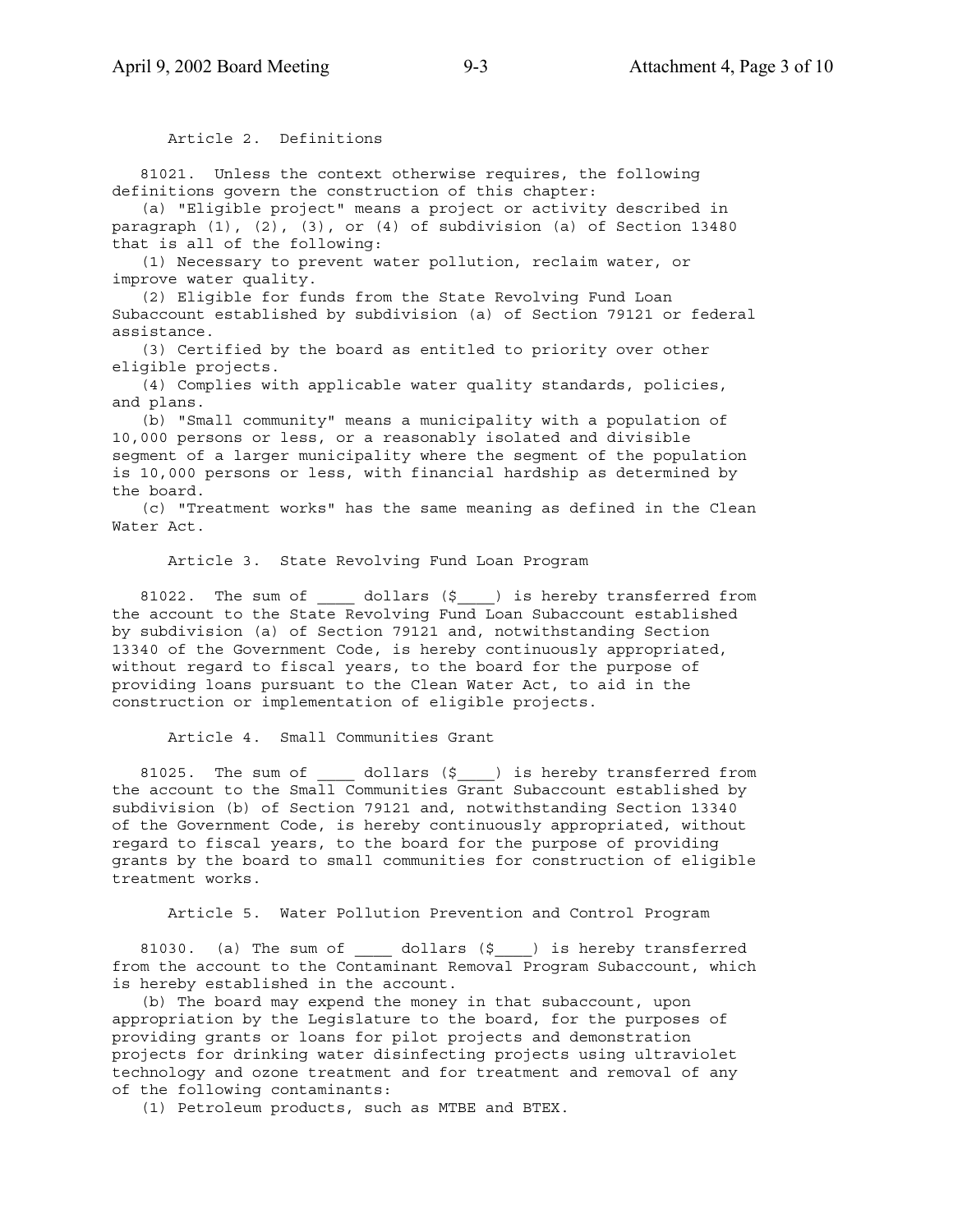(2) N-Nitrosodimethylamine (NDMA).

(3) Perchlorate.

(4) Radionuclides, such as radon, uranium, and radium.

(5) Pesticides and herbicides.

(6) Heavy metals, such as arsenic, mercury, and chromium.

(7) Pharmaceuticals and endocrine disrupters.

81031. (a) The sum of  $\qquad$  dollars (\$ ) is hereby transferred from the account to the Salinity Management Program Subaccount, which is hereby established in the account.

 (b) The board may expend the money in that subaccount, upon appropriation by the Legislature to the board, for the purposes of providing grants and loans for projects that reduce the discharge of salts to rivers and lakes, for the acquisition of drainage impacted agricultural lands, for the acquisition of land necessary to reduce salt loading in rivers tributary to the bay-delta, and for projects that reduce salt loading within hydrologic basins.

Article 6. Drinking Water Source Protection Program

81035. (a) The sum of  $\qquad$  dollars (\$) is hereby transferred from the account to the Drinking Water Source Protection Program Subaccount, which is hereby established in the account.

 (b) The board may expend the money in that subaccount, upon appropriation by the Legislature to the board, for the purposes of providing competitive grants and loans for all of the following purposes:

(1) Water pollution prevention.

(2) Water quality improvement.

(3) Water quality blending and exchange programs.

 (4) Projects to mitigate pathogen risk from recreational uses and drinking water storage facilities.

 (c) The board shall give priority to projects and programs that assist local agencies to meet water quality standards established by the board.

Article 7. Groundwater Monitoring Program

81040. (a) The sum of \_\_\_\_\_ dollars (\$\_\_\_\_), upon appropriation by the Legislature from the account to the board, may be expended by the board for the implementation of the Groundwater Quality Monitoring Act of 2001 (Part 2.76 (commencing with Section 10780) of Division 6).

(b) The sum of  $\_\_$  dollars  $(\xi \_\_)$  is hereby transferred from the account to the Local Groundwater Assistance Fund established by Section 10795.2 for expenditure by the department, upon appropriation by the Legislature to the department, for projects and programs described in Section 10795.4.

Article 8. Lake Tahoe Water Quality Improvement Program

81045. The sum of \_\_\_\_\_ dollars (\$\_\_\_\_) upon appropriation by the Legislature from the account to the California Tahoe Conservancy, may be expended by the California Tahoe Conservancy for acquisition of land from willing sellers, restoration, and protection of land and water resources to improve the water quality in Lake Tahoe.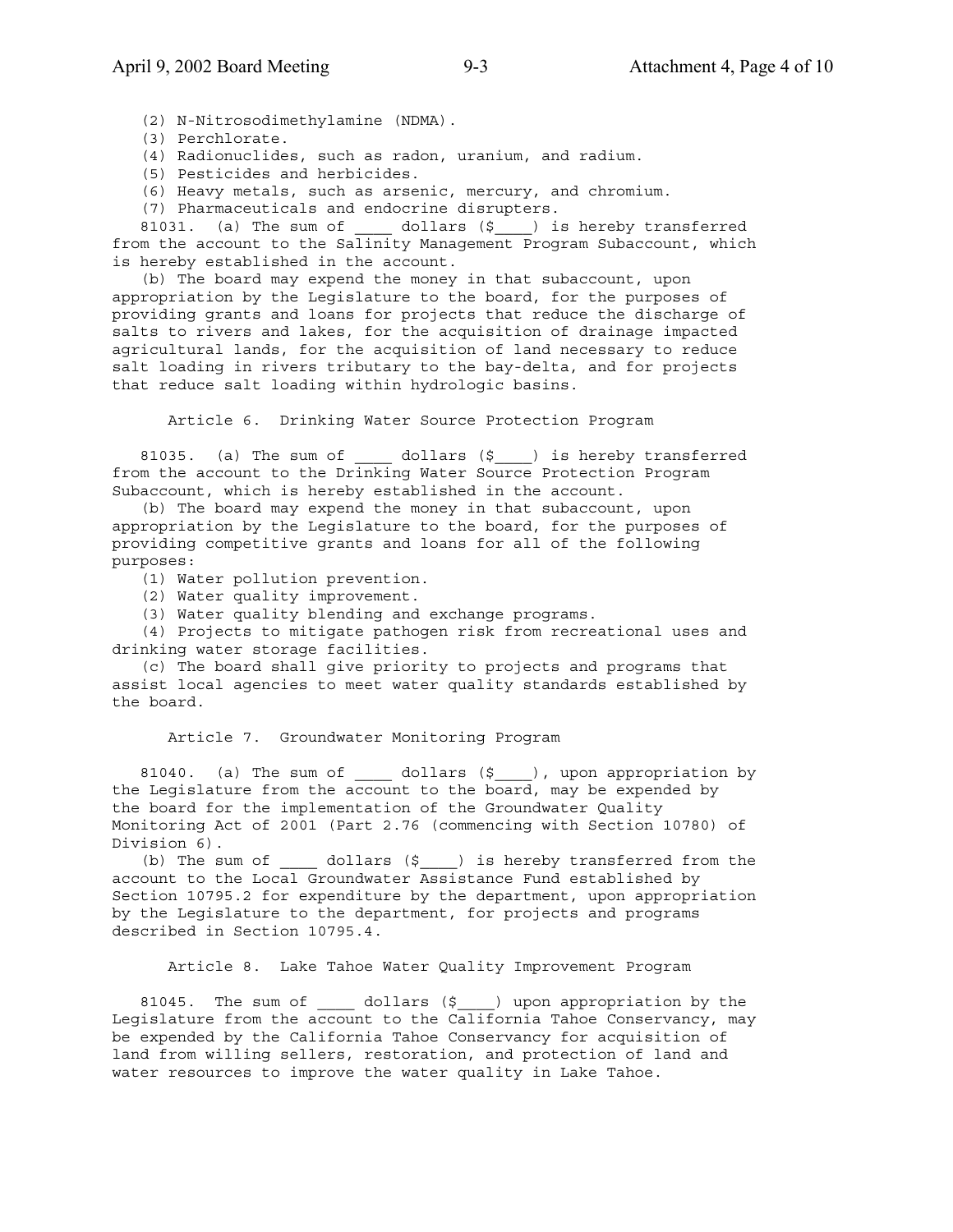### **CHAPTER 6. OCEAN AND BRACKISH WATER DESALINATION PROGRAM**

 81047. For the purposes of this chapter, "account" means the Desalination Development Account.

 81048. The Desalination Development Account is hereby established in the fund. The sum of \_\_\_\_\_ dollars (\$\_\_\_) is hereby transferred from the fund to the account for the purposes of implementing this chapter.

 81049. The money in the account, upon appropriation by the Legislature to the department, may be expended by the department for grants for the purpose of pilot projects, demonstration projects, or projects for pretreatment, salt removal, and brine management of water supply, as well as research and development activities related to those purposes. The department shall expend the funds made available pursuant to this section for desalination programs for ocean water, brackish water, and agricultural drainage water.

### **CHAPTER 7. INTEGRATED REGIONAL WATER MANAGEMENT PROGRAM**

81050. The sum of  $\qquad$  dollars (\$), upon appropriation by the Legislature from the fund to the department, may be expended by the department for competitive grants for projects that are part of integrated regional water management programs that protect communities from drought, protect and improve water quality, and improve local water security. No project financed pursuant to this section may include an on-stream surface water facility or an off-stream surface water facility, other than percolation ponds for groundwater recharge in urban and agricultural areas.

 81051. Funds made available pursuant to Section 81050 may be expended for grants for water management projects that are part of an integrated regional water management plan and include one or more of the following elements:

 (a) Programs and projects for water supply reliability, water conservation, and water use efficiency.

(b) Storm water capture, storage, treatment, and management.

 (c) Removal of invasive nonnative plants, the creation and enhancement of wetlands, and the acquisition, protection, and restoration of open space and watershed lands.

 (d) Nonpoint source pollution reduction, management, and monitoring.

(e) Groundwater recharge and management projects.

 (f) Contaminate and salt removal through reclamation, desalting, and other treatment technologies.

 (g) Water banking, exchange, reclamation, and improvement of water quality.

 (h) Planning and implementation of multipurpose flood control programs that protect property and improve water quality, storm water capture and percolation, and protect or improve wildlife habitat.

(i) Watershed management planning and implementation.

 (j) Demonstration projects to develop new drinking water treatment and distribution methods.

81052. The sum of  $\qquad$  dollars (\$), upon appropriation by the Legislature from the fund to the department, may be expended by the department for grants to local public agencies for canal lining and related projects necessary to reduce Colorado River water use pursuant to the California Colorado River Water Use Plan adopted by the Colorado River Board.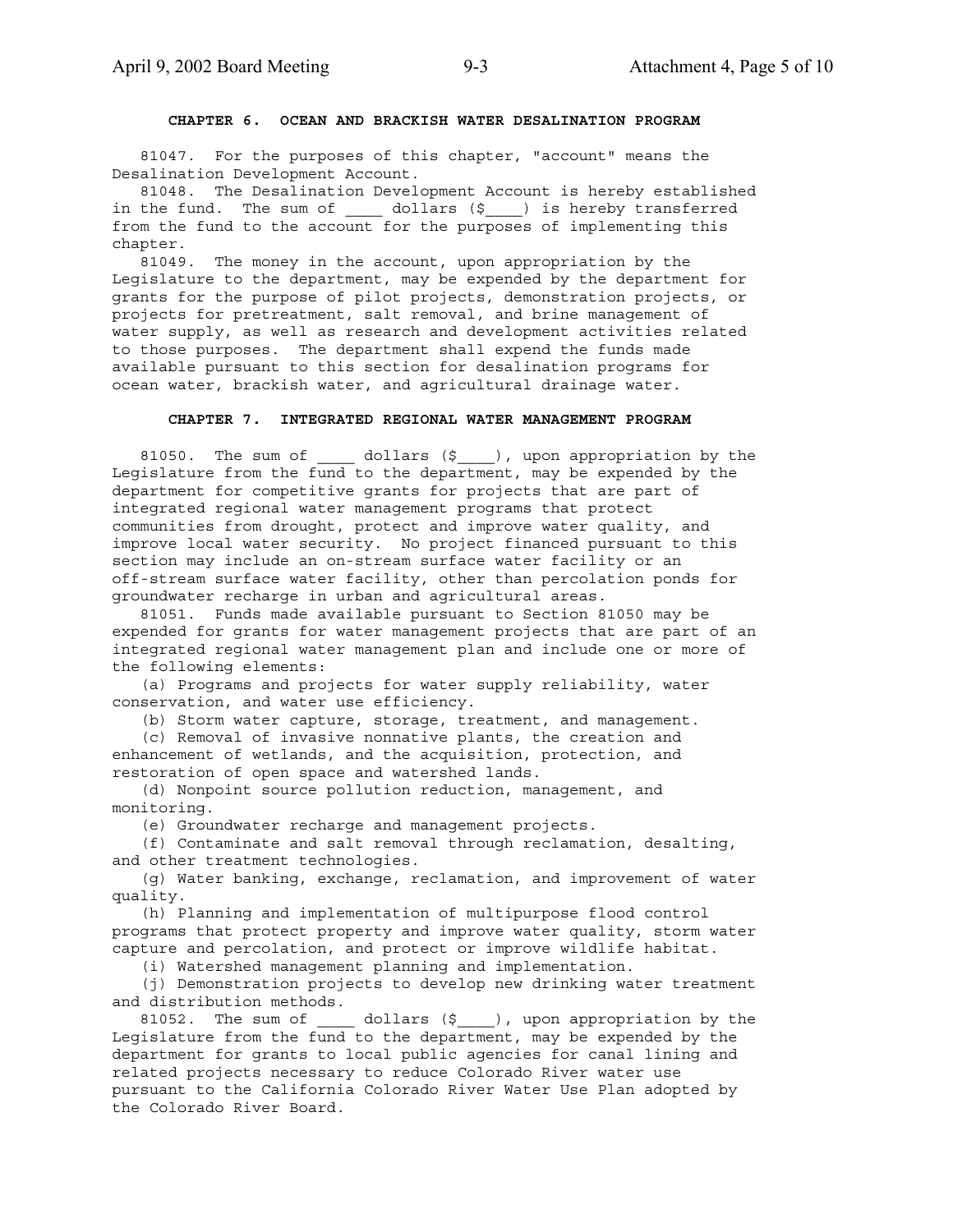81053. The sum of \_\_\_\_\_ dollars (\$\_\_\_\_), upon appropriation by the Legislature from the fund, may be expended by the Department of Fish and Game or the Salton Sea Authority, or allocated by either entity to local public agencies that possess rights to Colorado River water, for the acquisition, protection, and restoration of land and water resources necessary to meet state and federal regulatory requirements related to California's allocation of water supplies from the Colorado River.

### **CHAPTER 8. FLOOD CONTROL PROGRAM**

81055. The sum of  $\qquad$  dollars (\$  $\qquad$  ) is hereby transferred from the fund to the Flood Control Subventions Subaccount established by subdivision (a) of Section 79055 for expenditure by the department for the purposes of subdivision (a) of Section 79057.

### **CHAPTER 9. GROUNDWATER STORAGE PROGRAM**

81057. (a) The sum of  $\qquad$  dollars (\$<sub>\_\_\_\_</sub>) is hereby transferred from the fund to the Conjunctive Use Subaccount established by Section 79172.

 (b) Funds transferred pursuant to subdivision (a) may be expended by the department, upon appropriation by the Legislature to the department, for any of the purposes of Article 2 (commencing with Section 79170) of Chapter 9 of Division 26.

### **CHAPTER 10. INTERIM RELIABLE WATER SUPPLY AND WATER QUALITY INFRASTRUCTURE AND MANAGEMENT PROGRAM**

 81060. The sum of \_\_\_\_ dollars (\$\_\_\_\_), upon appropriation by the Legislature from the fund to the department, shall be expended by the department in accordance with Article 4 (commencing with Section 79205.2) of Chapter 9 of Division 26.

### **CHAPTER 11. THE ENVIRONMENTAL WATER ACCOUNT**

 81063. For the purposes of this chapter, "account" means the Environmental Water Account established by Section 81064.

 81064. The Environmental Water Account is hereby established in the fund. The sum of \_\_\_\_\_ dollars (\$\_\_\_\_) is hereby transferred from the fund to the account.

 81064.5. The money in the account, upon appropriation by the Legislature to the department, may be expended by the department for the purposes, programs, and projects necessary to implement the Environmental Water Account as described in the CALFED Record of Decision dated August 28, 2000. For the purposes of acquiring water pursuant to this chapter, the department shall give priority to the acquisition of water rights and long-term water purchase contracts.

### **CHAPTER 12. THE CALFED BAY-DELTA PROGRAM**

81065. The sum of \_\_\_\_\_ dollars (\$\_\_\_\_), upon appropriation by the Legislature, shall be expended from the fund for the implementation of the CALFED Bay-Delta Program, as follows:

(a) \_\_\_\_ dollars (\$\_\_\_) to the department for surface water storage planning and feasibility studies. Funds made available by this section and not expended at the conclusion of all necessary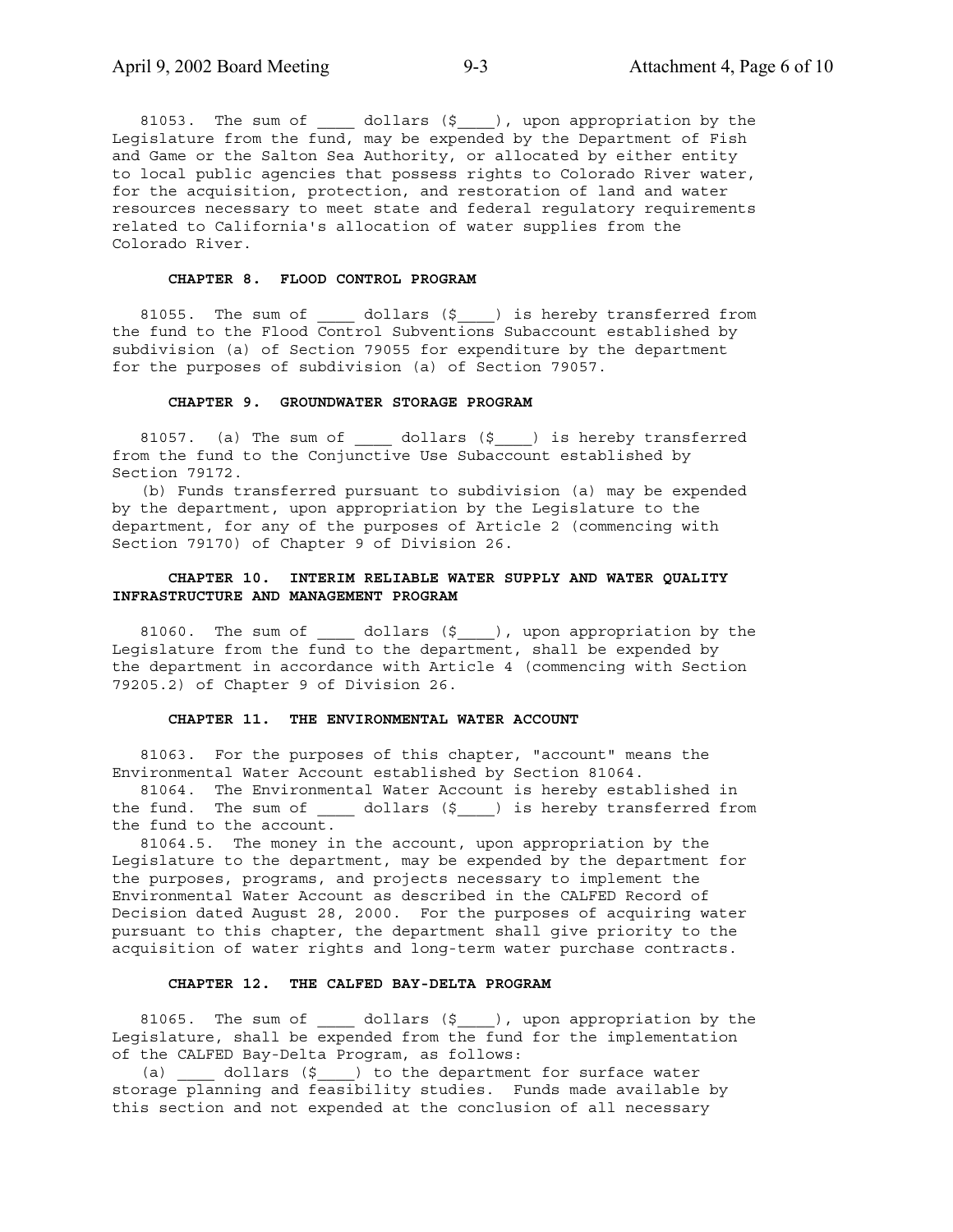planning and feasibility studies, may be expended by the department for the construction of surface water storage facilities.

 (b) \_\_\_\_ dollars (\$\_\_\_\_) to the department for the water conveyance facilities described in subparagraph (B) of paragraph (2) of subdivision (d) of Section 79190.

 (c) \_\_\_\_ dollars (\$\_\_\_\_) to the department for Delta levee restoration. Funds expended pursuant to this subdivision are subject to Section 79050.

 (d) \_\_\_\_ dollars (\$\_\_\_\_) to the Department of Fish and Game for ecosystem restoration program implementation. Of the amount made available pursuant to this subdivision, not less than twenty million dollars (\$20,000,000) shall be allocated for projects that assist farmers in integrating agricultural activities with ecosystem restoration.

 (e) \_\_\_\_ dollars (\$\_\_\_\_) to the board for watershed program implementation.

 (f) \_\_\_\_ dollars (\$\_\_\_\_) to the department for urban and agricultural water conservation, recycling, and other water use efficiency projects.

 81066. Not more than 5 percent of the funds made available pursuant to this chapter may be expended for independent scientific review, monitoring, and assessment of the results or effectiveness of the project or program expenditure.

 81067. All projects financed pursuant to this chapter shall be consistent with the CALFED Programmatic Record of Decision.

 81068. Not more than 5 percent of the funds available pursuant to this chapter may be used for administrative costs.

 81069. All real property acquired pursuant to this chapter shall be acquired from willing sellers.

### **CHAPTER 13. COASTAL WATERSHED AND WETLAND PROTECTION**

 81070. (a) Notwithstanding Section 13340 of the Government Code, the sum of \_\_\_\_\_ dollars (\$\_\_\_\_) is hereby continuously appropriated from the fund to the Wildlife Conservation Board, without regard to fiscal years, for the acquisition, protection, and restoration of coastal wetlands, upland areas adjacent to coastal wetlands, and coastal watershed lands. Funds appropriated pursuant to this section shall be for the acquisition, protection, and restoration of lands in or adjacent to urban areas.

 (b) Not less than \_\_\_\_ dollars (\$\_\_\_\_) of the amount appropriated pursuant to this section may be allocated for projects within Los Angeles and Ventura Counties. Of the remaining funds available pursuant to this section, the Wildlife Conservation Board shall give priority to the acquisition of not less than 100 acres consisting of upland mesa areas, including wetlands therein, adjacent to the state ecological reserve in the Bolsa Chica wetlands in Orange County.

 (c) Not more than \_\_\_\_ dollars (\$\_\_\_\_) of the amount appropriated pursuant to this section may be allocated for projects in the San Francisco Bay area, as described in Section 31162 of the Public Resources Code. Funds made available for the purposes of this subdivision may be allocated by the Wildlife Conservation Board to the State Coastal Conservancy.

 81071. (a) The purchase price for each acquisition made pursuant to this chapter shall not exceed the fair market value of the property as defined in Section 1263.320 of the Code of Civil Procedure. Fair market value shall be determined by an appraisal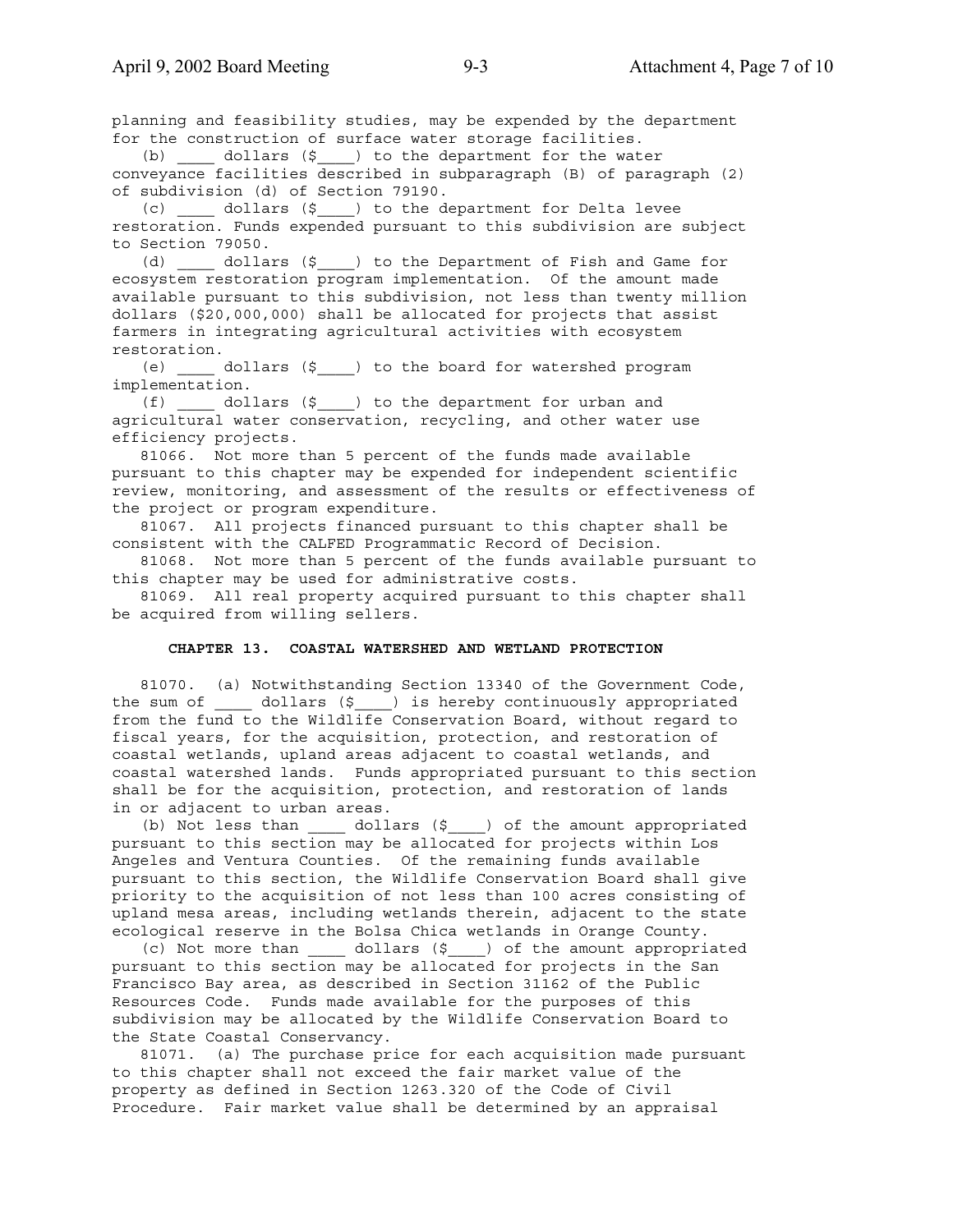that is prepared by a licensed real estate appraiser and approved by the Wildlife Conservation Board and the Department of General Services.

 (b) All real property acquired pursuant to this chapter shall be acquired from willing sellers.

### **CHAPTER 14. WATER SYSTEM SECURITY**

81075. The sum of  $_0$  dollars  $(\xi)$ , upon appropriation by the Legislature from the fund to the department, may be expended by the department for the purpose of protecting state, local, and regional drinking water systems from terrorist attack or deliberate acts of destruction or degradation. Funds may be allocated for monitoring and early warning systems, fencing, protective structures, contamination treatment facilities, emergency interconnections, communications systems, and other projects designed to prevent damage to water treatment, distribution, and supply facilities, to prevent disruption of drinking water deliveries, and to protect drinking water supplies from intentional contamination.

### **CHAPTER 15. FISCAL PROVISIONS**

 81090. Bonds in the total amount of seven hundred three million dollars (\$703,000,000) not including the amount of any refunding bonds issued in accordance with Section 81099, or so much thereof as is necessary, may be issued and sold to provide a fund to be used for carrying out the purposes expressed in this division and to be used to reimburse the General Obligation Bond Expense Revolving Fund pursuant to Section 16724.5 of the Government Code. The bonds, when sold, shall be and constitute a valid and binding obligation of the State of California, and the full faith and credit of the State of California is hereby pledged for the punctual payment of the principal of, and interest on, the bonds as the principal and interest become due and payable.

 81091. (a) The bonds authorized by this division shall be prepared, executed, issued, sold, paid, and redeemed as provided in the State General Obligation Bond Law (Chapter 4 (commencing with Section 16720) of Part 3 of Division 4 of Title 2 of the Government Code), except Section 16727, and all of the provisions of that law apply to the bonds and to this division and are hereby incorporated in this division as though set forth in full in this division.

 (b) For purposes of the State General Obligation Bond Law, each state agency that administers an appropriation from the fund is designated the "board."

 81092. Solely for the purpose of authorizing the issuance and sale, pursuant to the State General Obligation Bond Law, of the bonds authorized by this division, the \_\_\_\_ Finance Committee is hereby established. For purposes of this division, the Finance Committee is the "committee" as that term is used in the State General Obligation Bond Law. The committee consists of the Treasurer, the Controller, and the Director of Finance, or their designated representatives. A majority of the committee may act for the committee.

 81093. The committee shall determine whether or not it is necessary or desirable to issue bonds authorized pursuant to this division in order to carry out the actions specified in this division and, if so, the amount of bonds to be issued and sold. Successive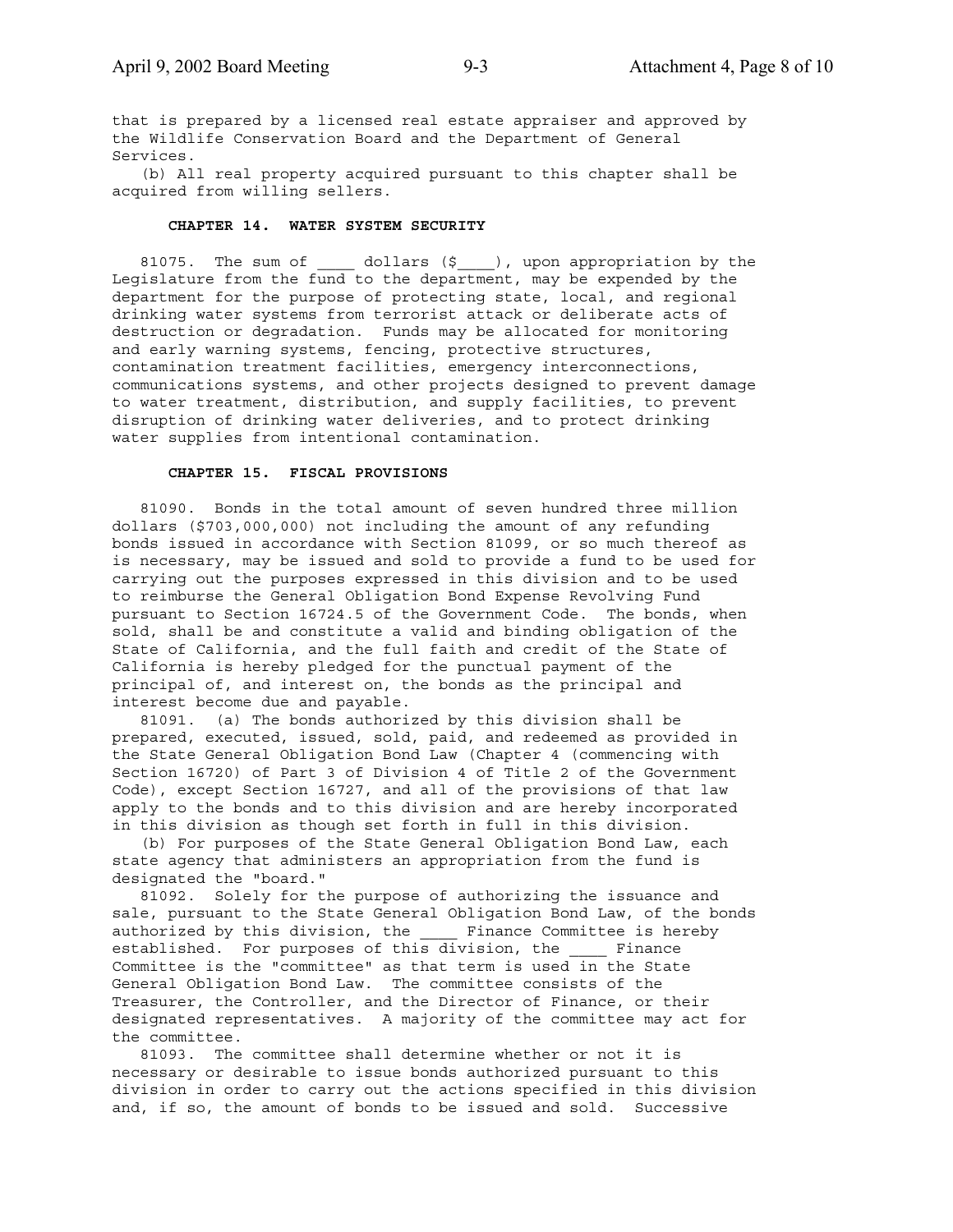issues of bonds may be authorized and sold to carry out those actions progressively, and it is not necessary that all of the bonds authorized to be issued be sold at any one time.

 81094. There shall be collected each year and in the same manner and at the same time as other state revenue is collected, in addition to the ordinary revenues of the state, a sum in an amount required to pay the principal of, and interest on, the bonds each year. It is the duty of all officers charged by law with any duty in regard to the collection of the revenue to do and perform each and every act that is necessary to collect that additional sum.

 81095. Notwithstanding Section 13340 of the Government Code, there is hereby appropriated from the General Fund in the State Treasury, for the purposes of this division, an amount that will equal the total of the following:

 (a) The sum annually necessary to pay the principal of, and interest on, bonds issued and sold pursuant to this division, as the principal and interest become due and payable.

 (b) The sum necessary to carry out Section 81096, appropriated without regard to fiscal years.

 81096. For the purposes of carrying out this division, the Director of Finance may authorize the withdrawal from the General Fund of an amount not to exceed the amount of the unsold bonds that have been authorized by the committee to be sold for the purpose of carrying out this division. Any amount withdrawn shall be deposited in the fund. Any money made available under this section shall be returned to the General Fund, plus an amount equal to the interest that the money would have earned in the Pooled Money Investment Account, from proceeds received from the sale of bonds for the purpose of carrying out this division.

 81097. All money deposited in the fund that is derived from premium and accrued interest on bonds sold shall be reserved in the fund and shall be available for transfer to the General Fund as a credit to expenditures for bond interest.

 81098. The agency that administers an appropriation from the fund may request the Pooled Money Investment Board to make a loan from the Pooled Money Investment Account, in accordance with Section 16312 of the Government Code, for the purpose of carrying out this division. The amount of the request shall not exceed the amount of the unsold bonds that the committee, by resolution, has authorized to be sold for the purpose of carrying out this division. The requesting agency shall execute any documents required by the Pooled Money Investment Board to obtain and repay the loan. Any amounts loaned shall be deposited in the fund to be allocated by the requesting agency in accordance with this division.

 81099. The bonds may be refunded in accordance with Article 6 (commencing with Section 16780) of Chapter 4 of Part 3 of Division 4 of Title 2 of the Government Code, which is a part of the State General Obligation Bond Law. Approval by the voters of the state for the issuance of the bonds described in this division includes the approval of the issuance of any other bonds issued to refund any bonds originally issued under this division or any previously issued refunding bonds.

 81100. Notwithstanding any provision of this division or the State General Obligation Bond Law, if the Treasurer sells bonds pursuant to this division that include a bond counsel opinion to the effect that the interest on the bonds is excluded from gross income for federal tax purposes, subject to designated conditions, the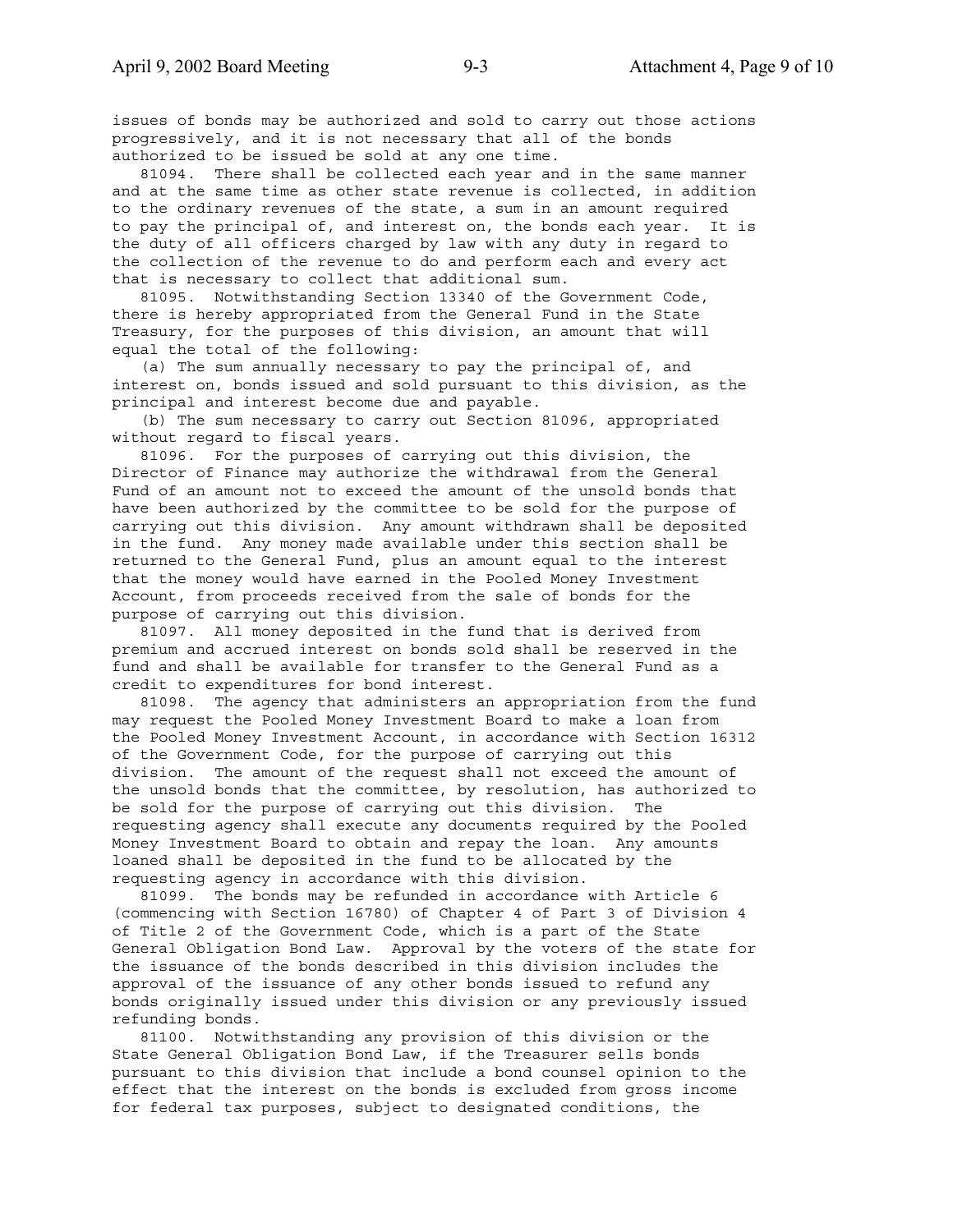Treasurer may maintain separate accounts for the investment of bond proceeds and for the investment earnings on those proceeds. The Treasurer may use or direct the use of those proceeds or earnings to pay any rebate, penalty, or other payment required under federal law or to take any other action with respect to the investment and use of those bond proceeds required or desirable under federal law to maintain the tax-exempt status of those bonds and to obtain any other advantage under federal law on behalf of the funds of that state.

 81101. The Legislature hereby finds and declares that, inasmuch as the proceeds from the sale of bonds authorized by this division are not "proceeds of taxes" as that term is used in Article XIII B of the California Constitution, the disbursement of these proceeds is not subject to the limitations imposed by that article.

 SEC. 2. This act shall become effective upon the approval by the voters of the \_\_\_\_ Bond Act of 2002, as set forth in Section 1 of the act adding this section.

 SEC. 3. Section 1 of this act shall be submitted to the voters at the \_\_\_\_ election in accordance with provisions of the Government Code and the Elections Code governing the submission of statewide measures to the voters.

 SEC. 4. (a) Notwithstanding any other provision of law, all ballots at the election shall have printed thereon and in a square thereof, the words: " Bond Act of 2002" and in the same square under those words, the following in 8-point type: "This act provides for a bond issue of \_\_\_\_ dollars (\$ \_\_\_\_) to provide funds for a program." Opposite the square, there shall be left spaces in which the voters may place a cross in the manner required by law to indicate whether they vote for or against the act.

 (b) Notwithstanding Sections 13247 and 13281 of the Elections Code, the language in subdivision (a) shall be the only language included in the ballot label for the condensed statement of the ballot title, and the Attorney General shall not supplement, subtract from, or revise that language, except that the

 Attorney General may include the financial impact summary prepared pursuant to Section 9087 of the Elections Code and Section 88003 of the Government Code. The ballot label is the condensed statement of the ballot title and the financial impact summary.

 (c) Where voting in the election is done by means of voting machines used pursuant to law in a manner that carries out the intent of this section, the use of the voting machines and the expression of the voters' choice by means thereof are in compliance with this section.

 SEC. 5. This act is an urgency statute necessary for the immediate preservation of the public peace, health, or safety within the meaning of Article IV of the Constitution and shall go into immediate effect. The facts constituting the necessity are:

 In order to remedy critical drinking water, water quality, and water supply problems, thereby protecting public health and safety, it is necessary that this act take effect immediately.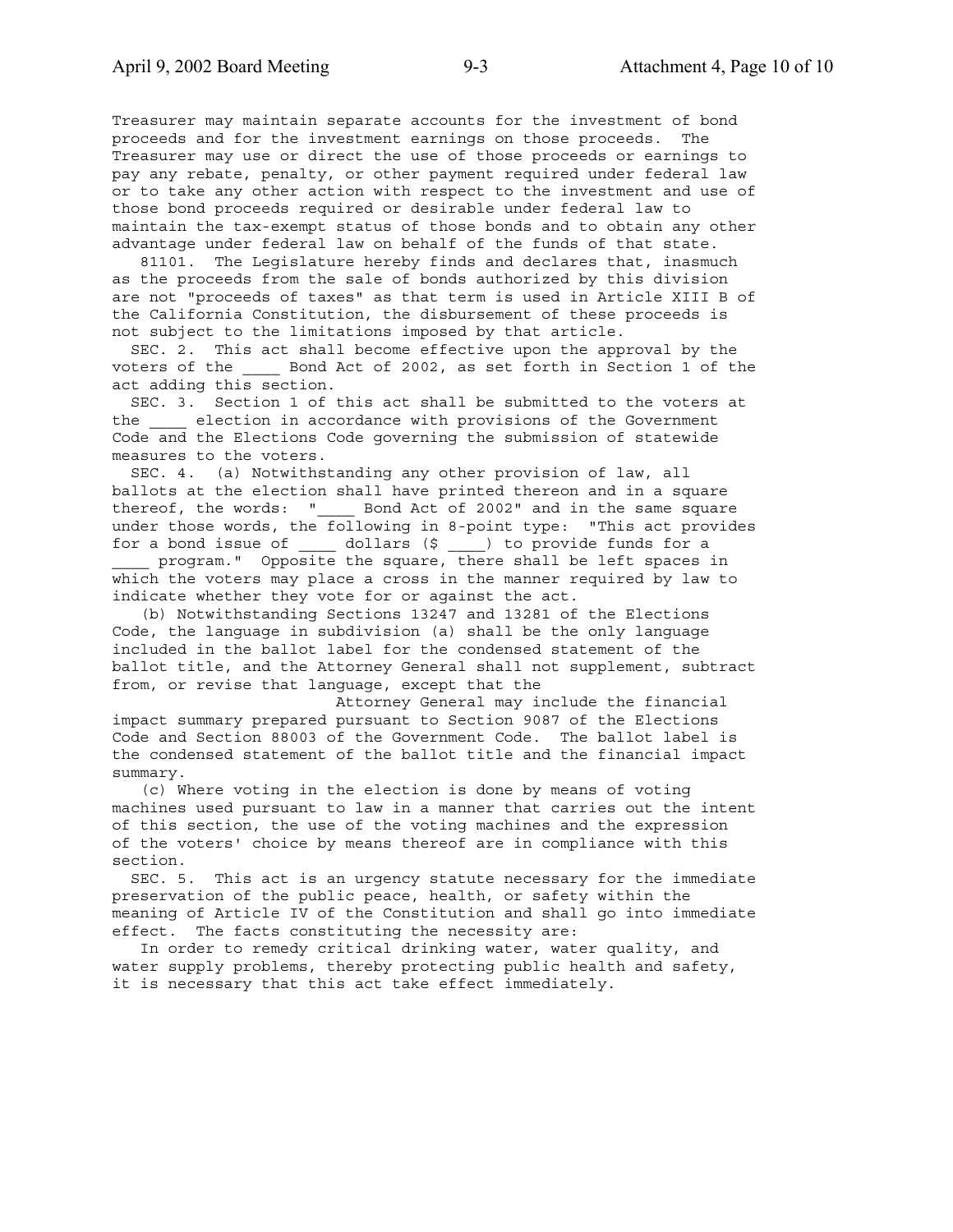### **BILL NUMBER: SBX3 9 INTRODUCED BILL TEXT**

### **INTRODUCED BY Senator Costa**

#### **FEBRUARY 21, 2002**

 An act to add Division 30 (commencing with Section 81000) to the Water Code, relating to financing a \_\_\_\_ program, by providing the funds necessary therefor through the issuance and sale of bonds of the State of California and by providing for the handling and disposition of those funds, and declaring the urgency thereof, to take effect immediately.

### **LEGISLATIVE COUNSEL'S DIGEST**

SB 9, as introduced, Costa. Bond Act of 2002. Under existing law, various bond acts have been approved by the voters to provide funds for water projects, facilities, and programs.

This bill would enact the \_\_\_\_\_ Bond Act of 2002 which, if adopted, would authorize, for purposes of financing a \_\_\_\_ program, the issuance, pursuant to the State General Obligation Bond Law, of bonds in the amount of \$

 The bill would require the Secretary of State to submit the bond act to the voters at the \_\_\_\_ election.

 The bill would declare that it is to take effect immediately as an urgency statute.

 Vote: 2/3. Appropriation: no. Fiscal committee: yes. State-mandated local program: no.

### **THE PEOPLE OF THE STATE OF CALIFORNIA DO ENACT AS FOLLOWS:**

 SECTION 1. Division 30 (commencing with Section 81000) is added to the Water Code, to read:

### **DIVISION 30. \_\_\_\_\_\_ ACT OF 2002 CHAPTER 1. SHORT TITLE**

81000. This division shall be known and may be cited as the Bond Act of 2002.

### **CHAPTER 2. DEFINITIONS**

 81001. Unless the context otherwise requires, the definitions set forth in this chapter govern the construction of this division. 81002. "Bay-delta" means the San Francisco Bay/Sacramento-San Joaquin Delta Estuary.

 81003. "Board" means the State Water Resources Control Board. 81004. "CALFED" refers to the consortium of state and federal

agencies with management and regulatory responsibilities in the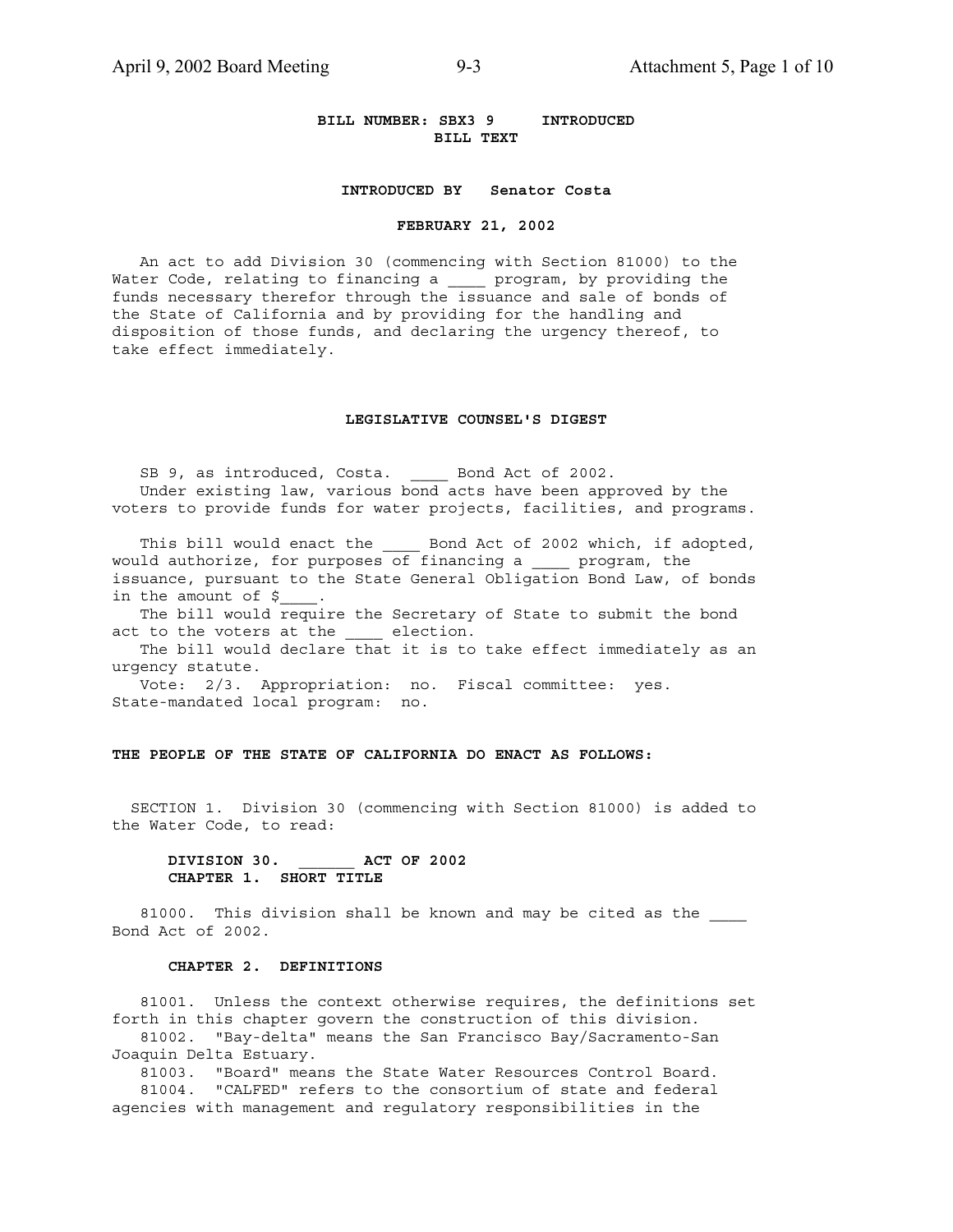bay-delta that are developing a long-term solution to water management, environmental, and other problems in the bay-delta watershed. 81005. "Clean Water Act" means the federal Clean Water Act (33 U.S.C. Sec. 1251 et seq.), and any amendment thereto. 81006. "Committee" means the \_\_\_\_ Finance Committee established by Section 81092. 81007. "Delta" means the Sacramento-San Joaquin Delta. 81008. "Department" means the Department of Water Resources. 81009. "Fund" means the \_\_\_\_\_ Bond Fund established by Section 81015.

# **CHAPTER 3. \_\_\_\_\_\_\_\_\_\_ BOND FUND**

 81015. The proceeds of bonds issued and sold pursuant to this division shall be deposited in the \_\_\_\_ Bond Fund, which is hereby established in the State Treasury.

### **CHAPTER 4. SAFE DRINKING WATER PROGRAM**

Article 1. Definitions

 81016. Unless the context otherwise requires, the following definitions govern the construction of this chapter.

 (a) "Federal act" means the federal Safe Drinking Water Act (42 U.S.C. Sec. 300f et seq.), and any amendment thereto.

 (b) "State department" means the State Department of Health Services.

 (c) "Supplier" means any person, partnership, corporation, association, public agency, or other entity, including any Indian tribe having a federally recognized governing body carrying out substantial governmental duties in and powers over any area, that owns or operates a public water system.

### Article 2. Safe Drinking Water State Revolving Fund

81017. The sum of \_\_\_\_\_ dollars (\$\_\_\_) is hereby transferred from the fund to the Safe Drinking Water State Revolving Fund established by Section 116760.30 of the Health and Safety Code.

 81018. The money transferred to the Safe Drinking Water State Revolving Fund pursuant to Section 81017 shall be expended by the state department for loans and grants to suppliers for the purposes of undertaking infrastructure improvements and related actions to meet safe drinking water standards, in accordance with the Safe Drinking Water State Revolving Fund Law of 1997 (Chapter 4.5 (commencing with Section 116760) of Part 12 of Division 104 of the Health and Safety Code).

### **CHAPTER 5. CLEAN WATER PROGRAM**

Article 1. Clean Water Program Account

 81019. For the purposes of this chapter, "account" means the Clean Water Program Account established by Section 81020.

 81020. The Clean Water Program Account is hereby established in the fund. The sum of \_\_\_\_\_ dollars (\$\_\_\_\_) is hereby transferred from the fund to the account.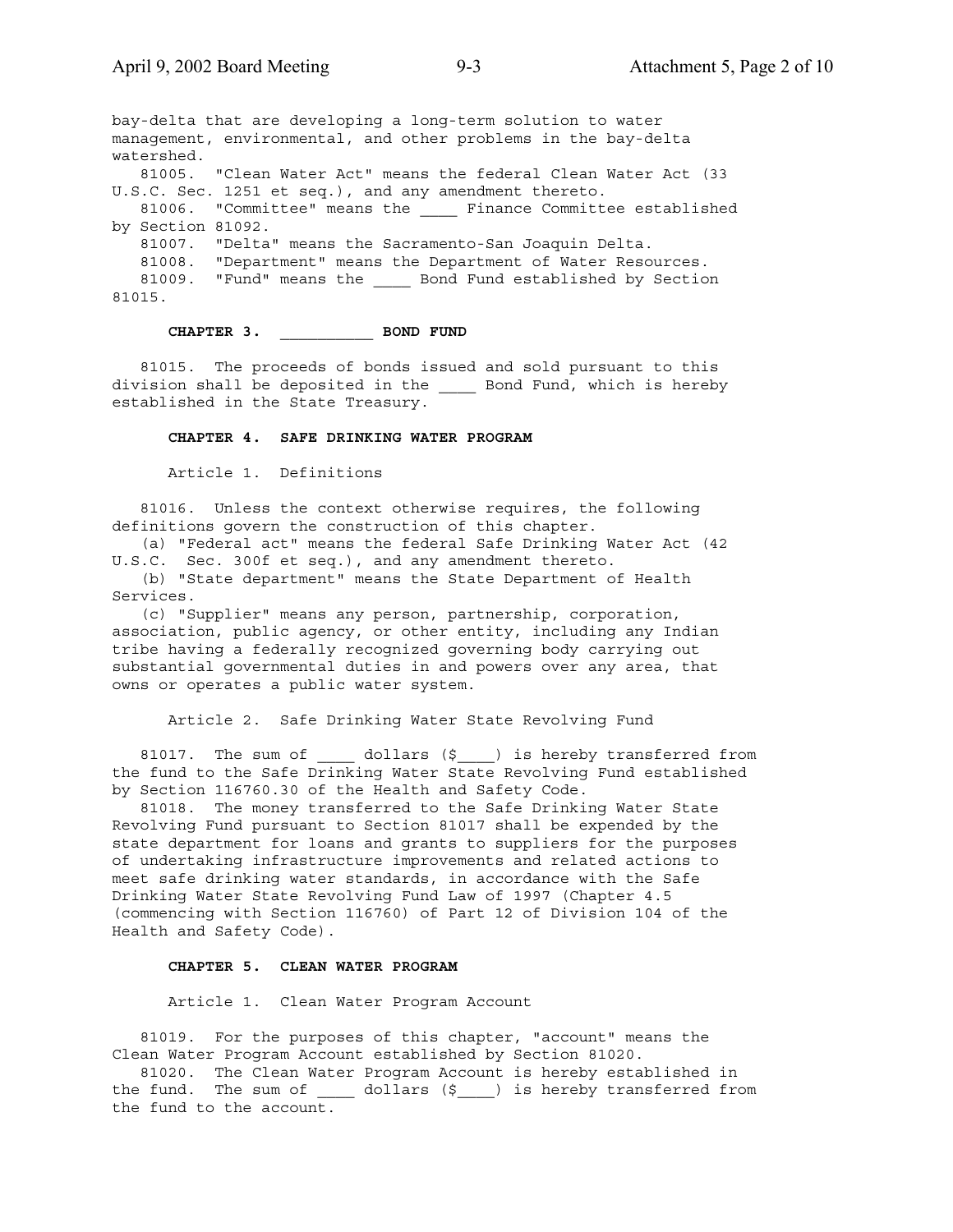Article 2. Definitions

 81021. Unless the context otherwise requires, the following definitions govern the construction of this chapter:

 (a) "Eligible project" means a project or activity described in paragraph (1), (2), (3), or (4) of subdivision (a) of Section 13480 that is all of the following:

 (1) Necessary to prevent water pollution, reclaim water, or improve water quality.

 (2) Eligible for funds from the State Revolving Fund Loan Subaccount established by subdivision (a) of Section 79121 or federal assistance.

 (3) Certified by the board as entitled to priority over other eligible projects.

 (4) Complies with applicable water quality standards, policies, and plans.

 (b) "Small community" means a municipality with a population of 10,000 persons or less, or a reasonably isolated and divisible segment of a larger municipality where the segment of the population is 10,000 persons or less, with financial hardship as determined by the board.

 (c) "Treatment works" has the same meaning as defined in the Clean Water Act.

Article 3. State Revolving Fund Loan Program

81022. The sum of  $\qquad$  dollars (\$) is hereby transferred from the account to the State Revolving Fund Loan Subaccount established by subdivision (a) of Section 79121 and, notwithstanding Section 13340 of the Government Code, is hereby continuously appropriated, without regard to fiscal years, to the board for the purpose of providing loans pursuant to the Clean Water Act, to aid in the construction or implementation of eligible projects.

Article 4. Small Communities Grant

81025. The sum of \_\_\_\_\_ dollars (\$\_\_\_\_) is hereby transferred from the account to the Small Communities Grant Subaccount established by subdivision (b) of Section 79121 and, notwithstanding Section 13340 of the Government Code, is hereby continuously appropriated, without regard to fiscal years, to the board for the purpose of providing grants by the board to small communities for construction of eligible treatment works.

Article 5. Water Pollution Prevention and Control Program

81030. (a) The sum of  $\qquad$  dollars (\$ ) is hereby transferred from the account to the Contaminant Removal Program Subaccount, which is hereby established in the account.

 (b) The board may expend the money in that subaccount, upon appropriation by the Legislature to the board, for the purposes of providing grants or loans for pilot projects and demonstration projects for drinking water disinfecting projects using ultraviolet technology and ozone treatment and for treatment and removal of any of the following contaminants:

(1) Petroleum products, such as MTBE and BTEX.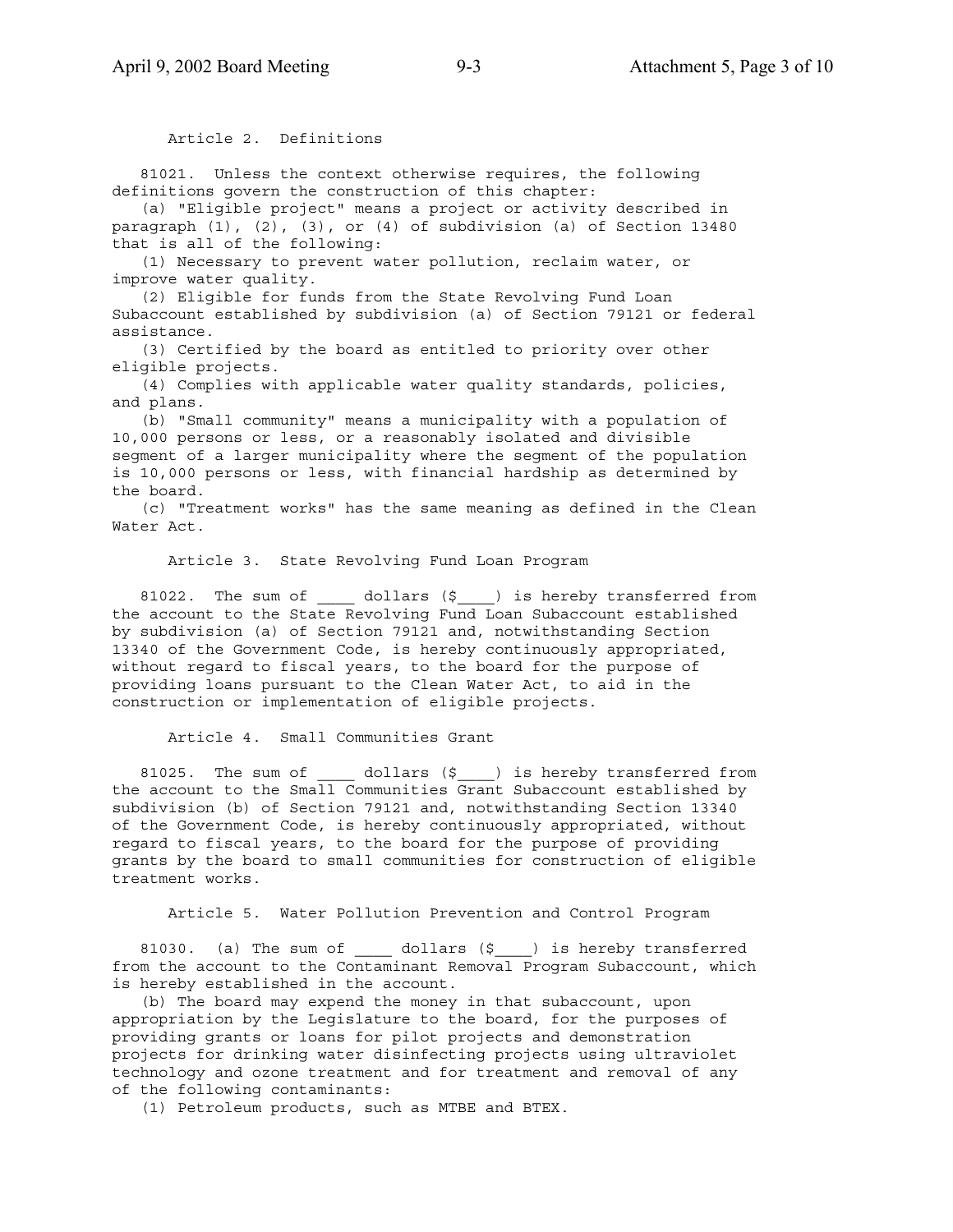(2) N-Nitrosodimethylamine (NDMA).

(3) Perchlorate.

(4) Radionuclides, such as radon, uranium, and radium.

(5) Pesticides and herbicides.

(6) Heavy metals, such as arsenic, mercury, and chromium.

(7) Pharmaceuticals and endocrine disrupters.

81031. (a) The sum of  $\qquad$  dollars (\$ ) is hereby transferred from the account to the Salinity Management Program Subaccount, which is hereby established in the account.

 (b) The board may expend the money in that subaccount, upon appropriation by the Legislature to the board, for the purposes of providing grants and loans for projects that reduce the discharge of salts to rivers and lakes, for the acquisition of drainage impacted agricultural lands, for the acquisition of land necessary to reduce salt loading in rivers tributary to the bay-delta, and for projects that reduce salt loading within hydrologic basins.

Article 6. Drinking Water Source Protection Program

81035. (a) The sum of  $\qquad$  dollars (\$) is hereby transferred from the account to the Drinking Water Source Protection Program Subaccount, which is hereby established in the account.

 (b) The board may expend the money in that subaccount, upon appropriation by the Legislature to the board, for the purposes of providing competitive grants and loans for all of the following purposes:

(1) Water pollution prevention.

(2) Water quality improvement.

(3) Water quality blending and exchange programs.

 (4) Projects to mitigate pathogen risk from recreational uses and drinking water storage facilities.

 (c) The board shall give priority to projects and programs that assist local agencies to meet water quality standards established by the board.

Article 7. Groundwater Monitoring Program

81040. (a) The sum of \_\_\_\_\_ dollars (\$\_\_\_\_), upon appropriation by the Legislature from the account to the board, may be expended by the board for the implementation of the Groundwater Quality Monitoring Act of 2001 (Part 2.76 (commencing with Section 10780) of Division 6).

(b) The sum of  $\_\_$  dollars  $(\xi \_\_)$  is hereby transferred from the account to the Local Groundwater Assistance Fund established by Section 10795.2 for expenditure by the department, upon appropriation by the Legislature to the department, for projects and programs described in Section 10795.4.

Article 8. Lake Tahoe Water Quality Improvement Program

81045. The sum of \_\_\_\_\_ dollars (\$\_\_\_\_) upon appropriation by the Legislature from the account to the California Tahoe Conservancy, may be expended by the California Tahoe Conservancy for acquisition of land from willing sellers, restoration, and protection of land and water resources to improve the water quality in Lake Tahoe.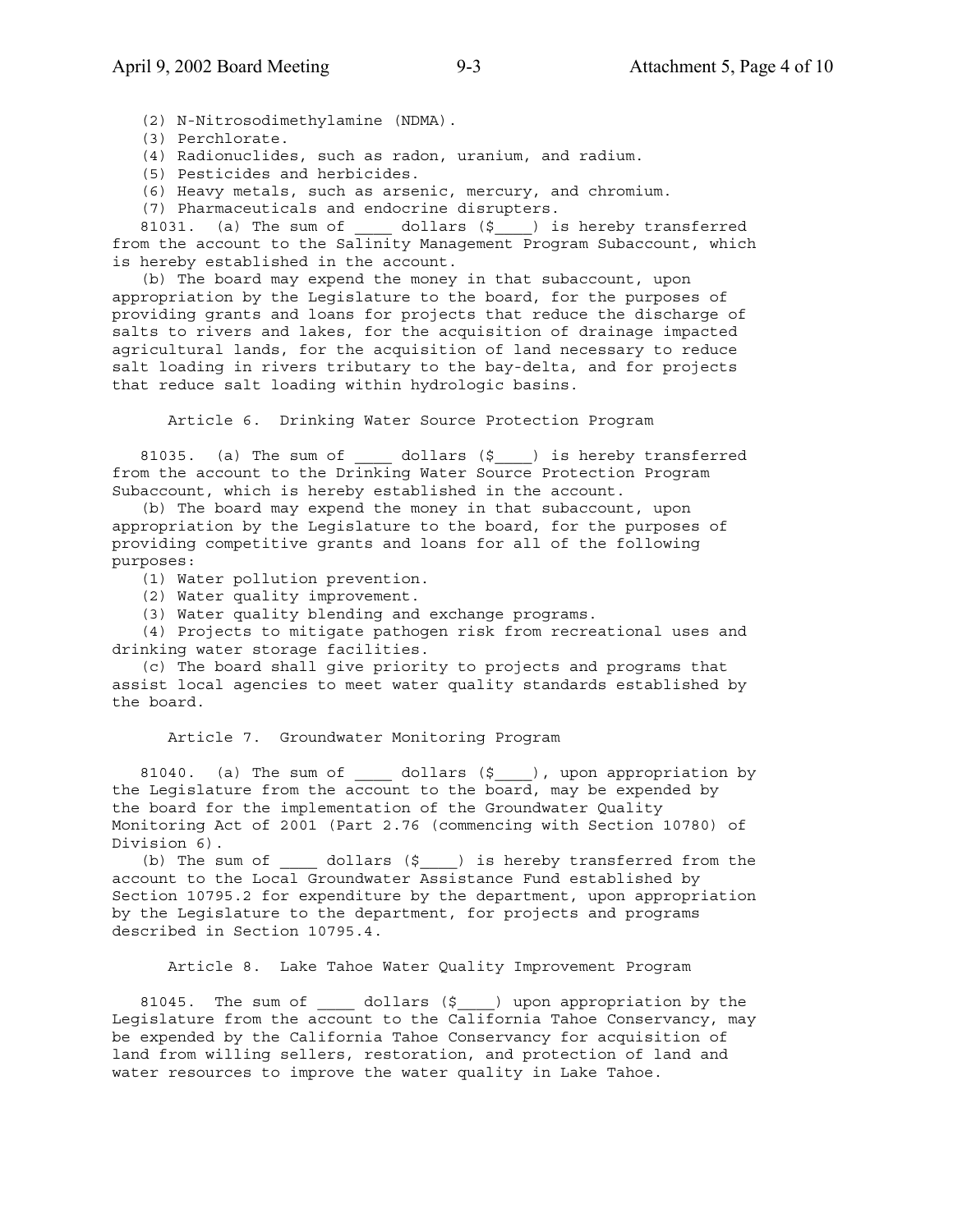### **CHAPTER 6. OCEAN AND BRACKISH WATER DESALINATION PROGRAM**

 81047. For the purposes of this chapter, "account" means the Desalination Development Account.

 81048. The Desalination Development Account is hereby established in the fund. The sum of \_\_\_\_\_ dollars (\$\_\_\_) is hereby transferred from the fund to the account for the purposes of implementing this chapter.

 81049. The money in the account, upon appropriation by the Legislature to the department, may be expended by the department for grants for the purpose of pilot projects, demonstration projects, or projects for pretreatment, salt removal, and brine management of water supply, as well as research and development activities related to those purposes. The department shall expend the funds made available pursuant to this section for desalination programs for ocean water, brackish water, and agricultural drainage water.

### **CHAPTER 7. INTEGRATED REGIONAL WATER MANAGEMENT PROGRAM**

81050. The sum of  $\qquad$  dollars (\$), upon appropriation by the Legislature from the fund to the department, may be expended by the department for competitive grants for projects that are part of integrated regional water management programs that protect communities from drought, protect and improve water quality, and improve local water security. No project financed pursuant to this section may include an on-stream surface water facility or an off-stream surface water facility, other than percolation ponds for groundwater recharge in urban and agricultural areas.

 81051. Funds made available pursuant to Section 81050 may be expended for grants for water management projects that are part of an integrated regional water management plan and include one or more of the following elements:

 (a) Programs and projects for water supply reliability, water conservation, and water use efficiency.

(b) Storm water capture, storage, treatment, and management.

 (c) Removal of invasive nonnative plants, the creation and enhancement of wetlands, and the acquisition, protection, and restoration of open space and watershed lands.

 (d) Nonpoint source pollution reduction, management, and monitoring.

(e) Groundwater recharge and management projects.

 (f) Contaminate and salt removal through reclamation, desalting, and other treatment technologies.

 (g) Water banking, exchange, reclamation, and improvement of water quality.

 (h) Planning and implementation of multipurpose flood control programs that protect property and improve water quality, storm water capture and percolation, and protect or improve wildlife habitat.

(i) Watershed management planning and implementation.

 (j) Demonstration projects to develop new drinking water treatment and distribution methods.

81052. The sum of  $\qquad$  dollars (\$), upon appropriation by the Legislature from the fund to the department, may be expended by the department for grants to local public agencies for canal lining and related projects necessary to reduce Colorado River water use pursuant to the California Colorado River Water Use Plan adopted by the Colorado River Board.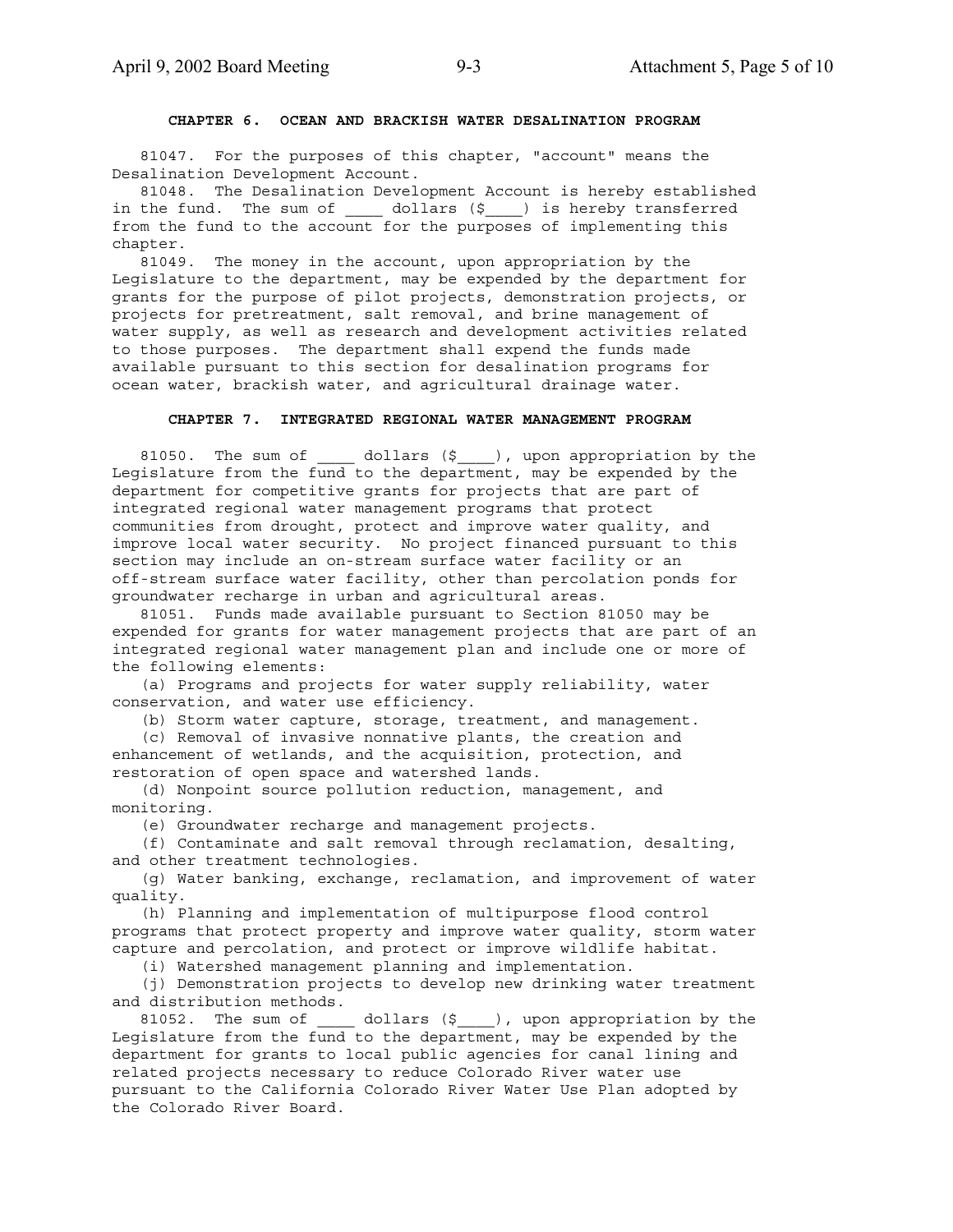81053. The sum of \_\_\_\_\_ dollars (\$\_\_\_\_), upon appropriation by the Legislature from the fund, may be expended by the Department of Fish and Game or the Salton Sea Authority, or allocated by either entity to local public agencies that possess rights to Colorado River water, for the acquisition, protection, and restoration of land and water resources necessary to meet state and federal regulatory requirements related to California's allocation of water supplies from the Colorado River.

### **CHAPTER 8. FLOOD CONTROL PROGRAM**

81055. The sum of  $\qquad$  dollars (\$  $\qquad$  ) is hereby transferred from the fund to the Flood Control Subventions Subaccount established by subdivision (a) of Section 79055 for expenditure by the department for the purposes of subdivision (a) of Section 79057.

### **CHAPTER 9. GROUNDWATER STORAGE PROGRAM**

81057. (a) The sum of  $\qquad$  dollars (\$<sub>\_\_\_\_</sub>) is hereby transferred from the fund to the Conjunctive Use Subaccount established by Section 79172.

 (b) Funds transferred pursuant to subdivision (a) may be expended by the department, upon appropriation by the Legislature to the department, for any of the purposes of Article 2 (commencing with Section 79170) of Chapter 9 of Division 26.

### **CHAPTER 10. INTERIM RELIABLE WATER SUPPLY AND WATER QUALITY INFRASTRUCTURE AND MANAGEMENT PROGRAM**

 81060. The sum of \_\_\_\_ dollars (\$\_\_\_\_), upon appropriation by the Legislature from the fund to the department, shall be expended by the department in accordance with Article 4 (commencing with Section 79205.2) of Chapter 9 of Division 26.

### **CHAPTER 11. THE ENVIRONMENTAL WATER ACCOUNT**

 81063. For the purposes of this chapter, "account" means the Environmental Water Account established by Section 81064.

 81064. The Environmental Water Account is hereby established in the fund. The sum of \_\_\_\_\_ dollars (\$\_\_\_\_) is hereby transferred from the fund to the account.

 81064.5. The money in the account, upon appropriation by the Legislature to the department, may be expended by the department for the purposes, programs, and projects necessary to implement the Environmental Water Account as described in the CALFED Record of Decision dated August 28, 2000. For the purposes of acquiring water pursuant to this chapter, the department shall give priority to the acquisition of water rights and long-term water purchase contracts.

### **CHAPTER 12. THE CALFED BAY-DELTA PROGRAM**

81065. The sum of \_\_\_\_\_ dollars (\$\_\_\_\_), upon appropriation by the Legislature, shall be expended from the fund for the implementation of the CALFED Bay-Delta Program, as follows:

(a) \_\_\_\_ dollars (\$\_\_\_) to the department for surface water storage planning and feasibility studies. Funds made available by this section and not expended at the conclusion of all necessary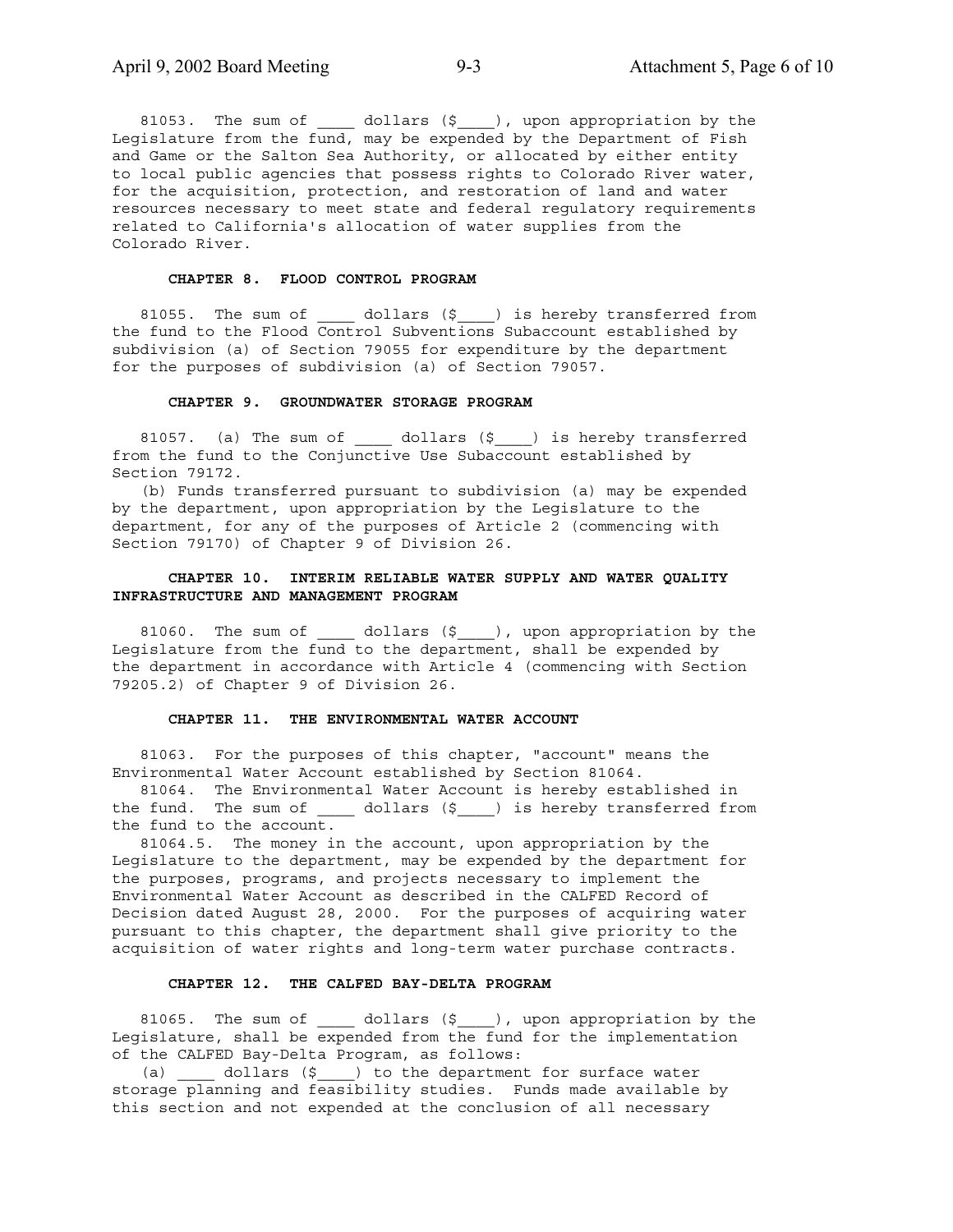planning and feasibility studies, may be expended by the department for the construction of surface water storage facilities.

 (b) \_\_\_\_ dollars (\$\_\_\_\_) to the department for the water conveyance facilities described in subparagraph (B) of paragraph (2) of subdivision (d) of Section 79190.

 (c) \_\_\_\_ dollars (\$\_\_\_\_) to the department for Delta levee restoration. Funds expended pursuant to this subdivision are subject to Section 79050.

 (d) \_\_\_\_ dollars (\$\_\_\_\_) to the Department of Fish and Game for ecosystem restoration program implementation. Of the amount made available pursuant to this subdivision, not less than twenty million dollars (\$20,000,000) shall be allocated for projects that assist farmers in integrating agricultural activities with ecosystem restoration.

 (e) \_\_\_\_ dollars (\$\_\_\_\_) to the board for watershed program implementation.

 (f) \_\_\_\_ dollars (\$\_\_\_\_) to the department for urban and agricultural water conservation, recycling, and other water use efficiency projects.

 81066. Not more than 5 percent of the funds made available pursuant to this chapter may be expended for independent scientific review, monitoring, and assessment of the results or effectiveness of the project or program expenditure.

 81067. All projects financed pursuant to this chapter shall be consistent with the CALFED Programmatic Record of Decision.

 81068. Not more than 5 percent of the funds available pursuant to this chapter may be used for administrative costs.

 81069. All real property acquired pursuant to this chapter shall be acquired from willing sellers.

### **CHAPTER 13. COASTAL WATERSHED AND WETLAND PROTECTION**

 81070. (a) Notwithstanding Section 13340 of the Government Code, the sum of \_\_\_\_\_ dollars (\$\_\_\_\_) is hereby continuously appropriated from the fund to the Wildlife Conservation Board, without regard to fiscal years, for the acquisition, protection, and restoration of coastal wetlands, upland areas adjacent to coastal wetlands, and coastal watershed lands. Funds appropriated pursuant to this section shall be for the acquisition, protection, and restoration of lands in or adjacent to urban areas.

 (b) Not less than \_\_\_\_ dollars (\$\_\_\_\_) of the amount appropriated pursuant to this section may be allocated for projects within Los Angeles and Ventura Counties. Of the remaining funds available pursuant to this section, the Wildlife Conservation Board shall give priority to the acquisition of not less than 100 acres consisting of upland mesa areas, including wetlands therein, adjacent to the state ecological reserve in the Bolsa Chica wetlands in Orange County.

 (c) Not more than \_\_\_\_ dollars (\$\_\_\_\_) of the amount appropriated pursuant to this section may be allocated for projects in the San Francisco Bay area, as described in Section 31162 of the Public Resources Code. Funds made available for the purposes of this subdivision may be allocated by the Wildlife Conservation Board to the State Coastal Conservancy.

 81071. (a) The purchase price for each acquisition made pursuant to this chapter shall not exceed the fair market value of the property as defined in Section 1263.320 of the Code of Civil Procedure. Fair market value shall be determined by an appraisal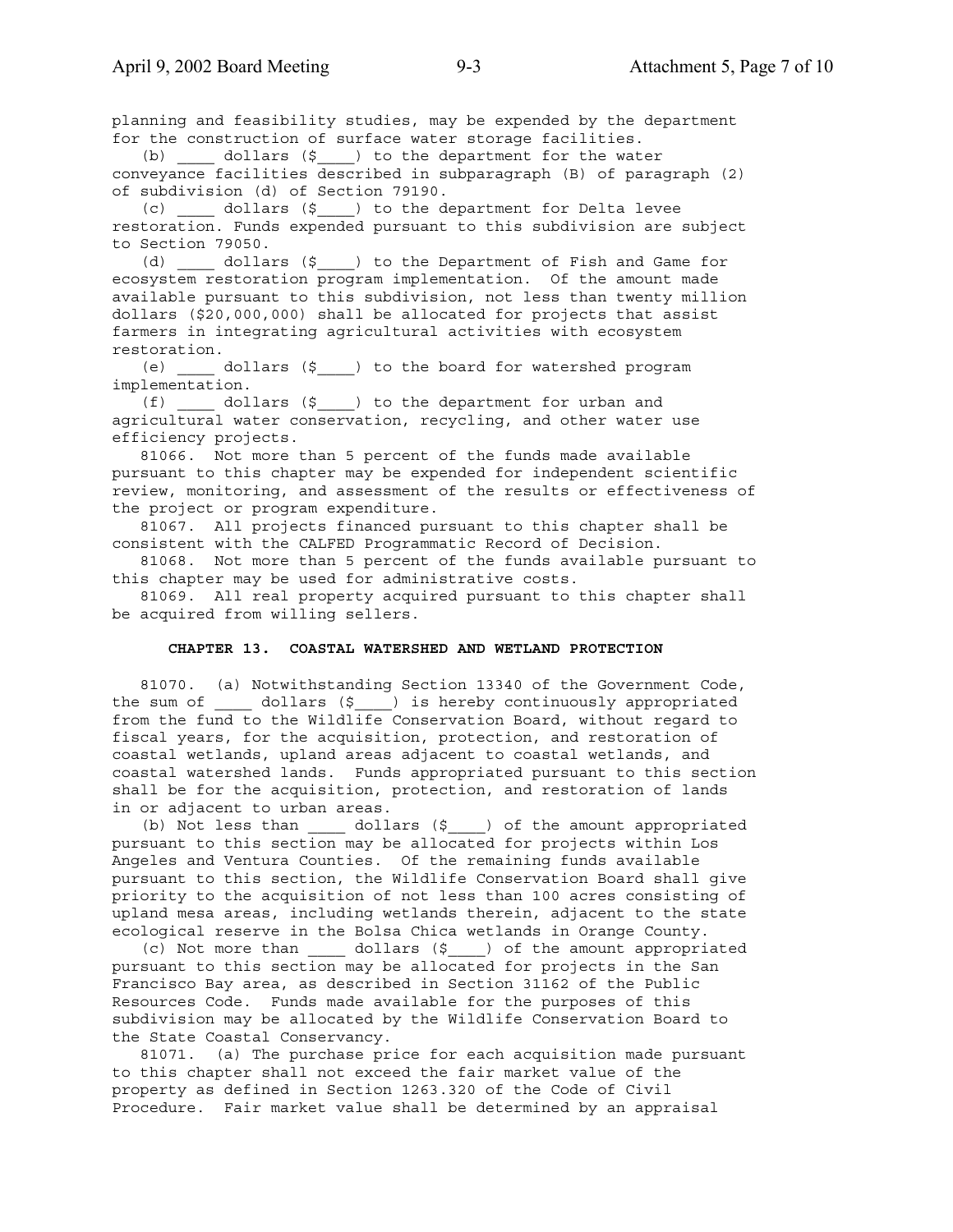that is prepared by a licensed real estate appraiser and approved by the Wildlife Conservation Board and the Department of General Services.

 (b) All real property acquired pursuant to this chapter shall be acquired from willing sellers.

### **CHAPTER 14. WATER SYSTEM SECURITY**

81075. The sum of  $_0$  dollars  $(\xi)$ , upon appropriation by the Legislature from the fund to the department, may be expended by the department for the purpose of protecting state, local, and regional drinking water systems from terrorist attack or deliberate acts of destruction or degradation. Funds may be allocated for monitoring and early warning systems, fencing, protective structures, contamination treatment facilities, emergency interconnections, communications systems, and other projects designed to prevent damage to water treatment, distribution, and supply facilities, to prevent disruption of drinking water deliveries, and to protect drinking water supplies from intentional contamination.

### **CHAPTER 15. FISCAL PROVISIONS**

 81090. Bonds in the total amount of seven hundred three million dollars (\$703,000,000) not including the amount of any refunding bonds issued in accordance with Section 81099, or so much thereof as is necessary, may be issued and sold to provide a fund to be used for carrying out the purposes expressed in this division and to be used to reimburse the General Obligation Bond Expense Revolving Fund pursuant to Section 16724.5 of the Government Code. The bonds, when sold, shall be and constitute a valid and binding obligation of the State of California, and the full faith and credit of the State of California is hereby pledged for the punctual payment of the principal of, and interest on, the bonds as the principal and interest become due and payable.

 81091. (a) The bonds authorized by this division shall be prepared, executed, issued, sold, paid, and redeemed as provided in the State General Obligation Bond Law (Chapter 4 (commencing with Section 16720) of Part 3 of Division 4 of Title 2 of the Government Code), except Section 16727, and all of the provisions of that law apply to the bonds and to this division and are hereby incorporated in this division as though set forth in full in this division.

 (b) For purposes of the State General Obligation Bond Law, each state agency that administers an appropriation from the fund is designated the "board."

 81092. Solely for the purpose of authorizing the issuance and sale, pursuant to the State General Obligation Bond Law, of the bonds authorized by this division, the \_\_\_\_ Finance Committee is hereby established. For purposes of this division, the Finance Committee is the "committee" as that term is used in the State General Obligation Bond Law. The committee consists of the Treasurer, the Controller, and the Director of Finance, or their designated representatives. A majority of the committee may act for the committee.

 81093. The committee shall determine whether or not it is necessary or desirable to issue bonds authorized pursuant to this division in order to carry out the actions specified in this division and, if so, the amount of bonds to be issued and sold. Successive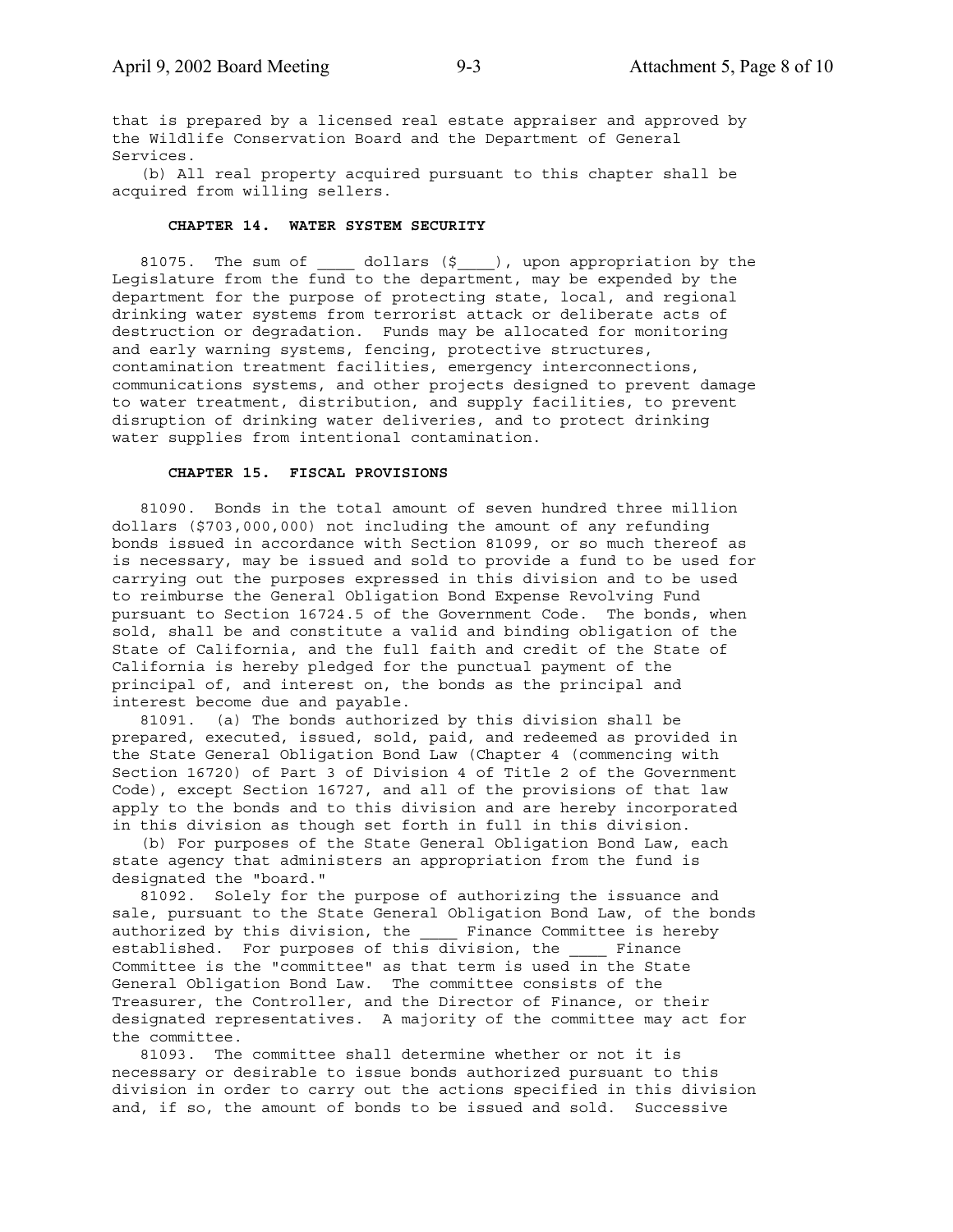issues of bonds may be authorized and sold to carry out those actions progressively, and it is not necessary that all of the bonds authorized to be issued be sold at any one time.

 81094. There shall be collected each year and in the same manner and at the same time as other state revenue is collected, in addition to the ordinary revenues of the state, a sum in an amount required to pay the principal of, and interest on, the bonds each year. It is the duty of all officers charged by law with any duty in regard to the collection of the revenue to do and perform each and every act that is necessary to collect that additional sum.

 81095. Notwithstanding Section 13340 of the Government Code, there is hereby appropriated from the General Fund in the State Treasury, for the purposes of this division, an amount that will equal the total of the following:

 (a) The sum annually necessary to pay the principal of, and interest on, bonds issued and sold pursuant to this division, as the principal and interest become due and payable.

 (b) The sum necessary to carry out Section 81096, appropriated without regard to fiscal years.

 81096. For the purposes of carrying out this division, the Director of Finance may authorize the withdrawal from the General Fund of an amount not to exceed the amount of the unsold bonds that have been authorized by the committee to be sold for the purpose of carrying out this division. Any amount withdrawn shall be deposited in the fund. Any money made available under this section shall be returned to the General Fund, plus an amount equal to the interest that the money would have earned in the Pooled Money Investment Account, from proceeds received from the sale of bonds for the purpose of carrying out this division.

 81097. All money deposited in the fund that is derived from premium and accrued interest on bonds sold shall be reserved in the fund and shall be available for transfer to the General Fund as a credit to expenditures for bond interest.

 81098. The agency that administers an appropriation from the fund may request the Pooled Money Investment Board to make a loan from the Pooled Money Investment Account, in accordance with Section 16312 of the Government Code, for the purpose of carrying out this division. The amount of the request shall not exceed the amount of the unsold bonds that the committee, by resolution, has authorized to be sold for the purpose of carrying out this division. The requesting agency shall execute any documents required by the Pooled Money Investment Board to obtain and repay the loan. Any amounts loaned shall be deposited in the fund to be allocated by the requesting agency in accordance with this division.

 81099. The bonds may be refunded in accordance with Article 6 (commencing with Section 16780) of Chapter 4 of Part 3 of Division 4 of Title 2 of the Government Code, which is a part of the State General Obligation Bond Law. Approval by the voters of the state for the issuance of the bonds described in this division includes the approval of the issuance of any other bonds issued to refund any bonds originally issued under this division or any previously issued refunding bonds.

 81100. Notwithstanding any provision of this division or the State General Obligation Bond Law, if the Treasurer sells bonds pursuant to this division that include a bond counsel opinion to the effect that the interest on the bonds is excluded from gross income for federal tax purposes, subject to designated conditions, the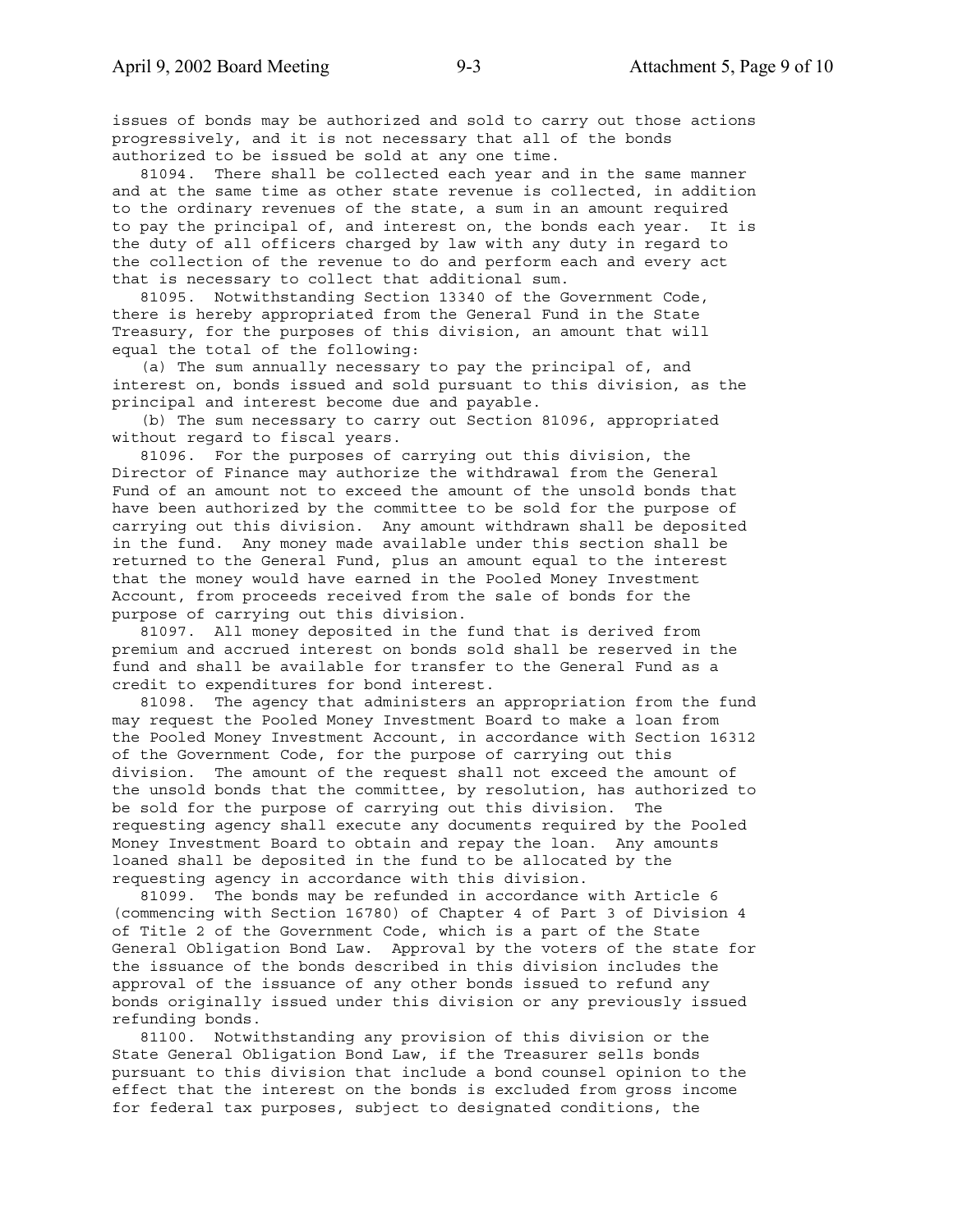Treasurer may maintain separate accounts for the investment of bond proceeds and for the investment earnings on those proceeds. The Treasurer may use or direct the use of those proceeds or earnings to pay any rebate, penalty, or other payment required under federal law or to take any other action with respect to the investment and use of those bond proceeds required or desirable under federal law to maintain the tax-exempt status of those bonds and to obtain any other advantage under federal law on behalf of the funds of that state.

 81101. The Legislature hereby finds and declares that, inasmuch as the proceeds from the sale of bonds authorized by this division are not "proceeds of taxes" as that term is used in Article XIII B of the California Constitution, the disbursement of these proceeds is not subject to the limitations imposed by that article.

 SEC. 2. This act shall become effective upon the approval by the voters of the \_\_\_\_ Bond Act of 2002, as set forth in Section 1 of the act adding this section.

 SEC. 3. Section 1 of this act shall be submitted to the voters at the \_\_\_\_ election in accordance with provisions of the Government Code and the Elections Code governing the submission of statewide measures to the voters.

 SEC. 4. (a) Notwithstanding any other provision of law, all ballots at the election shall have printed thereon and in a square thereof, the words: " Bond Act of 2002" and in the same square under those words, the following in 8-point type: "This act provides for a bond issue of  $\_\_\_$  dollars  $(\xi \_\_)$  to provide funds for a program." Opposite the square, there shall be left spaces in which the voters may place a cross in the manner required by law to indicate whether they vote for or against the act.

 (b) Notwithstanding Sections 13247 and 13281 of the Elections Code, the language in subdivision (a) shall be the only language included in the ballot label for the condensed statement of the ballot title, and the Attorney General shall not supplement, subtract from, or revise that language, except that

 the Attorney General may include the financial impact summary prepared pursuant to Section 9087 of the Elections Code and Section 88003 of the Government Code. The ballot label is the condensed statement of the ballot title and the financial impact summary.

 (c) Where voting in the election is done by means of voting machines used pursuant to law in a manner that carries out the intent of this section, the use of the voting machines and the expression of the voters' choice by means thereof are in compliance with this section.

 SEC. 5. This act is an urgency statute necessary for the immediate preservation of the public peace, health, or safety within the meaning of Article IV of the Constitution and shall go into immediate effect. The facts constituting the necessity are:

 In order to remedy critical drinking water, water quality, and water supply problems, thereby protecting public health and safety, it is necessary that this act take effect immediately.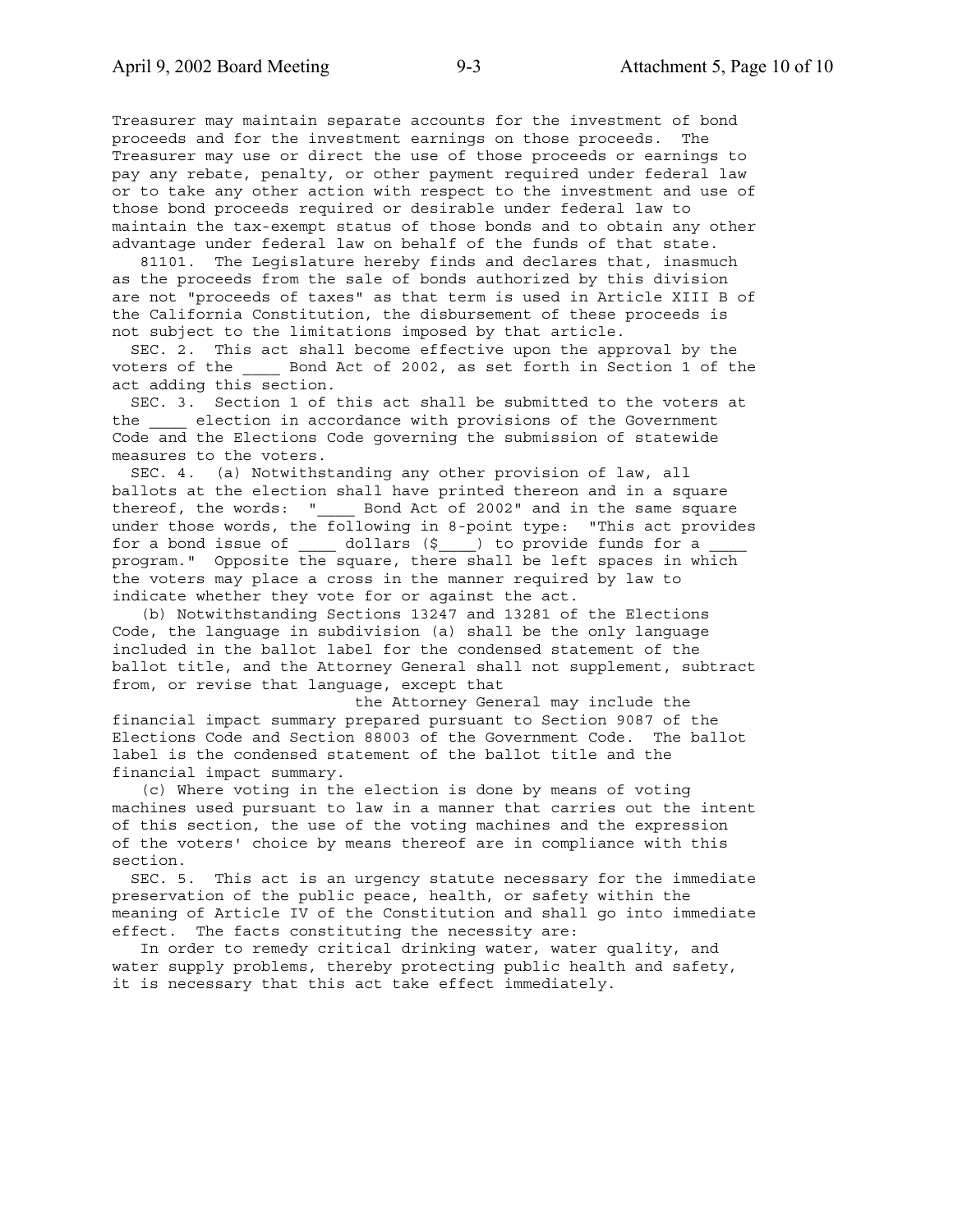### **BILL NUMBER: SB 2070 AMENDED BILL TEXT**

**AMENDED IN SENATE MARCH 21, 2002**

**INTRODUCED BY Senator Johannessen**

**FEBRUARY 22, 2002**

 An act to add Part 2.12 (commencing with Section 10920) to Division 6 of the Water Code, relating to water, and making an appropriation therefor. *An act to add Division 26.6 (commencing with Section 79500) to the Water Code, relating to financing a secure, safe drinking water, water quality, and water supply reliability program, by providing the funds necessary therefor through the issuance and sale of bonds of the State of California and by providing for the handling and disposition of those funds, and declaring the urgency thereof, to take effect immediately.*

### **LEGISLATIVE COUNSEL'S DIGEST**

SB 2070, as amended, Johannessen. - Water supply infrastructure *Water Supply Security and Water Supply Reliability Act of 2002* .

 *(1) Under existing law, various bond acts have been approved by the voters to provide funds for water projects, facilities, and programs.*

 *This bill would enact the Water Supply Security and Water Supply Reliability Act of 2002 which, if adopted, would authorize, for purposes of financing a water supply security, safe drinking water, water quality, and water supply reliability program, the issuance, pursuant to the State General Obligation Bond Law, of bonds in the amount of \$2,925,000,000.*

 *The bill would require the Secretary of State to submit the bond act to the voters at the November 5, 2002, statewide general election.*

 *(2) The bill would declare that it is to take effect immediately as an urgency statute.*

 (1) Under existing law, the Department of Water Resources operates the State Water Project and exercises various water resource functions.

 This bill would enact the Local Public Agency Water Supply Infrastructure Act. The bill would require the department to establish a grant and loan program to enable local public agencies to carry out programs and projects to increase local water supplies, as prescribed. The bill would require the department, for funding purposes, to give preference to projects and programs that meet specified criteria.

 (2) The bill would make an appropriation in an unspecified amount from an unspecified source to carry out the grant and loan program.

Vote: 2/3. Appropriation: - yes *no* . Fiscal committee: yes. State-mandated local program: no.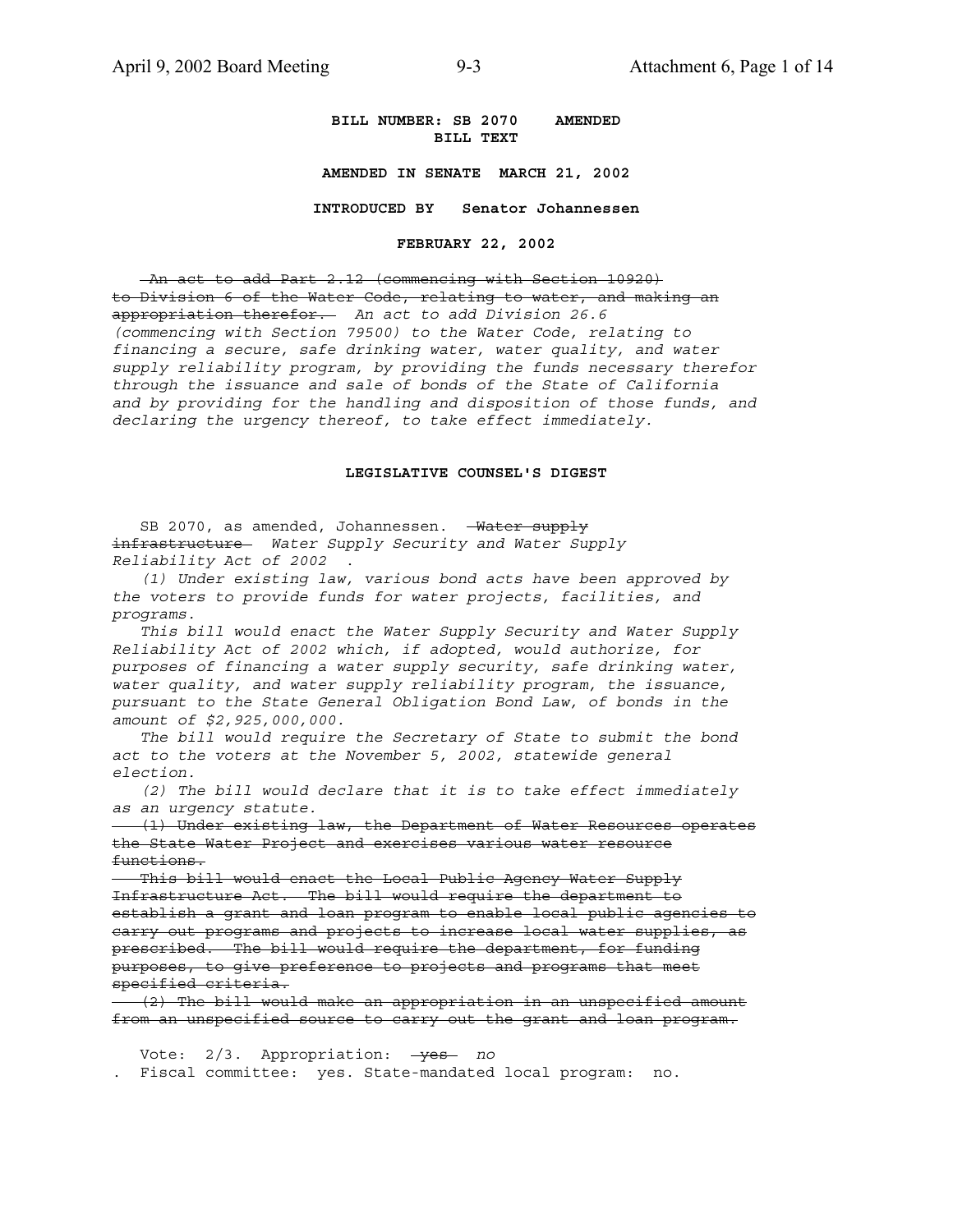**THE PEOPLE OF THE STATE OF CALIFORNIA DO ENACT AS FOLLOWS:**

- SECTION 1. Part 2.12 (commencing with Section 10920) is

 *SECTION 1. Division 26.6 (commencing with Section 79500) is added to the Water Code to read:*

 *DIVISION 26.6. THE WATER SUPPLY SECURITY AND WATER SUPPLY RELIABILITY ACT OF 2002 CHAPTER 1. GENERAL PROVISIONS*

 *Article 1. Short Title*

 *79500. This division shall be known and may be cited as the Water Supply Security and Water Supply Reliability Act of 2002.*

### *Article 2. Intent, Findings, and Declarations*

 *79501. The people of California find and declare that it is necessary and in the public interest to do all of the following:*

 *(a) Provide for the security and protection of the state's water supply from attacks by terrorists or by other deliberate or intentional acts of destruction, intended to render the state's water supply unsafe for human consumption.*

 *(b) Provide for the development of safe, clean, and affordable local water supplies in sufficient quantity to meet the reasonable needs of the state's residents and its underlying, diverse economy.*

 *(c) Develop and implement management within the state's watersheds so as to improve water quality, capture additional storm water runoff, protect and locally manage groundwater resources, and increase water use efficiency.*

 *(d) Protect the water supplies for agricultural, municipal, and industrial use from natural drought through providing improved local water supply systems that reduce the dependence upon water imported from other hydrologic regions of the state or from other states.*

 *(e) Reduce the pollution of rivers, lakes, estuaries, and streams and, thereby, improve the habitat for fish and wildlife and improve recreational uses.*

 *(f) Reduce the salt contamination occurring on the west side of the San Joaquin Valley through the acquisition of drainage and salt impaired agricultural lands.*

 *(g) Invest in projects and programs that further the ability of southern Californian's to live within the basic apportionment of the 4.4 million acre-feet per year of Colorado River water pursuant to the Colorado River Water Use Plan.*

 *(h) Invest in the analysis of surface storage project feasibility studies that provide local water supplies and that reduce the dependence upon water imported from one hydrologic region of the state to another hydrologic region or from other states.*

 *79502. It is the intent of the people by enacting this division that this division be administered and executed in the most expeditious manner possible. Further, it is the intent of the people, that the programs set forth in this division be carried out by local governments and local agencies and implemented by those local entities to the fullest extent of their authority.*

 *79503. It is the intent of the people that security actions financed pursuant to this division shall be designed, implemented,*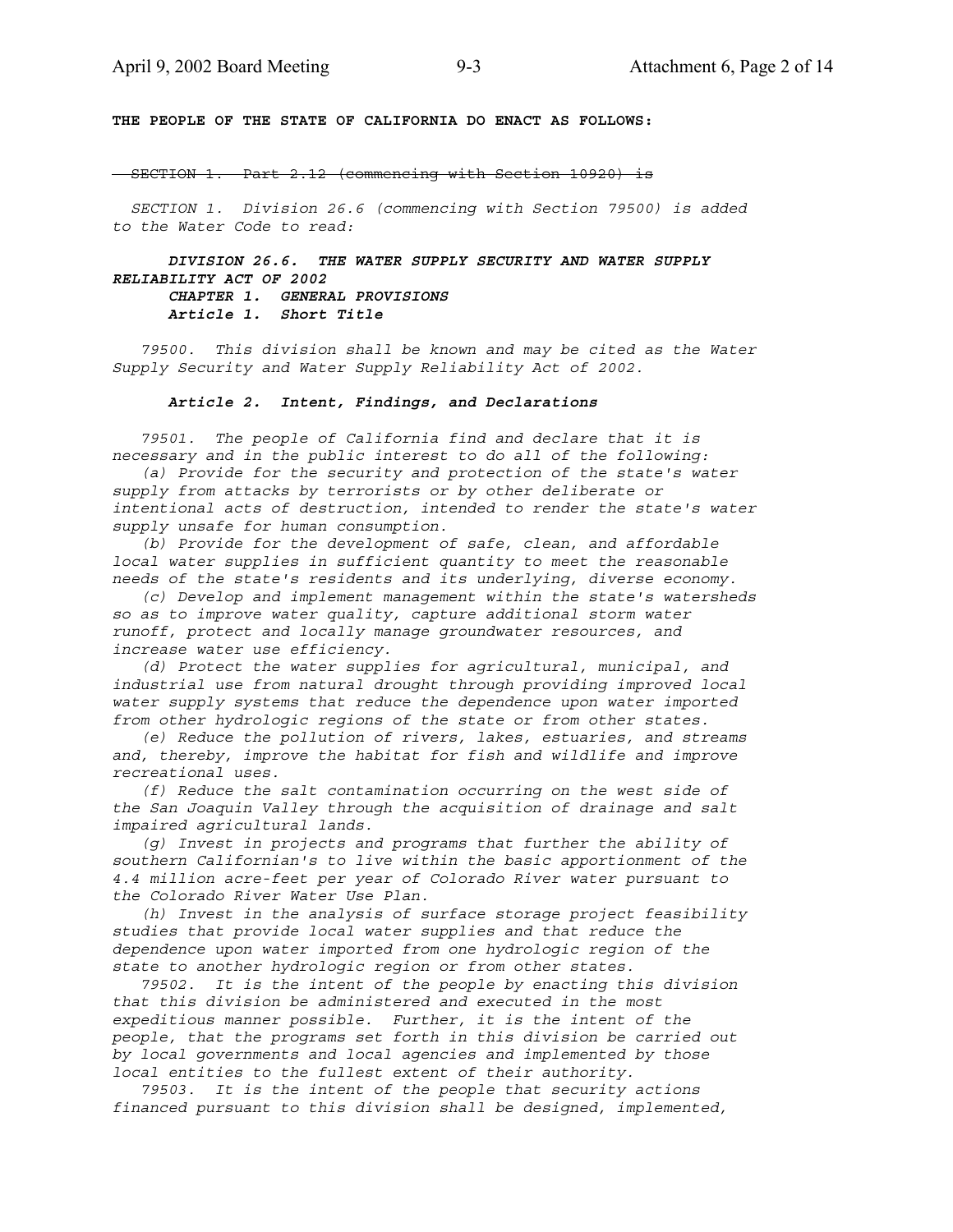*and managed locally, so as to improve the security and safety of the state's drinking water system and to identify plans to decrease local system vulnerability.*

 *79504. It is the intent of people that investment of public funds pursuant to this division should result in public benefits.*

### *Article 3. Definitions*

 *79505. Unless the context otherwise requires, the following definitions govern the construction of this division:*

 *(a) "Acquisition of drainage or salt impaired lands" is the acquisition by fee title of the lands specified in Section 79580 and the water allocation as provided in this division.*

 *(b) "Board" is the State Water Resources Control Board.*

 *(c) "Department" is the Department of Water Resources.*

 *(d) "Fund" is the Water Security Bond Fund of 2002 as established pursuant to Section 79511.*

 *(e) "Hydrologic regions" are those 10 regions described by the department in the departments' Bulletin 160-98 and used in the California Water Plan process.*

 *(f) "Local agency" is any city, county, city and county, district, or other political subdivision of the state.*

 *(g) "Local watershed group" is a group consisting of owners and managers of land within the watershed, local state and federal government representatives, and interested persons, who reside or work within the watershed, and may include other persons, organizations, nonprofit corporations, and businesses.*

 *(h) "Local watershed management plan" is a document prepared by a local watershed group in cooperation with a local agency, and adopted by the local land use management agency and found to be consistent with that agency's general plan, sets forth a strategy to achieve a stable watershed, and does all of the following:*

 *(1) Defines the geographical boundaries of the watershed.*

 *(2) Describes the natural resource conditions within the watershed.*

 *(3) Describes measurable characteristics for water quality improvements.*

 *(4) Describes methods for achieving and sustaining water quality improvements.*

 *(5) Identifies methods and actions to capture additional storm water runoff, protect, and locally manage groundwater resources and increase water use efficiency within the watershed.*

 *(6) Identifies any person, organization, or public agency that is responsible for implementing actions to achieve the objectives of the plan.*

 *(7) Provides milestones for implementing the methods to achieve the objectives of the plan.*

 *(8) Describes a monitoring program designed to measure the effectiveness of achieving the objectives.*

 *(i) "Nonprofit organization" is any California corporation organized under Section 501(c) (3) or 501(c) (5) of the Internal Revenue Code.*

 *(j) "Regional Board" is a regional water quality control board.*

 *(k) "Secretary" is the Secretary of the Resources Agency.*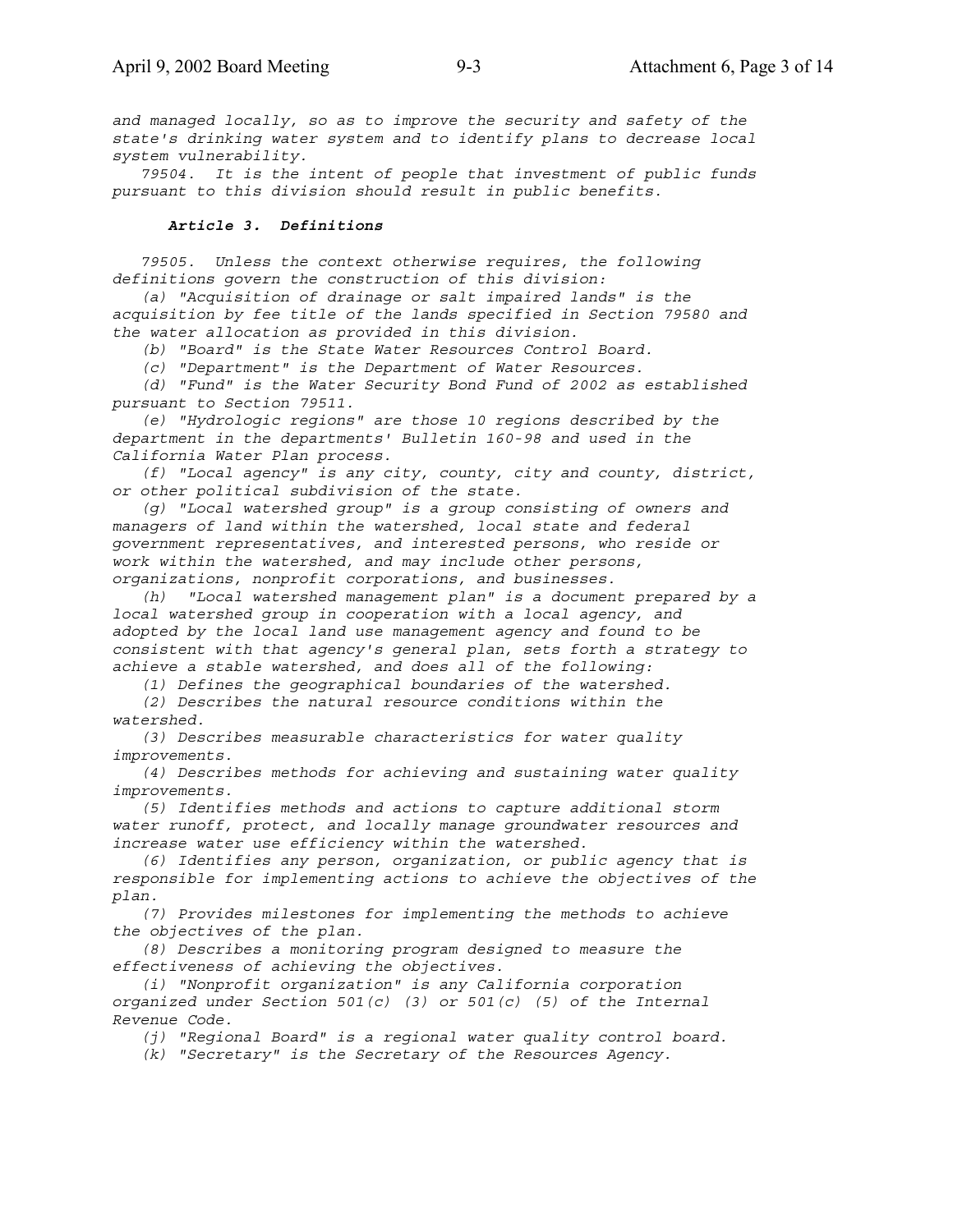### *Article 4. Compliance with Related Laws and Plans*

 *79506. Every proposed activity financed pursuant to this division shall be in compliance with all applicable federal, state, and local laws.*

 *79507. Watershed management activities financed pursuant to this division shall be consistent with the applicable local watershed management plan.*

### *CHAPTER 2. THE WATER SECURITY BOND FUND OF 2002*

 *79511. The Water Security Bond Fund of 2002 is hereby established in the State Treasury.*

 *79512. All money deposited in the fund shall only be used for the purposes and in the amounts set forth in this division and for no other purposes. Funds may not be redirected from this fund by administrative action for use in any other activity except those provided for in this division. Funds may not be redirected through administrative action from those programs described in one chapter to programs described in another chapter.*

 *79513. Funds may not be reappropriated by the Legislature for other uses except those uses described by each chapter specifically.*

#### *CHAPTER 3. WATER SECURITY*

 *79514. The sum of one billion dollars (\$1,000,000,000) shall be available for appropriation by the Legislature from the fund for the express purpose of protecting the drinking water systems within the state from terrorist attack or deliberate acts of degradation or destruction. This money may only be expended or granted for the development of plans and projects as provided in this chapter.*

 *79515. Local agencies may make application to the department for grants pursuant to this chapter of up to one million five hundred dollars (\$1,500,000) to carry out vulnerability studies of the local physical plant, infrastructure, and supporting organization. These grants shall provide funding for data gathering, risk analysis, and the development of an implementation strategy. Grant applications shall identify a project or series of projects that will accomplish all of the following:*

 *(a) Gather data necessary for prudent, well informed, and reasoned decisions.*

 *(b) Evaluate existing facilities, as well as planned expansions of those facilities, to determine what reasonable risk currently exists for the local system and customers of the system.*

 *(c) Carry out a detailed risk analysis so as to most efficiently and in the most cost-effective manner, recommend improvements to reduce likely risk to the system and customers of the system.*

 *(d) Identify areas of opportunity for local agency cooperative efforts and actions of efficiency, including, but not limited to, the development of plans for emergencies, testing of water samples, personnel management, and security systems. Where feasible and desirable, a local agency shall attempt to reduce any duplication of effort or unnecessary development of facilities.*

 *79516. Upon completion of a system vulnerability study, risk analysis, and an implementation plan, a local agency may make application to the department for a grant to implement its plan.*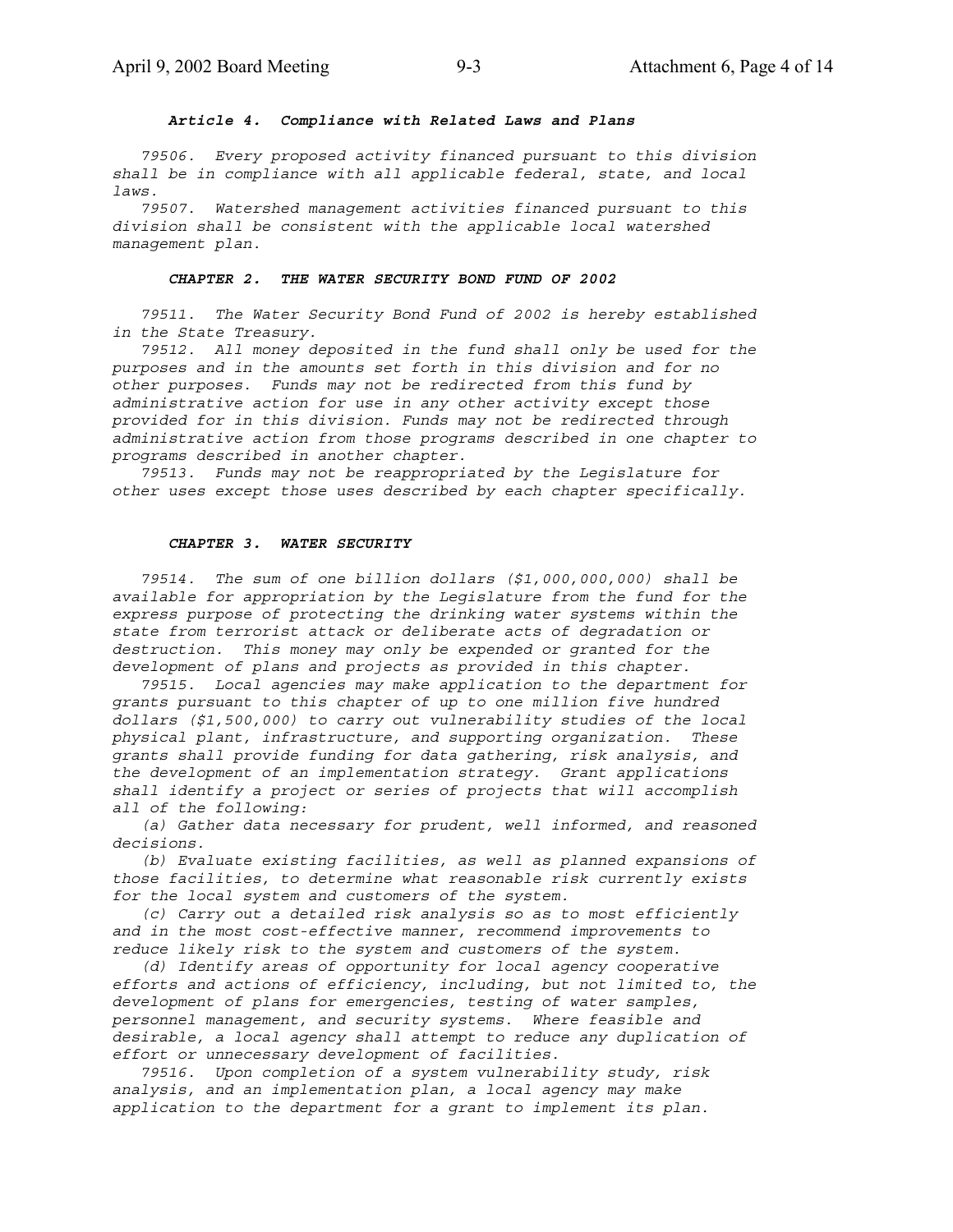*79517. A local agency may make application to the department for grants of up to twenty million dollars (\$20,000,000) to carry out its implementation plan. Each grant shall be matched with at least 25 percent of the funding from the local agency.*

 *79518. A local agency may not use funds under this chapter for implementation measures, which, in the opinion of the department, are not directly related to the improvement of the security of the local water system and the reduction of vulnerability of the system and its customers from terrorist attack or intentional or deliberate acts of degradation or destruction. Funds appropriated pursuant to this chapter may not be used for land or water acquisitions, to acquire lands, or water, or as mitigation for any environmental impacts that may result from actions taken as part of the local agency actions within their implementation plan.*

 *79519. At least ten million dollars (\$10,000,000) shall be available, and granted to qualified applicants by the department, to each of the state's 10 hydrologic regions. Funds not used in one hydrologic region may not be reallocated to another hydrologic region.*

#### *CHAPTER 4. CLEAN WATER*

 *79530. The sum of one hundred million (\$100,000,000) shall be available for appropriation by the Legislature from the fund to the board for competitive grants to local agencies for the following purposes:*

- *(a) Water pollution prevention in the local agency service area.*
- *(b) Water reclamation in the local agency service area.*
- *(c) Water quality blending and exchange projects.*
- *(d) Groundwater cleanup projects.*

 *(e) Projects to mitigate pathogen risk from recreational uses at drinking water storage facilities that are located within the local agency service area.*

 *(f) Priority shall be given to actions that have been the subject of completed environmental review and are the subject of outstanding and appropriate permits or entitlements.*

 *(g) Not more than five million dollars (\$5,000,000) for each grant shall be made for each application. Each grant shall be matched with at least 25 percent of the funding from the local agency.*

### *CHAPTER 5. CONTAMINANT AND SALT REMOVAL TECHNOLOGIES*

 *79540. The sum of one hundred million dollars (\$100,000,000) shall be available for appropriation by the Legislature from the fund to the department for grants for the following projects:*

 *(a) Not less than fifty million dollars (\$50,000,000) of the money appropriated for purposes of this chapter shall be available for desalination projects. To be eligible to receive a grant at least 50 percent of the total cost of the project shall be met by matching funds or donated services from local sources.*

 *(b) Pilot and demonstration projects for treatment or removal of the following contaminants:*

- *(1) Petroleum products (for example, MTBE and BTEX).*
- *(2) N-Nitrosodimethylamine (NDMA).*
- *(3) Percholorate.*
- *(4) Radionuclides, (for example, radon, uranium, and radium).*
- *(5) Pesticides and herbicides.*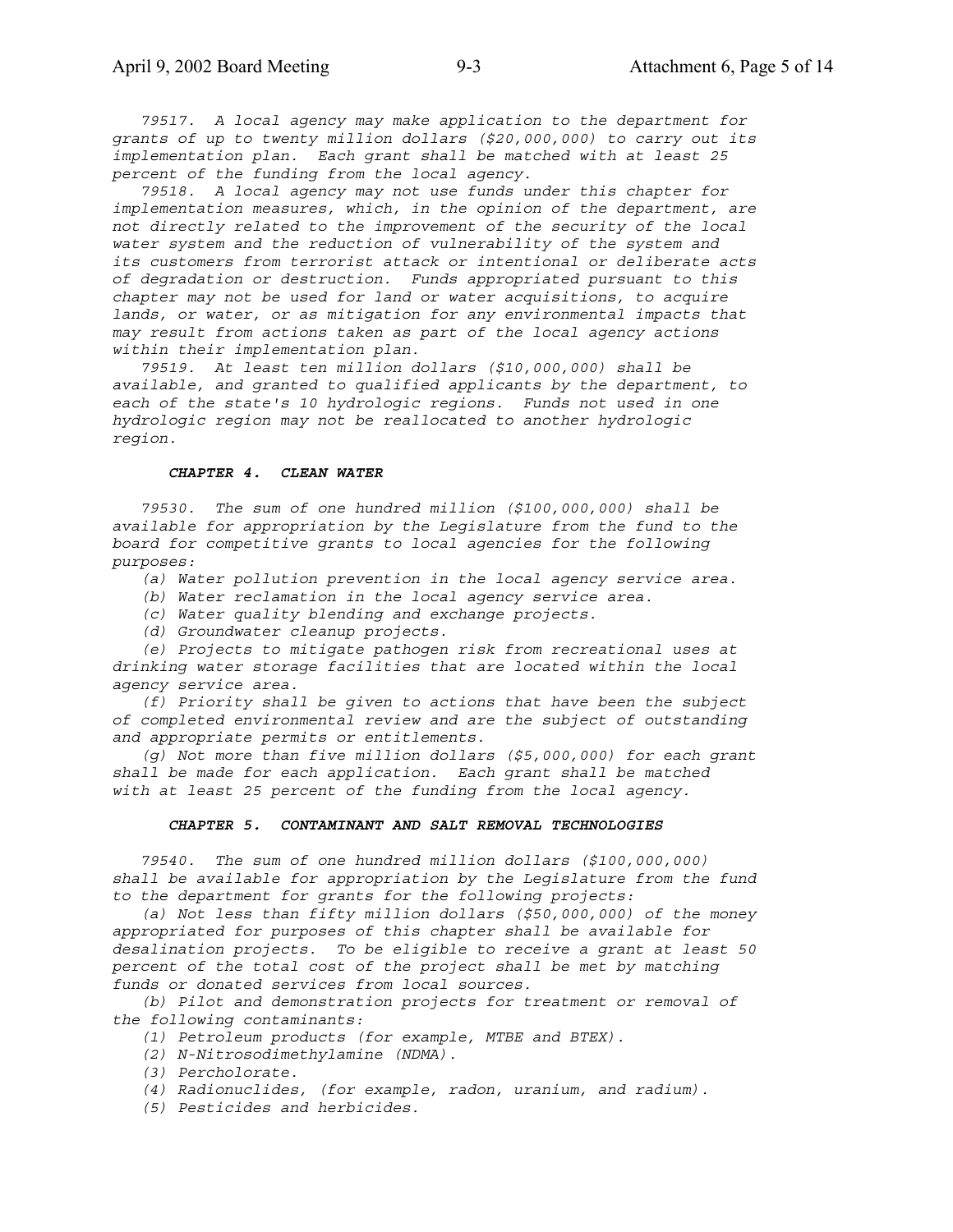*(6) Heavy metals (for example, arsenic, mercury, and chromium).*

 *(7) Pharmaceuticals and endocrine disrupters.*

 *(8) Biological contaminants.*

 *(c) Drinking water disinfecting projects using ultraviolet technology and ozone treatment.*

#### *CHAPTER 6. INTEGRATED REGIONAL WATER MANAGEMENT*

 *79550. The sum of eight hundred million dollars (\$800,000,000) shall be available for appropriation by the Legislature from the fund for competitive grants issued by the board for grants described in this chapter.*

 *79551. The board may issue grants to a local agency for up to 75 percent of the total project costs, to improve local water supply through reducing the dependence of one hydrologic region upon water imported from another hydrologic region or another state. The remaining 25 percent of the total project costs shall come from local sources.*

 *79552. The board may issue grants to a local agency for up to 75 percent of the total project cost, so as to protect communities from hydrologic drought, to protect and improve water quality, and to improve ecosystem health. The remaining 25 percent of the total project cost shall come from local sources.*

 *79553. Money appropriated for purposes of this chapter shall be available for grants as provided in Sections 79551 and 79552 for water management projects that include one or more of the following elements:*

 *(a) Projects that reduce the need for imported water from another region of the state or from another state and are designed to develop and improve utilization of local water supplies. These projects may include the development of water sources through desalination of ocean or brackish waters, groundwater cleanup, surface water runoff, capture, treatment, storage and reuse, or other innovative water management actions.*

 *(b) Projects that capture local storm water runoff for treatment and management for beneficial use. These project do include storage in a groundwater basin or in an off-stream reservoir in an urban area. These projects do not include new on-stream surface reservoirs.*

 *(c) The removal of invasive nonnative plants.*

 *(d) Nonpoint source pollution reduction management and monitoring.*

 *(e) Groundwater cleanup, recharge, and management projects carried out by a local agency that has jurisdiction in the area in which the project is located. Projects shall be consistent with applicable local groundwater management plans and regulations.*

 *(f) Contaminant and salt removal through reclamation, desalting, and other treatment technologies.*

 *(g) Water banking, water exchanges, reclamation, and improvement in water quality.*

 *(h) Planning and implementation of multipurpose flood control programs that protect people and property and improve water quality, storm water capture and percolation, and protect or improve the ecosystem.*

 *(i) Demonstration projects to develop new drinking water treatment, transmission, and distribution.*

 *(j) Local groundwater monitoring and modeling programs that are*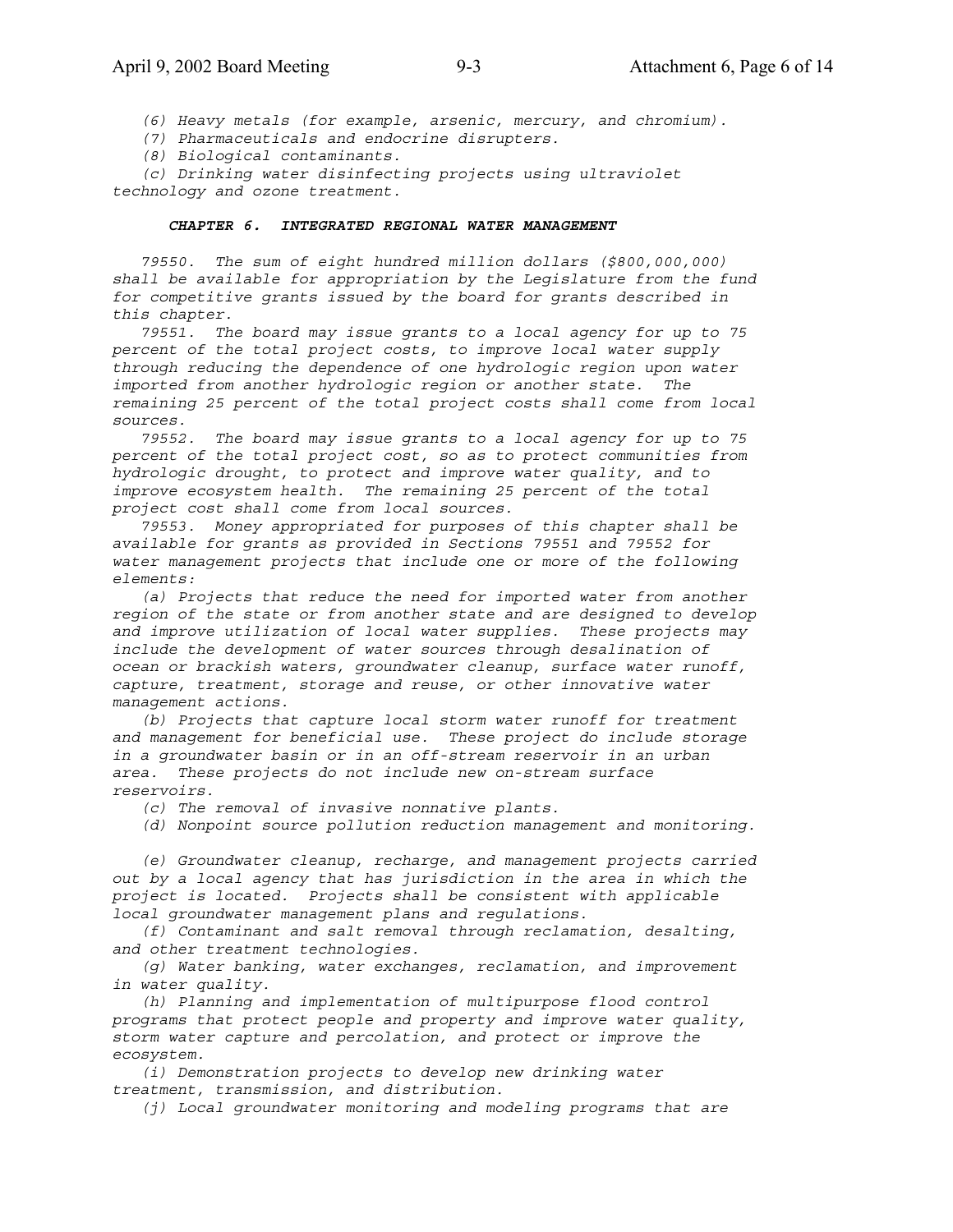*implemented by a local agency that has regulatory authority over the subject groundwater resources.*

 *(k) Improvements to local distribution facilities to reduce water losses and contamination.*

 *(l) Improvements to existing storage facilities to reduce water losses and contamination.*

 *(m) Surface storm water programs to reduce pollution and to beneficially utilize storm water runoff for water supplies.*

 *79554. Each hydrologic region of the state shall receive a minimum of twenty million dollars (\$20,000,000) in funding under this chapter for eligible projects. This amount of funding shall remain available for each hydrologic region until grants are issued to meet that minimum amount. Funds from one hydrologic region may not be transferred to another hydrologic region.*

### *CHAPTER 7. COLORADO RIVER*

 *79560. The sum of two hundred million dollars (\$200,000,000) shall be available for appropriation by the Legislature from the fund to the department to issue grants for projects to local agencies that will directly or indirectly reduce the Colorado River water use pursuant to the California Colorado River Water Use Plan adopted by the Colorado River Board of California, as established by Section 12510.*

 *79561. Money appropriated for purposes of this chapter shall be available for grants as provided in water management projects that include one or more of the following elements:*

 *(a) Projects that reduce the need for imported water from another hydrologic region of the state or from another state and are designed to develop and improve utilization of local water supplies. These projects may include the development of water sources through desalination of ocean or brackish waters, groundwater cleanup, surface water runoff, capture, treatment, storage and beneficial reuse, or other innovative water management actions.*

 *(b) Projects that capture local storm water runoff for treatment and management for beneficial use. These projects may include storage in a groundwater basin or in an off-stream reservoir in an urban area. These projects do not include new on-stream surface reservoirs.*

 *(c) The removal of invasive nonnative plants.*

 *(d) Nonpoint source pollution reduction management and monitoring.*

 *(e) Groundwater cleanup, recharge and management projects carried out by a local agency that has jurisdiction in the area in which the project is located and which projects are consistent with applicable local groundwater management plans and regulations.*

 *(f) Contaminant and salt removal through reclamation, desalting, and other treatment technologies.*

 *(g) Water banking, water exchanges, reclamation, and improvement in water quality.*

 *(h) Planning and implementation of multipurpose flood control programs that protect people and property and improve water quality, storm water capture and percolation, and protect or improve the ecosystem.*

 *(i) Demonstration projects to develop new drinking water treatment and distribution.*

 *(j) Local groundwater monitoring and modeling programs that are*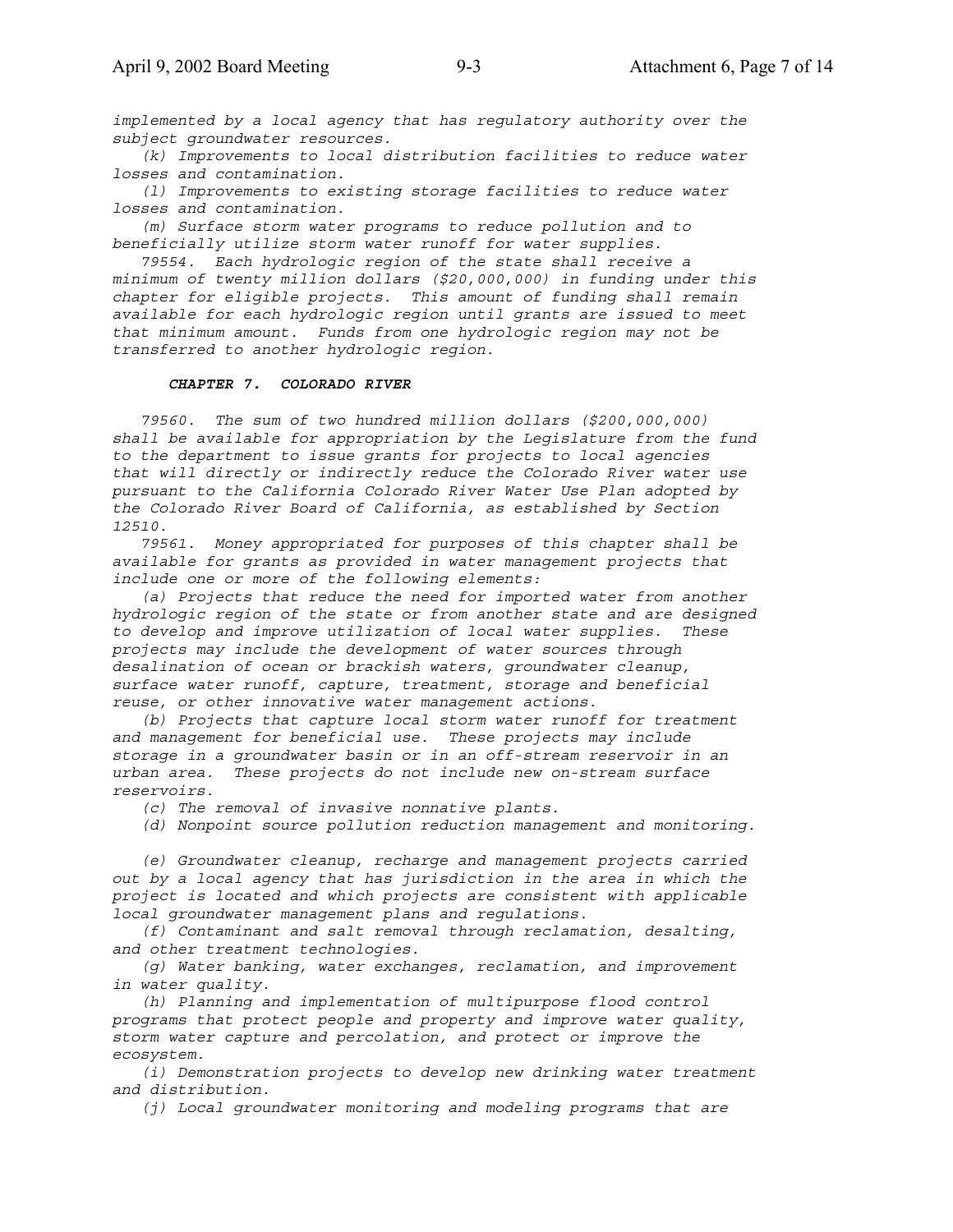*implemented by a local agency that has regulatory authority over the subject groundwater resources.*

 *(k) Improvements to local distribution facilities to reduce water losses and contamination.*

 *(l) Improvements to existing storage facilities to reduce water losses and contamination.*

 *(m) Surface storm water programs to reduce pollution and to beneficially utilize storm water runoff for water supplies.*

 *79562. No funds appropriated for purposed of this chapter shall be used to acquire land or water resources outside of the Colorado River Service Area.*

#### *CHAPTER 8. WATERSHEDS*

 *79570. The sum of three hundred million dollars (\$300,000,000) shall be available for appropriation by the Legislature from the fund to the board for grants to be issued to local agencies to develop and to carry out local watershed management plans and actions as described in this chapter.*

 *79571. Each of the state's hydrologic regions shall receive a minimum amount of twenty million dollars (\$20,000,000) for eligible projects. This amount of funding shall remain available for each hydrologic region until grants are issued to meet that minimum amount. Funds from one hydrologic region may not be transferred to another hydrologic region.*

 *79572. The purpose of this chapter is to provide funding to assist in the development and implementation of local watershed plans to improve water quality, restore natural systems of groundwater recharge, reduce flooding, control erosion, improve aquatic and terrestrial species habitats, and improve the management of the water resources of the state for environmental and human benefits.*

 *79573. Grants may be issued by the board under this chapter only to a local agency that has a local watershed group assisting the agency. Furthermore, the board may not issue grants for implementation projects unless there is a completed local watershed plan and the implementation projects are consistent with the local watershed plan as determined by the local agency with land use management authority.*

 *79574. Grants issued pursuant to Section 79571 do not require local matching funds. Lack of local matching funds shall not be used as criteria for grading, or evaluating, applicants by the board under this chapter. Once the minimum amount of funding described in Section 79571 for each hydrologic region has been met, any additional grants issued for actions within that hydrologic region is subject to a 25 percent match of the total cost of the projects described in the application from funds from another source.*

 *79575. Projects funded under this chapter shall be designed to withstand substantial flooding and shall include a minimum 10-year maintenance program and demonstrate the potential to provide watershed benefits for 20 years.*

 *79576. Applicants for implementation projects funded pursuant to this chapter shall be required to submit to the board a monitoring and reporting plan that does all of the following:*

 *(a) Describes the baseline water quality of the water body within the watershed.*

 *(b) Describes the manner in which the proposed watershed management actions will be implemented.*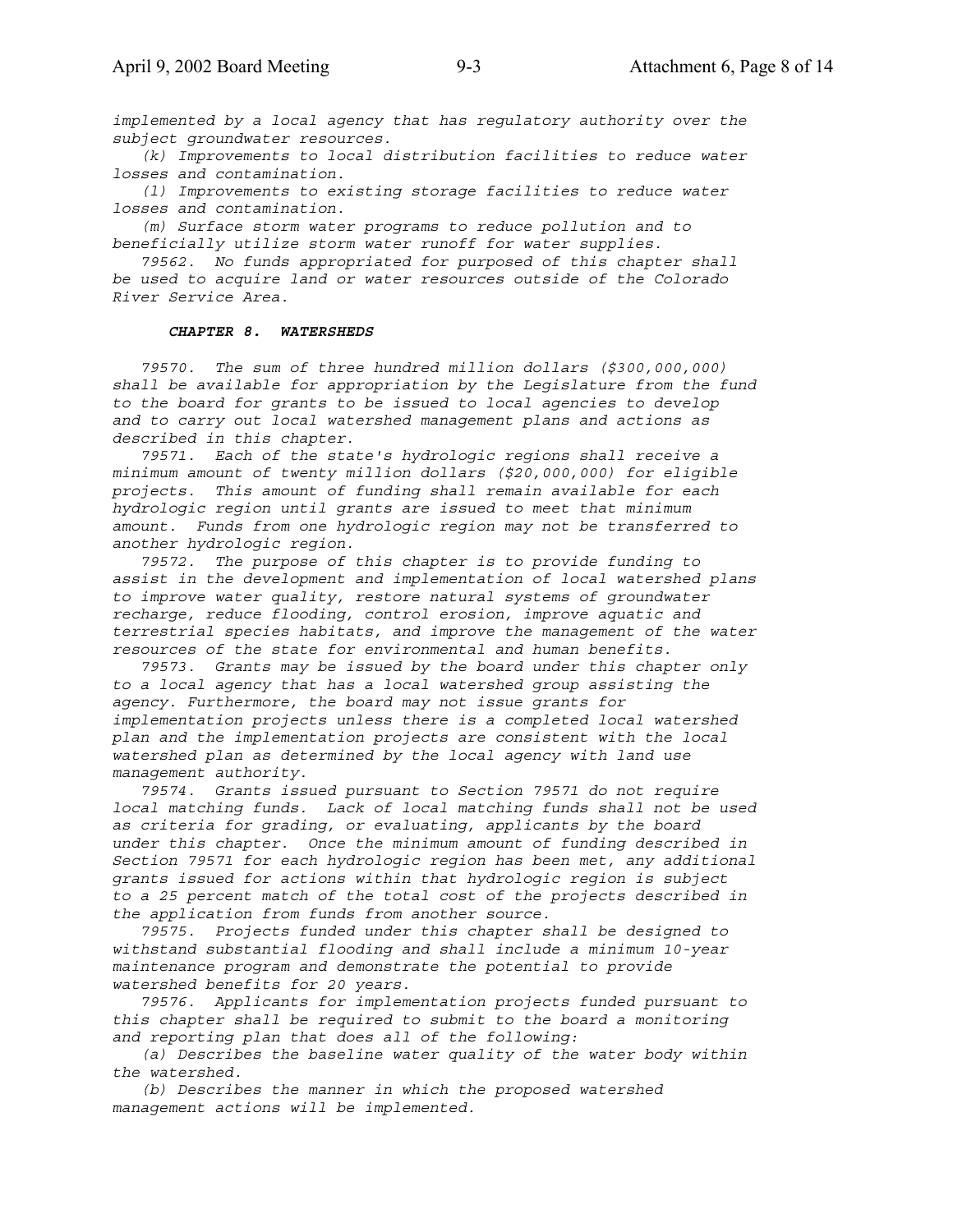*(c) Determines the effectiveness of the watershed restoration activities in preventing or reducing pollution.*

 *(d) Determines, to the extent feasible, the changes in the pattern of flow in subject streams, including reduction of flood flows and changes in spring, summer, and fall, flows that result from the implementation of the project.*

 *(e) Determines, to the extent feasible, the economic benefits resulting from management actions pursuant to subdivisions (c) and (d).*

 *79577. A grant applicant shall notify, in writing, adjoining landowners of its request for funding under this chapter and the scope of the project for which the funding is requested. If this requirement requires the notification of more than 200 landowners, notification shall be made by letters to the owners of record of the 200 largest parcels and by publication for at least 20 days in a local newspaper of general circulation. Upon completion of the notification required under this paragraph, that applicant shall inform the board that the notification has occurred.*

 *79578. A grant recipient shall obtain written permission from the landowners of the parcel of land upon which the project is to be carried out. The written permission shall expressly consent to the actions described in the grant application.*

### *CHAPTER 9. ACQUISITION OF DRAINAGE OR SALT IMPAIRED LANDS*

 *79580. The sum of three hundred twenty-five million dollars (\$325,000,000) shall be available for appropriation by the Legislature from the fund for the express purpose of the acquisition of drainage or salt impaired lands on the west side of the San Joaquin Valley. The objective is to acquire and retire from agricultural production 200,000 acres of land. The lands so acquired shall be acquired by the State of California under the direction of the secretary and involve the acquisition of drainage or salt impaired lands. The money appropriated for purposes of this chapter shall be expended only if the United States Secretary of Interior agrees to redirect Central Valley Project water supplies totaling an amount of 450,000 acre-feet of water for each year in the following manner:*

 *(a) One hundred*

*and fifty thousand acre feet of water shall be withdrawn from the amount of water exported from the watershed of the Trinity River and released in compliance with the Trinity River Flow Decision for environmental purposes.*

 *(b) One hundred and fifty thousand acre feet of water shall be used to increase the reliability of the Trinity Division of the Central Valley Project's supplies to urban customers.*

 *(c) One hundred and fifty thousand acre feet of water shall be used to increase the reliability of the Central Valley Project supply requirements within the Sacramento Watershed upstream of the San Francisco Bay Delta.*

 *(d) None of the water so acquired and used within the Bay Delta Watershed shall be exported from the San Francisco Bay Delta for any use except those expressly named in the previous three subdivisions.*

 *79581. If the United States Secretary of the Interior fails to redirect the Central Valley Project Water supplies as described in this chapter within four years of the date of the appropriation of*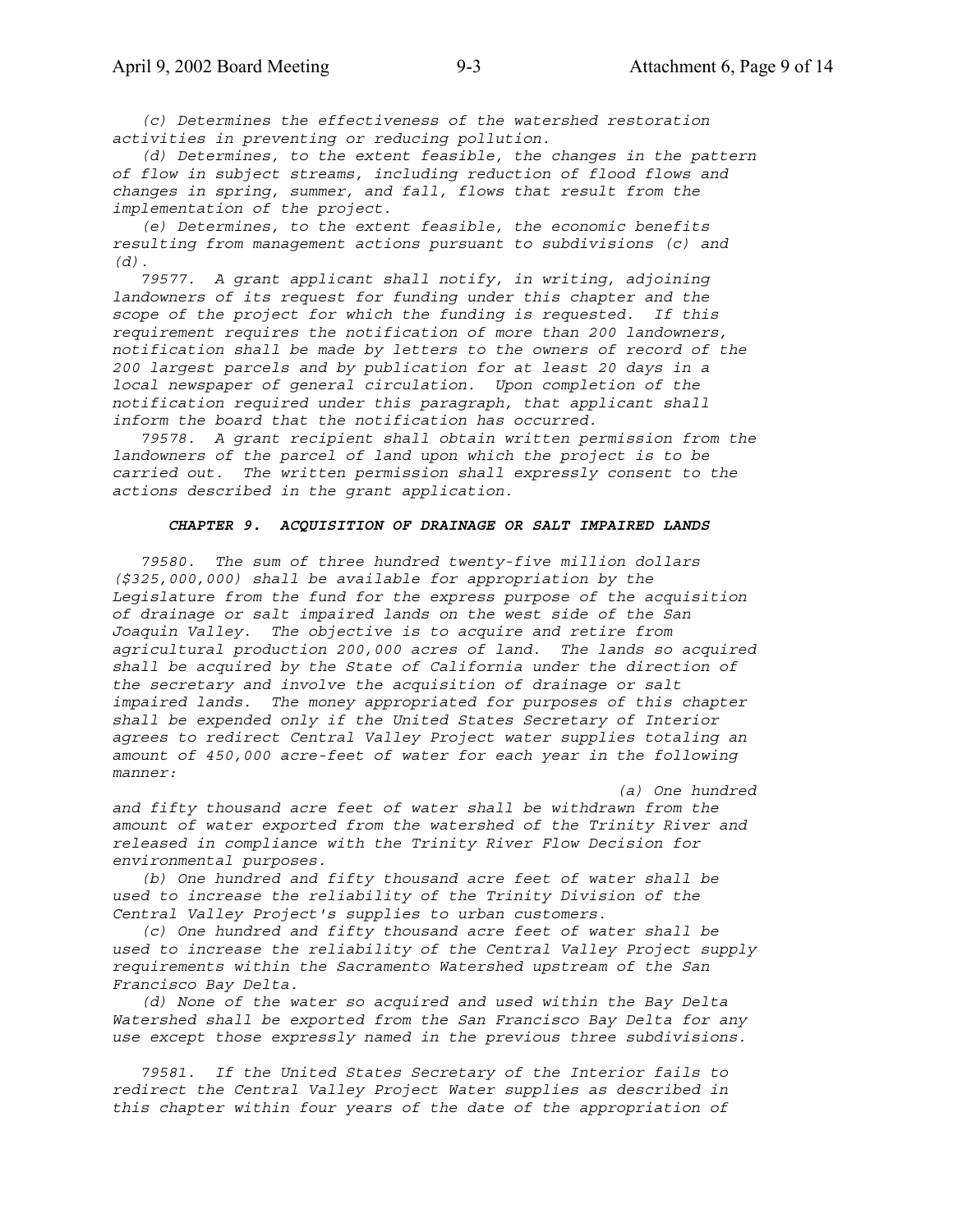*funds by the Legislature then the funds from this chapter shall be immediately redirected as follows:*

 *(a) Two hundred million dollars (\$200,000,000) is made available to the board for grants to be issued to local agencies to carry out local watershed management actions, stream channel improvements, and stream flow constraint problems within the Trinity River Watershed. These grants shall be carried out in a manner to improve the ecosystem health and condition of the Trinity River Watershed. These funds shall remain available for the Trinity River Watershed until all funds are expended. Funds appropriated for purposes of this subdivision may not be transferred by administrative action to accomplish the purposes described in another subdivision, section, or chapter.*

 *(b) Sixty-five million dollars (\$65,000,000) is available to the board for grants to be issued in compliance with the procedures and conditions of Chapter 8 (commencing with Section 79570). Funds appropriated for purposes of this subdivision may not be transferred by administrative action to accomplish the purposes described in another subdivision, section, or chapter.*

 *(c) Sixty million dollars (\$60,000,000) is made available to the board for grants to be issued in compliance with the procedures and conditions of Chapter 6 (commencing with Section 79550). Funds appropriated for purposes of this subdivision may not be transferred by administrative action to accomplish the purposes described in another subdivision, section, or chapter.*

### *CHAPTER 10. SURFACE STORAGE ANALYSIS*

 *79590. The sum of one hundred million dollars (\$100,000,000) shall be available for appropriation by the Legislature from the fund to the department for grants to be issued to local agencies to carry out planning and feasibility analysis studies as described in this chapter.*

 *79591. The department may issue grants to local agencies, up to 100 percent of the total planning and feasibility analysis studies costs for surface storage projects, to improve local water supply through reducing the dependence of one hydrologic region upon water imported from another hydrologic region or another state.*

 *79592. Each of the state's hydrologic regions shall receive a minimum amount of three million dollars (\$3,000,000). This amount of funding shall remain available for each hydrologic region until grants are issued to meet that minimum amount. Funds from one hydrologic region may not be transferred to another hydrologic region, except as provided for in Section 79593.*

 *79593. If the department fails to receive qualified applications for grants, so as to allow the expenditure of the funds available to each hydrologic region as provided in Section 79592, or to the state as whole as provided in Section 79590, then within six years of the date of the appropriation of funds by the Legislature, any remaining funds from this chapter shall be immediately redirected to Chapter 6 (commencing with Section 79550).*

### *CHAPTER 11. FISCAL PROVISIONS*

 *79595. Bonds in the total amount of two billion nine hundred twenty-five million dollars (\$2,925,000,000), not including the amount of any refunding bonds issued in accordance with Section*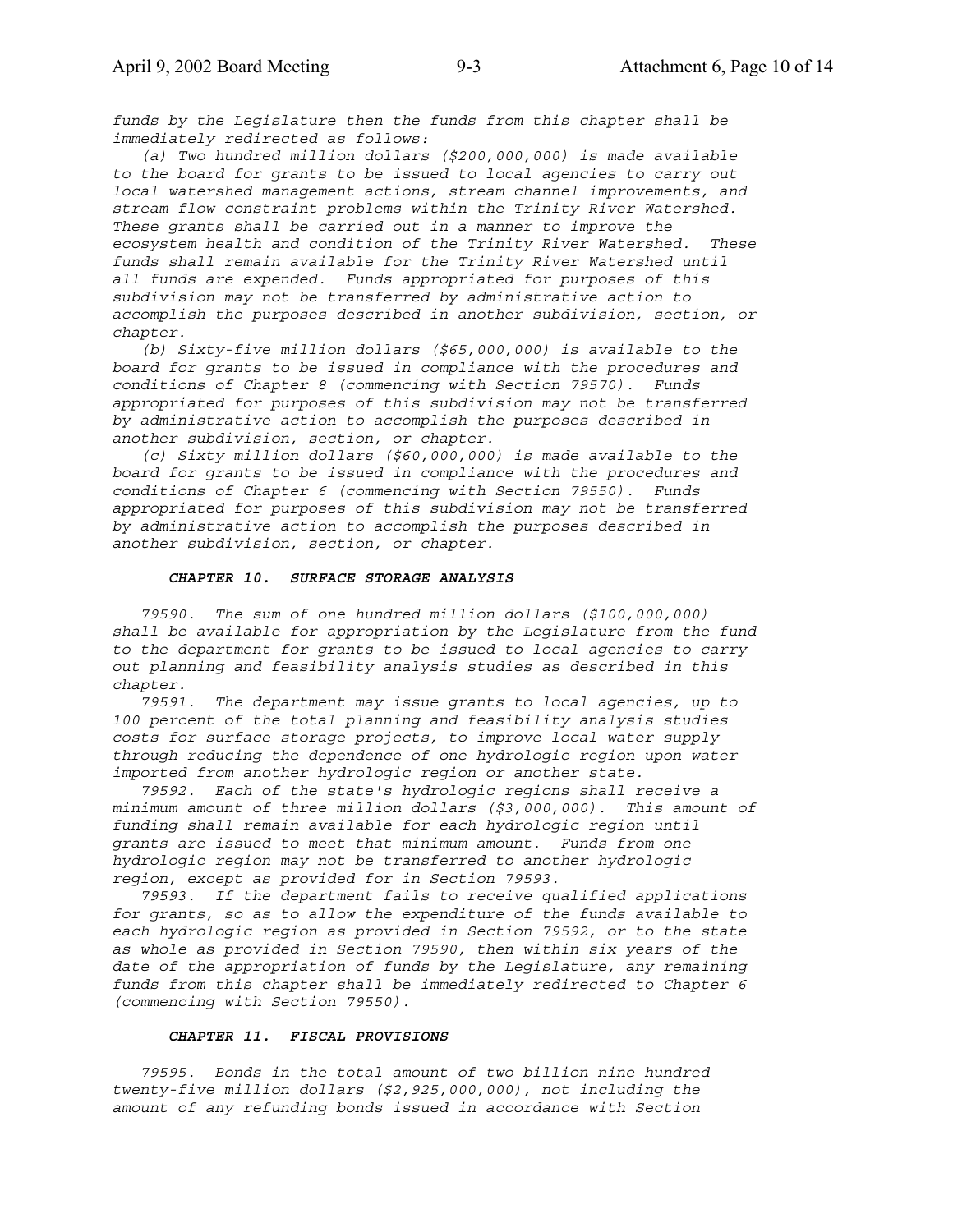*79604, or so much thereof as is necessary, may be issued and sold to provide a fund to be used for carrying out the purposes expressed in this division and to be used to reimburse the General Obligation Bond Expense Revolving Fund pursuant to Section 16724.5 of the Government Code. The bonds, when sold, shall be and constitute a valid and binding obligation of the State of California, and the full faith and credit of the State of California is hereby pledged for the punctual payment of the principal of, and interest on, the bonds as the principal and interest become due and payable.*

 *79596. (a) The bonds authorized by this division shall be prepared, executed, issued, sold, paid, and redeemed as provided in the State General Obligation Bond Law (Chapter 4 (commencing with Section 16720) of Part 3 of Division 4 of Title 2 of the Government Code), except Section 16727, and all of the provisions of that law apply to the bonds and to this division and are hereby incorporated in this division as though set forth in full in this division.*

 *(b) For purposes of the State General Obligation Bond Law, each state agency that administers an appropriation of the fund is designated the "board."*

 *79597. Solely for the purpose of authorizing the issuance and sale, pursuant to the State General Obligation Bond Law, of the bonds authorized by this division, the Water Supply Security and Water Supply Reliability Act of 2002 Finance Committee is hereby established. For purposes of this division, the Water Supply Security and Water Supply Reliability Act of 2002 Finance Committee is the "committee" as that term is used in the State General Obligation Bond Law. The committee consists of the Treasurer, the Controller, and the Director of Finance, or their designated representatives. A majority of the committee may act for the committee.*

 *79598. The committee shall determine whether or not it is necessary or desirable to issue bonds authorized pursuant to this division in order to carry out the actions specified in this division and, if so, the amount of bonds to be issued and sold. Successive issues of bonds may be authorized and sold to carry out those actions progressively, and it is not necessary that all of the bonds authorized to be issued be sold at any one time.*

 *79599. There shall be collected each year and in the same manner and at the same time as other state revenue is collected, in addition to the ordinary revenues of the state, a sum in an amount required to pay the principal of, and interest on, the bonds each year. It is the duty of all officers charged by law with any duty in regard to the collection of the revenue to do and perform each and every act that is necessary to collect that additional sum.*

 *79600. Notwithstanding Section 13340 of the Government Code, there is hereby appropriated from the General Fund in the State Treasury, for the purposes of this division, an amount that will equal the total of the following:*

 *(a) The sum annually necessary to pay the principal of, and interest on, bonds issued and sold pursuant to this division, as the principal and interest become due and payable.*

 *(b) The sum necessary to carry out Section 79601, appropriated without regard to fiscal years.*

 *79601. For the purposes of carrying out this division, the Director of Finance may authorize the withdrawal from the General Fund of an amount not to exceed the amount of the unsold bonds that have been authorized by the committee to be sold for the purpose of*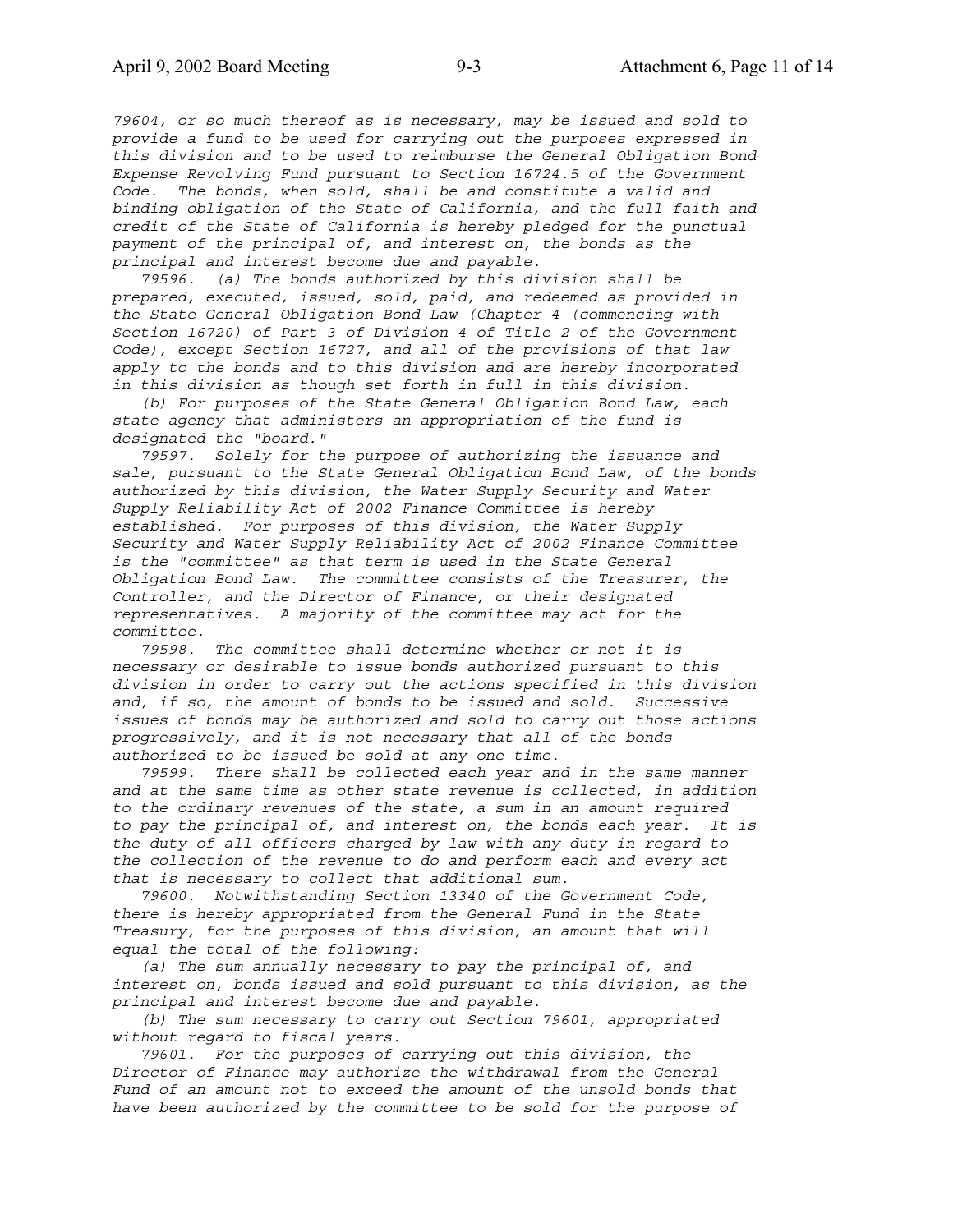*carrying out this division. Any amount withdrawn shall be deposited in the fund. Any money made available under this section shall be returned to the General Fund, plus an amount equal to the interest that the money would have earned in the Pooled Money Investment Account, from proceeds received from the sale of bonds for the purpose of carrying out this division.*

 *79602. All money deposited in the fund that is derived from premium and accrued interest on bonds sold shall be reserved in the fund and shall be available for transfer to the General Fund as a credit to expenditures for bond interest.*

 *79603. The agency that administers an appropriation of the Water Supply Security and Water Supply Reliability Act of 2002 Bond Fund may request the Pooled Money Investment Board to make a loan from the Pooled Money Investment Account, in accordance with Section 16312 of the Government Code, for the purpose of carrying out this division. The amount of the request shall not exceed the amount of the unsold bonds that the committee, by resolution, has authorized to be sold for the purpose of carrying out this division. The requesting agency shall execute any documents required by the Pooled Money Investment Board to obtain and repay the loan. Any amounts loaned shall be deposited in the fund to be allocated by the requesting agency in accordance with this division.*

 *79604. The bonds may be refunded in accordance with Article 6 (commencing with Section 16780) of Chapter 4 of Part 3 of Division 4 of Title 2 of the Government Code, which is a part of the State General Obligation Bond Law. Approval by the voters of the state for the issuance of the bonds described in this division includes the approval of the issuance of any other bonds issued to refund any bonds originally issued under this division or any previously issued refunding bonds.*

 *79605. Notwithstanding any provision of this division or the State General Obligation Bond Law, if the Treasurer sells bonds pursuant to this division that include a bond counsel opinion to the effect that the interest on the bonds is excluded from gross income for federal tax purposes, subject to designated conditions, the Treasurer may maintain separate accounts for the investment of bond proceeds and for the investment earnings on those proceeds. The Treasurer may use or direct the use of those proceeds or earnings to pay any rebate, penalty, or other payment required under federal law or to take any other action with respect to the investment and use of those bond proceeds required or desirable under federal law to maintain the tax-exempt status of those bonds and to obtain any other advantage under federal law on behalf of the funds of that state.*

 *79606. The Legislature hereby finds and declares that, inasmuch as the proceeds from the sale of bonds authorized by this division are not "proceeds of taxes" as that term is used in Article XIII B of the California Constitution, the disbursement of these proceeds is not subject to the limitations imposed by that article.*

 *SEC. 2. Section 1 of this act shall become effective upon the approval by the voters of the Water Supply Security and Water Supply Reliability Act of 2002, as set forth in Section 1 of this act.*

 *SEC. 3. Section 1 of this act shall be submitted to the voters at the November 5, 2002, general election in accordance with provisions of the Government Code and the Elections Code governing the submission of statewide measures to the voters.*

 *SEC. 4. (a) Notwithstanding any other provision of law, all ballots at the election shall have printed thereon and in a square*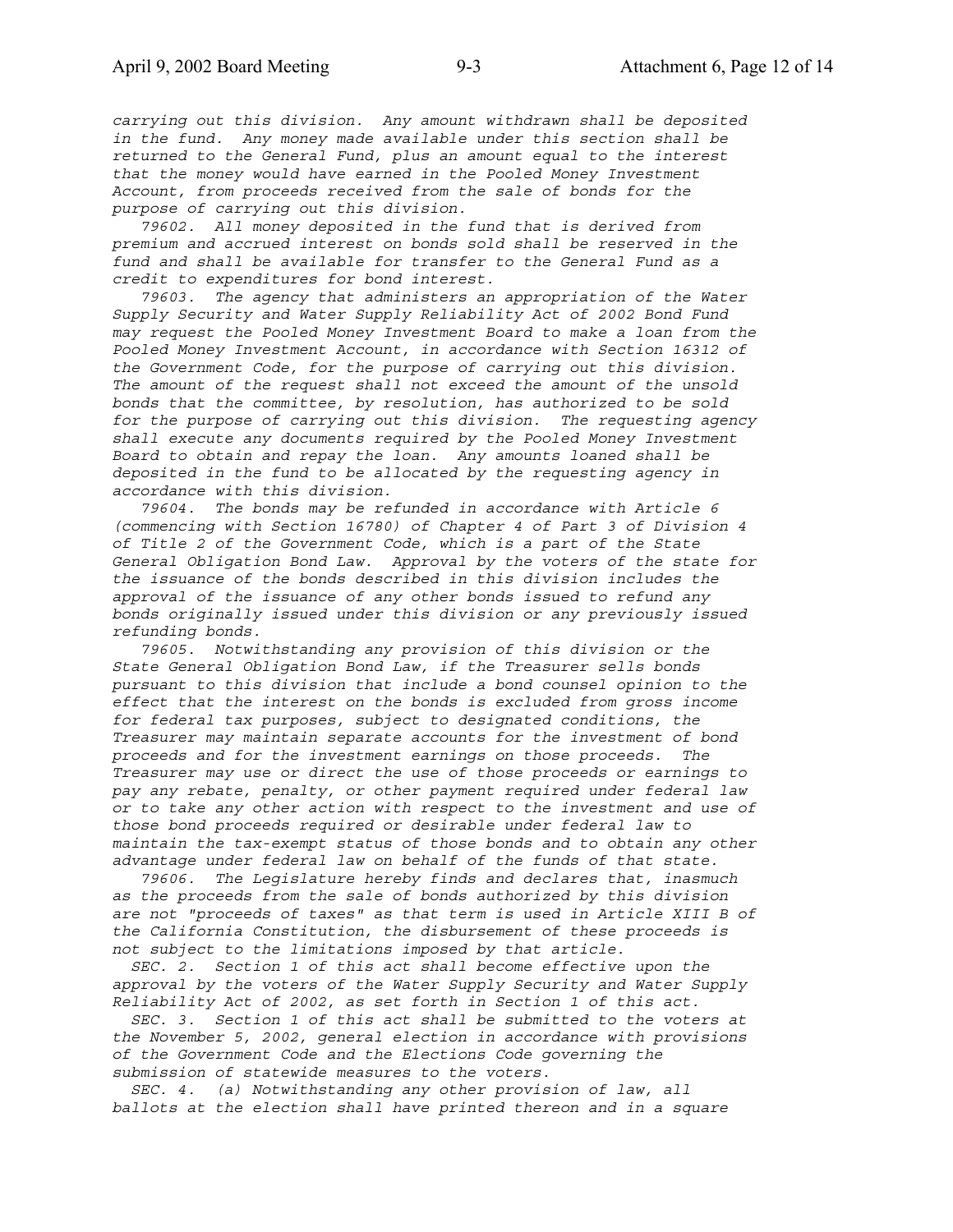*thereof, the words: "Water Supply Security and Water Supply Reliability Act of 2002" and in the same square under those words, the following in 8-point type: "This act provides for a bond issue of two billion nine hundred twenty-five million dollars (\$2,925,000,000) to provide funds for a secure, safe drinking water, water quality, and water supply reliability program." Opposite the square, there shall be left spaces in which the voters may place a cross in the manner required by law to indicate whether they vote for or against the act.*

 *(b) Notwithstanding Sections 13247 and 13281 of the Elections Code, the language in subdivision (a) shall be the only language included in the ballot label for the condensed statement of the ballot title, and the Attorney General shall not supplement, subtract from, or revise that language, except that the Attorney General may include the financial impact summary prepared pursuant to Section 9087 of the Elections Code and Section 88003 of the Government Code. The ballot label is the condensed statement of the ballot title and the financial impact summary.*

 *(c) Where voting in the election is done by means of voting machines used pursuant to law in a manner that carries out the intent of this section, the use of the voting machines and the expression of the voters' choice by means thereof are in compliance with this section.*

 *SEC. 5. This act is an urgency statute necessary for the immediate preservation of the public peace, health, or safety within the meaning of Article IV of the Constitution and shall go into immediate effect. The facts constituting the necessity are:*

 *In order to remedy critical water supply security, safe drinking water, water quality, and water supply problems, thereby protecting public health and safety, it is necessary that this act take effect* immediately. - added to Division 6 of the Water Code, to read:

#### **PART 2.12. WATER SUPPLY INFRASTRUCTURE**

 10920. This part shall be known and may be cited as the "Local Public Agency Water Supply Infrastructure Act.<sup>"</sup>

 10920.2. The Legislature finds and declares as follows: (a) The waters of the state are a limited and renewable resource subject to ever-increasing demands.

 (b) The ability of local agencies to develop the necessary water infrastructure projects in order to ensure adequate water supplies to meet existing and future demands for water during average to multiple dry water years is essential to meeting the consumptive water needs of a growing population and protecting the productivity of California's business and economic climate.

 (c) This part is intended to provide local public agencies with the financial resources to pursue the development of essential water infrastructure projects and the implementation of water management programs that will increase local water supplies to meet existing and future water needs.

 10920.4. For the purposes of this part, a "local public agency" means any city, county, city and county, district, joint powers authority, or other political subdivision of the state involved in providing water for irrigation or domestic use, or both.

 10920.6. (a) The department shall establish a program pursuant to which grants and loans, or any combination thereof, may be provided